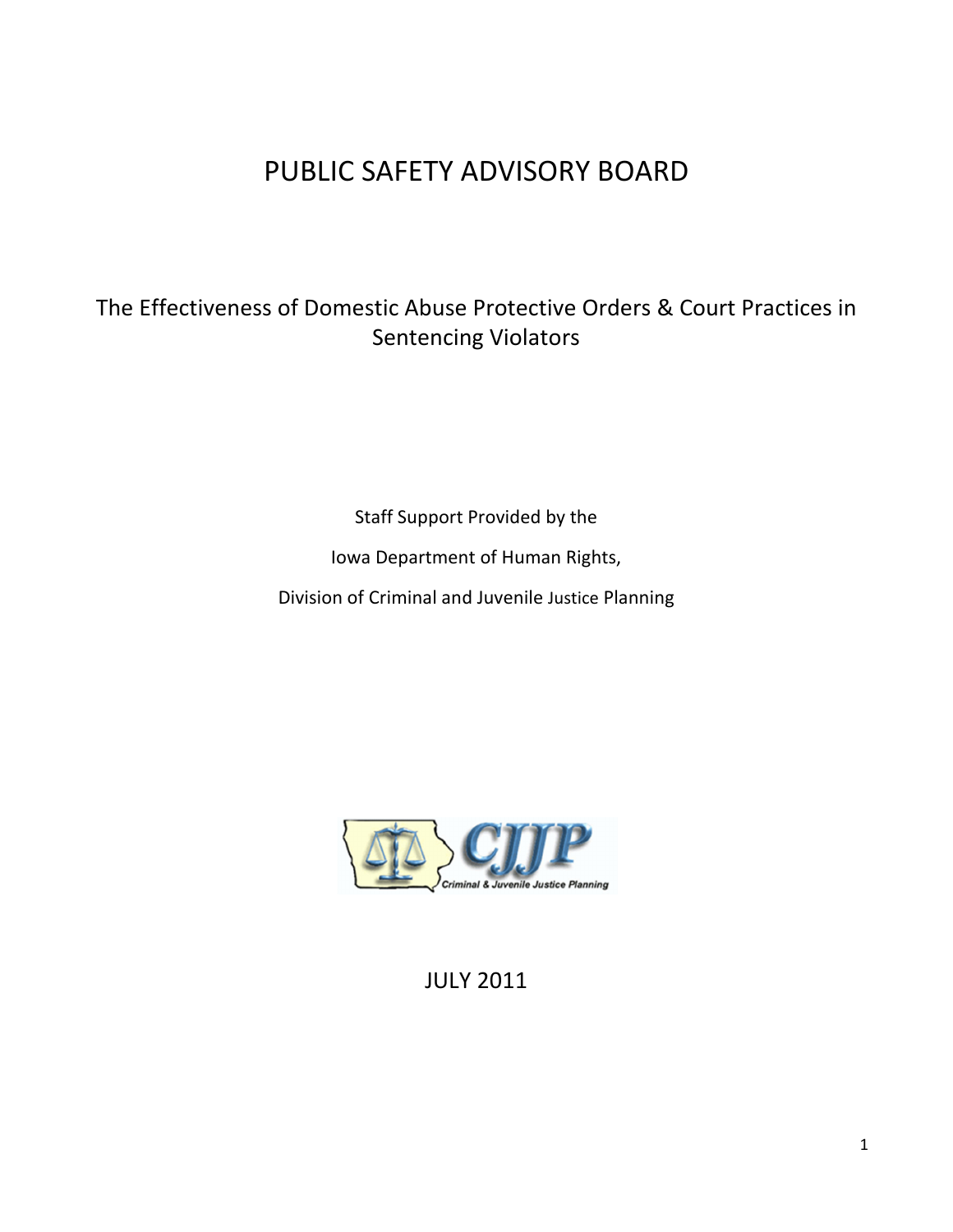# **Table of Contents**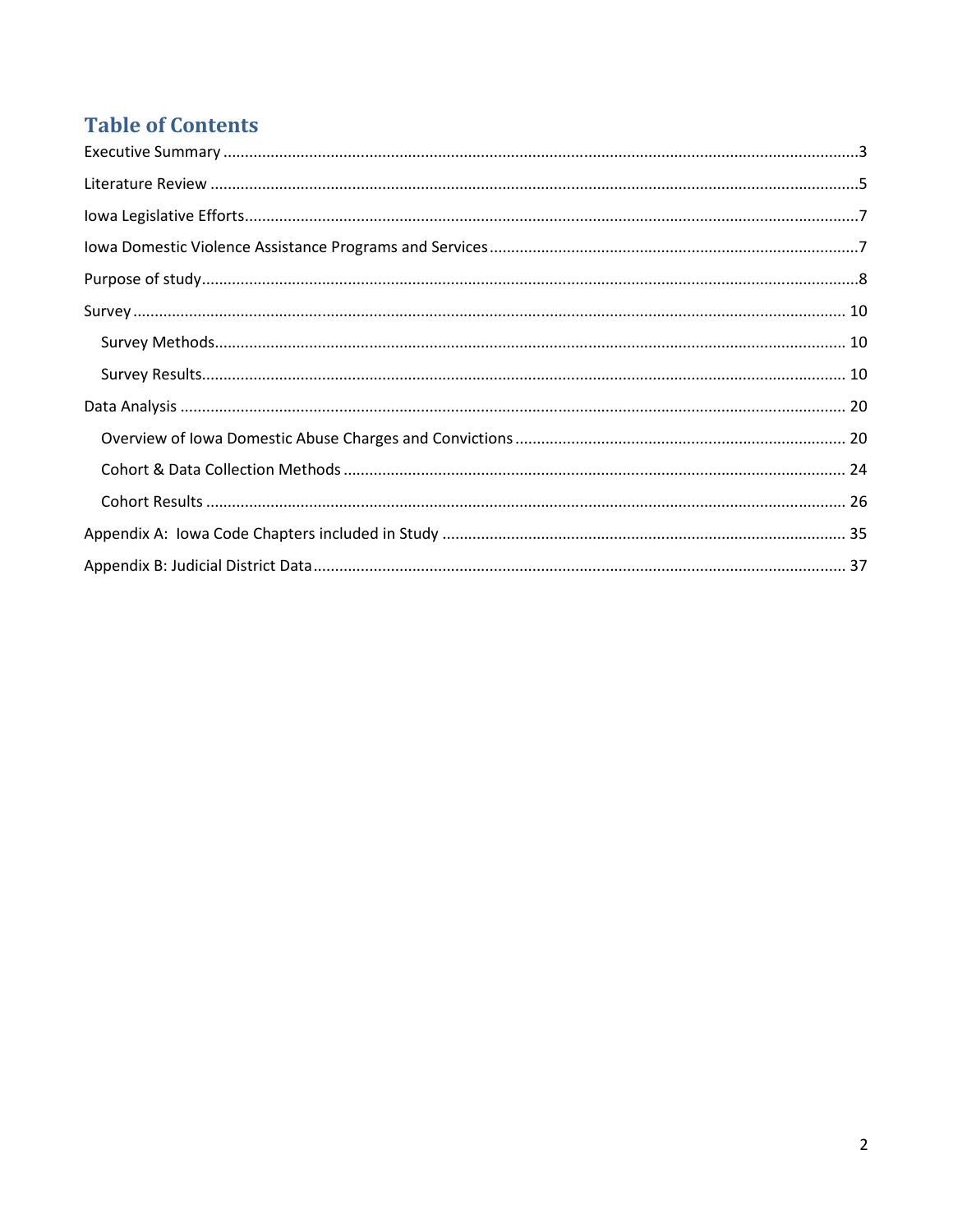## Executive Summary

Deterring abuse is important to ensuring safety among domestic violence and assault victims. Protective orders are tools aimed at restricting contact between the victim and the abuser to prevent subsequent violence. While empirical research has indicated that protective orders are effective, the extent of the effectiveness is uncertain because violation rates have varied widely from study to study. In addition, little research exists to explain how violations of protective orders are handled, which factors are considered when giving penalties, and whether certain situations lead to a given type of penalty. Punishing protective order violators is important because, if abusers have violated the order once, it is likely that they will so again; without enforcement, the order is essentially a piece of paper that does not protect the victim from danger. Another important consideration is the nature of the punishment. Iowa law allows defendants accused of domestic abuse contact order violations to be charged with civil contempt or a criminal misdemeanor. These two penalties differ in severity and impact on the offender's criminal record. The current study attempts to fill these gaps in the research. The purpose of the study is to

- 1) Examine practices for handling protective order violations and compare Iowa's eight judicial districts to identify whether there are differences in court practices.
- 2) Determine the effectiveness of protective orders in Iowa by calculating protective order violation rates and subsequent occurrences of domestic violence.

The first research question was addressed through the use of a survey of county attorneys and judges. The purpose of the survey was to identify variations among the districts in procedures pertaining to protective/no contact orders and differences in how violations of orders are treated (as civil contempt or criminal simple misdemeanor) as allowed under Iowa Code 664A.7. The survey also asked participants about their opinions on the effectiveness of Code 664A.7, their perspectives on certain aspects of the law, and their ideas for how it could be improved. The questionnaire, which was developed in collaboration with county attorneys and a judge, was reviewed by several other legal professionals to ensure that questions were appropriate and relevant. An email providing a link to the online questionnaire was sent to all 99 county attorneys and all 8 judicial district chief judges and administrators.

One-hundred twenty nine respondents participated in the online survey, and of those, 104 surveys were returned completed. County prosecutors, magistrates, and district judges were fairly evenly represented as respondents, but fewer district associate judges participated in the survey.

Although there are differences among the judicial districts in practice, the majority appear to be minor. The most significant differences appear to be in how violations of protective and no contact orders are charged. Iowa Code §664A.7 allows for violations to be considered either contempt of court or simple misdemeanors. In addition, some jurisdictions use lowa Code§665.2, a more general contempt of court for violations in domestic abuse protective/no contact order violations. There are also variations in the average length of jail time for violators.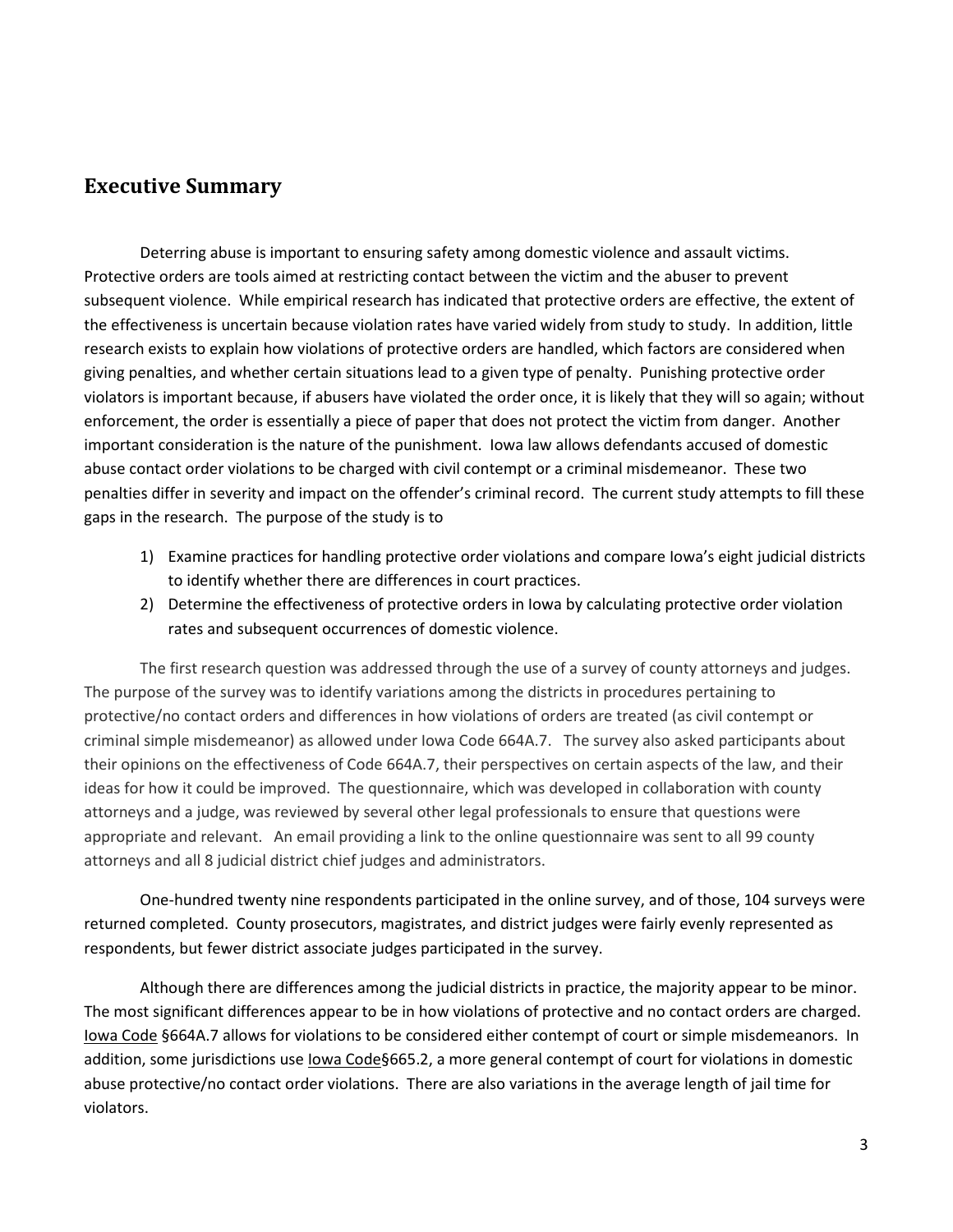A sample of 768 individuals who were defendants with protective and/or no contact orders in place during a six-month period from January 2009 through June 2009 for domestic abuse cases was drawn. This sample was used to look at subsequent violations and new domestic abuse charges and convictions. There are limitations to this part of the study due to issues such as multiple case IDs, multiple orders, and a lack of victim identifiers in the court system.

Overall, there was a 16% rate for violations of protective and no contact orders during the study time period, based upon convictions. There were variations in conviction rates, and type of conviction (criminal compared to civil) among the judicial districts. However, in some instances the numbers were small, so statistical inferences were not made. The conviction rate for subsequent domestic abuse offenses was 15.6% during the study period. There was no appreciable difference between those who had violated a protective/no contact order, and those who did not. Analysis was not done on length of time from the issuance of an order to time of violation or new domestic abuse charge/conviction.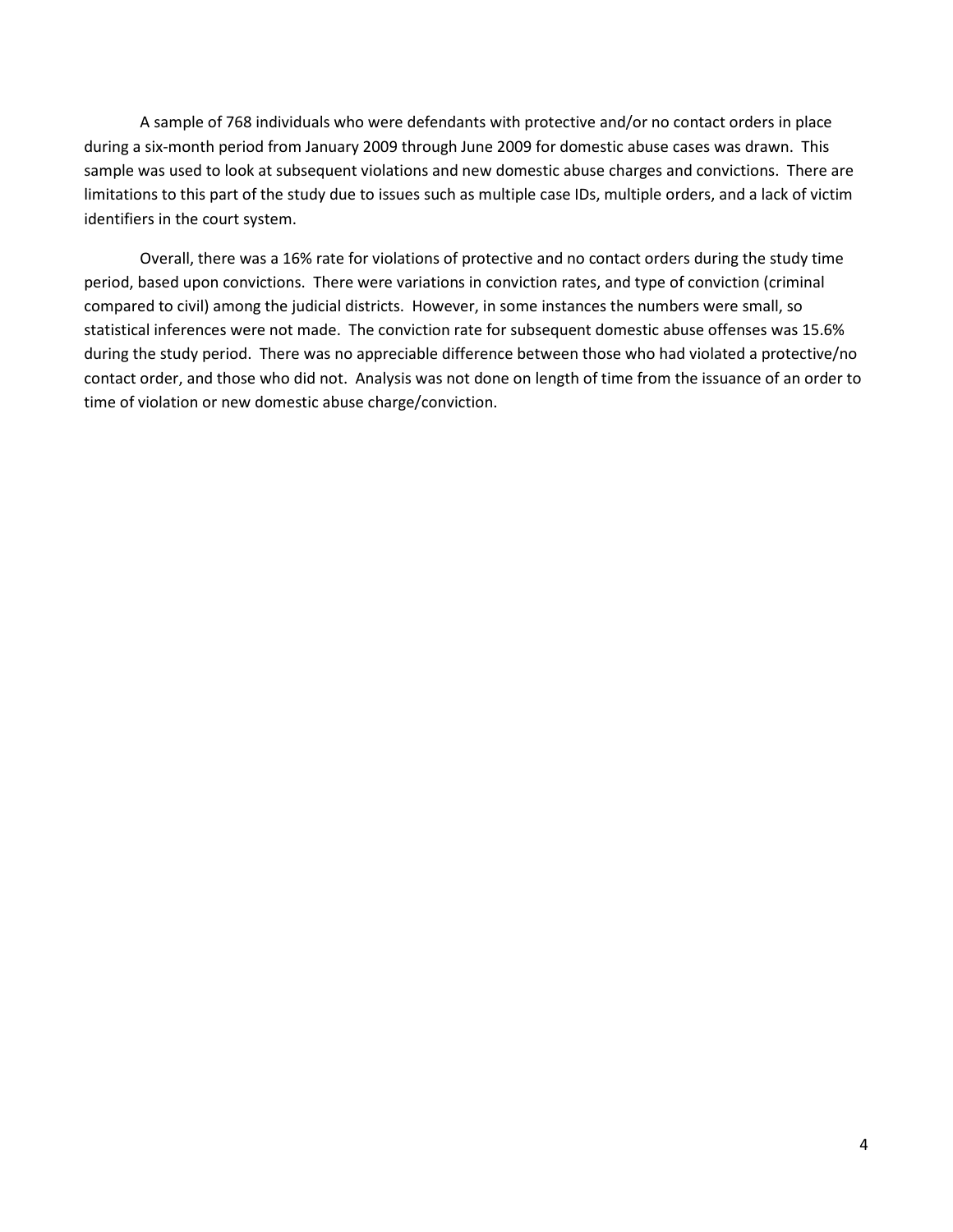## Literature Review

Domestic abuse is broadly defined as a physical assault against adult family members or current or previous intimate partners (IA Code 236.2). Nationwide, domestic abuse affects a large number of people, particularly women. Annually, 1.3 million women and 835,000 men are physically assaulted by an intimate partner (Tjaden & Thoennes 2000). The National Violence Against Women survey reports that 22% of women and 7% of men are physically assaulted by their intimate partners, that 64% of the violent acts committed against women are by intimate partners, and that female victims are significantly more likely than males to be injured during domestic violence attacks (Tjaden & Thoennes 2000).

Although traditionally domestic violence was considered a family matter existing outside of the legal realm, it became a recognized social issue in the 1970s (Tjaden & Thoennes 2000); during that decade a few states created laws to protect battered women (Carlson, Harris, & Holden 1999). In 1976, the first civil protection legislation was adopted to prevent domestic violence through protective orders (Hart). By 1983, civil protective orders were available in 32 states, and by the early 1990s, they were in place in all 50 states (see Carlson et al. 1999; Hart). The 1994 Violence Against Women Act (VAWA) was an important step toward national recognition of domestic violence issues, safety through the enforcement of protective orders, and assurance of safe mobility and travel for victims. It mandated that states honor the "valid" protection orders issued by other states (Carbon, Macdonald, & Zeya 1999) and banned protective order defendants from possessing firearms (see Bridges, Tatum, & Kunselman 2008). In the late 1990s through 2000s, state legislatures passed a myriad of stricter domestic violence laws. Legislation arising during that time has reduced the likelihood of domestic violence (Dugan 2003), but not domestic violence homicide (Bridges et al. 2008).

Orders of protection are legal tools that are designed to protect people from violence and "reduce the risk of future threat or harm by a person who is determined to pose a threat to another" (Benitez, McNiel, & Binder 2010). This is typically achieved by limiting or preventing contact or communication, requiring a party to vacate the property, counseling for the defendant, restricting or eliminating the use of firearms, requiring mandatory arrest of perpetrators, and changing child custody arrangements. The terms of the order can be tailored to the victim's particular situation (Iowa 2010; Logan & Walker 2009).

The vast majority of protective orders are filed for domestic abuse (see Benitez et al. 2010). The civil protection order is an option that makes it easier for some domestic violence victims to protect themselves. It empowers victims to file their own order in the absence of a criminal case, provides an attractive option for victims who are reluctant to press criminal charges (see DeJong & Proctor 2006), generally results in quicker action, and is more likely to be filed as a result of emotional abuse than physical abuse (Kethineni & Beichner 2009). It differs from the criminal order which is only filed by officials against offenders who have committed criminal acts. Unfortunately, although civil protective orders make it easier for victims to protect themselves, it is estimated that only 20% of battered women in the US obtain civil protection orders (see Holt, Kernic, Lumley, Wolf, & Rivara 2002). The number of women who do not have a protective order but would benefit from one is much greater. Protection orders only have the opportunity to protect victims who file for them.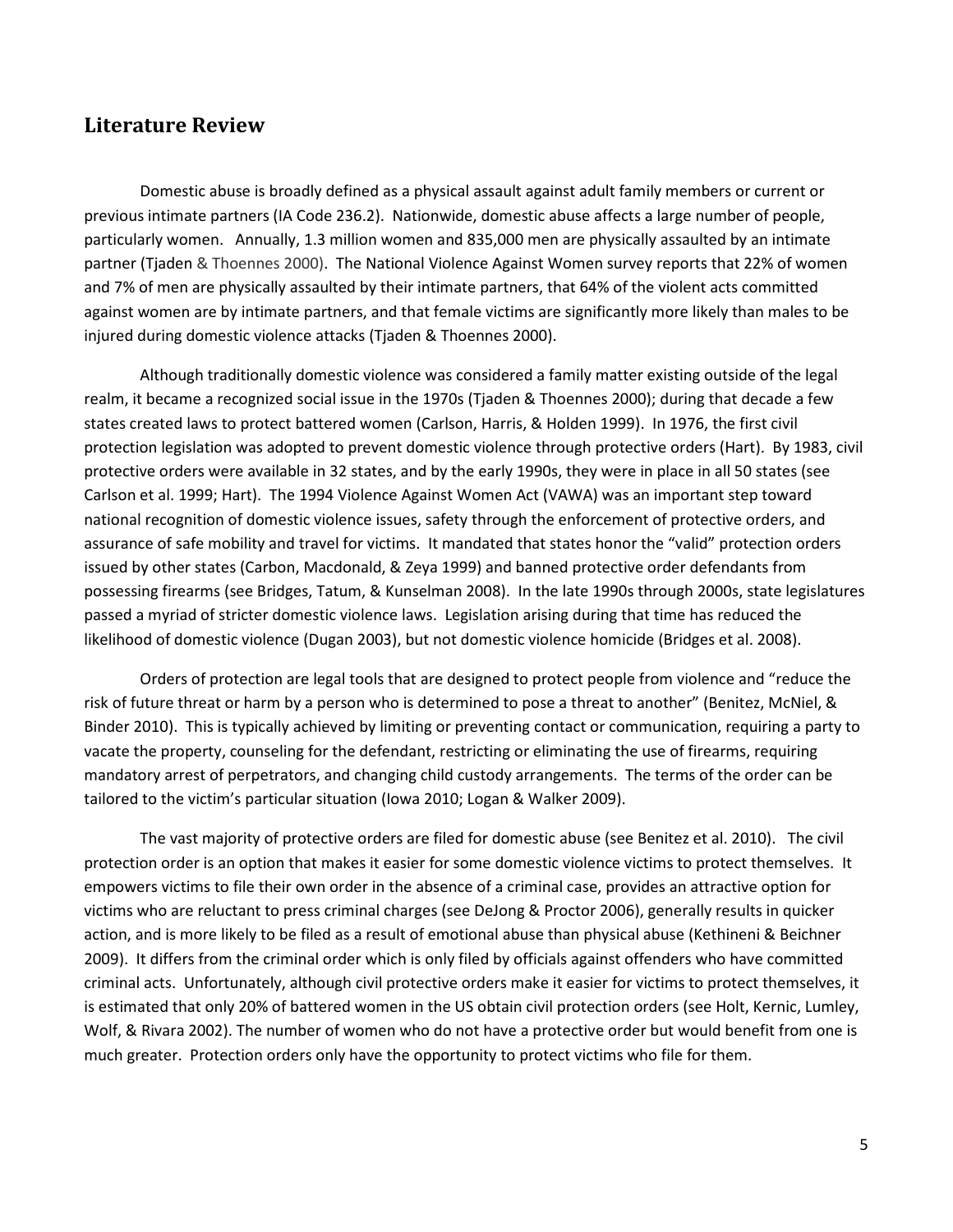Research indicates that protective orders are somewhat effective, protecting some victims from subsequent violence, and at the very least, increasing victims' perceptions of safety (Logan & Walker 2010). Nevertheless, the primary measure of protective order effectiveness, violation rate, has varied widely. A review of empirical studies by Benitez et al. (2010) indicates that protection order violation rates range from 7.1% to 81.3%, depending on the study design and the data used to measure outcomes. Studies that use arrest records report lower protective order violation rates (Logan & Walker 2009). Well-designed studies that have long follow-up periods, large samples, and a comparison of women with and without protective orders show that protective orders are effective (Benitez et al. 2010). For example, Holt et al. (2002) found that, in Seattle, permanent (but not temporary) civil protective orders were effective in reducing police-reported violence. After controlling for other variables, permanent protective orders resulted in an 80% reduction in violence after a 12 month time period.

Studies show that various factors play a role in the relationship between protective orders and re-abuse. Factors associated with increased likelihood of re-abuse are 1) being an African-American victim (Carlson et al. 1999), 2) having low socio-economic status (Carlson et al. 1999), 3) living in a rural location (Hawkins 2010; Logan & Walker 2005), 4) having recently filed a protective order (Benitez et al. 2010), 5) having a criminal or drug abuse history (Benitez et al. 2010), 6) choosing to stay in the relationship despite the protective order (Logan & Walker 2009), and 7) stalking behavior (Logan & Walker 2009). Factors associated with decreased likelihood of re-abuse are being in a long-term relationship (Carlson et al. 1999) and arresting the defendant at the time of incident (Benitez et al. 2010). The ways in which these factors interact with re-abuse can be attributed to the degree to which defendants (or victims) are invested in the intimate relationship and the perceived avoidance of the legal consequences (Carlson et al. 1999) as well as location factors that play a role in the resources and options available to victims.

The effectiveness of domestic violence efforts and laws may ultimately depend on how the court system punishes perpetrators. The response can vary widely and may depend on the beliefs, reactions, and decisions of court officials as well as the state's laws and complexity of the legal process (DeJong & Proctor 2006). State court systems are not always as aggressive as they could be, as shown by a study in Utah which found that many offenders who violated protective orders were punished less severely than allowed by state and federal sentencing guidelines (Diviney, Parekh, & Olson 2009). Also, a lack of understanding domestic violence and misperceptions about the dynamics of abusive relationships among judges, police officers, and juries can contribute to biases that benefit batterers in court (Fradella & Fischer 2010; Epstein 1999; Hartley & Ryan 1998; Fields 2008) and can contribute to regional variations in how protective orders and violations are handled in urban and rural areas (Hawkins 2010; Logan, Shannon, & Walker 2005).

The type of punishment for violating protective orders varies among the states and even within the same state, resulting in a wide range of potential outcomes for victims and offenders. For the most part, it is the victim's responsibility to monitor compliance and choose whether or not to report violations (Baker 2002). However, once reported, the course of action is not clearly defined. Offenders who violate the order may be arrested at the police officer's discretion or mandatorily. In court proceedings, violating the protective order may be treated as a criminal offense or civil contempt. Criminal offenses can result in arrest, fines and/or jail time, while civil contempt offenses may aim for compliance (Baker 2002). While this variation has been acknowledged, few studies examine judicial responses when a protective order is violated.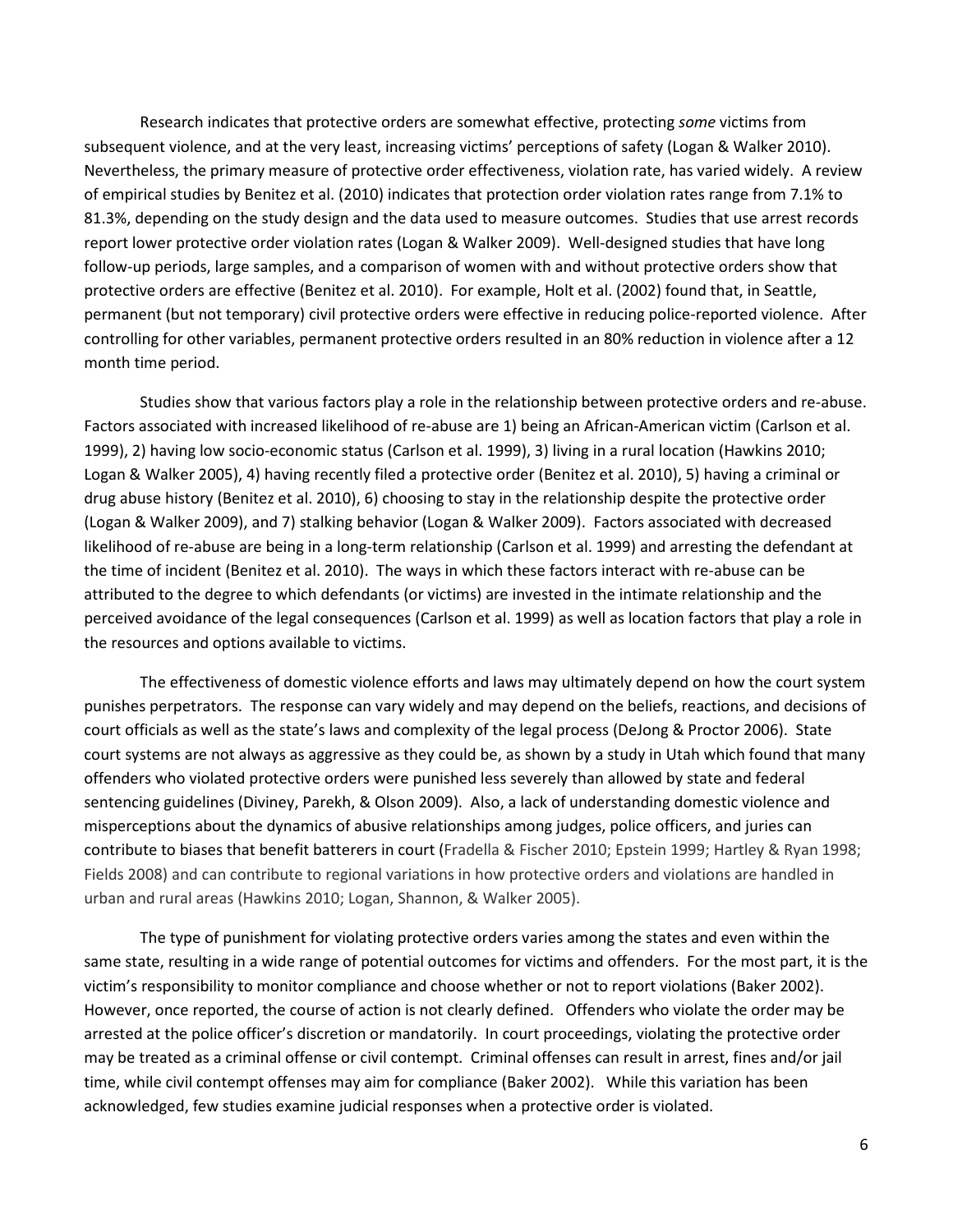## Iowa Legislative Efforts

Since the mid-1990s, federal law has prohibited those guilty of domestic violence from possessing firearms. In 2010, Iowa passed a similar law to prohibit people who are subjects of protective orders or have been convicted of misdemeanor domestic abuse from possessing firearms. Prohibiting the use of firearms is particularly important because firearms are the most common means of death in domestic violence homicides in Iowa (IDPH 2009). In 2011, the legislature proposed other bills to increase protection for victims of domestic abuse, including an increase in penalties for acts that involve strangulation, the creation of a fund for a selfdefense course offered by county sheriffs to victims of domestic violence, and the redefinition of domestic abuse assault under lowa Code 708.2A to extend penalties to unmarried persons in romantic relationships. However, none of these bills were passed in 2011.

## Iowa Domestic Violence Assistance Programs and Services

Many organizations operate programs and services for domestic violence and assault victims throughout the state of Iowa. Typically, the kinds of assistance offered by these organizations include medical and legal services, shelters, transitional housing, counseling, resources, and 24-hour hotlines. Services are widespread and available in most of Iowa's large and medium sized cities and towns. Domestic abuse shelters serve several surrounding counties in regions throughout the state (see CFI 2010). There are advocacy and support organizations operating in all 99 counties (see aardvark.org for a list). Even though all types of services are not available locally in all communities, some form of help is available.

Lists of Iowa organizations that offer programs and assistance are widely available on the internet. Children & Families of Iowa operates the Iowa Domestic Violence hotline and a CFI local hotline, and offers a broad range of services, including shelters and transitional housing, counseling, community outreach, and legal advocacy. CFI recently published and made available on its website a detailed state resource guide listing a wide range of all the domestic violence programs and services in Iowa (CFI 2010). In communities across Iowa, local organizations such as crisis intervention centers, YWCA, programs for children and families, non-secular charities, non-profit organizations, law offices, advocacy services, and sexual assault centers may offer services for victims of domestic violence. Some organizations provide assistance to minorities or the disabled, including hotlines with phone service in Spanish and other languages, the organization Latinas United for a New Dawn (LUNA) based in Des Moines, and Deaf Iowans against Abuse operated statewide. Organizations that provide shelters or housing for victims, among others, include ACCESS in Ames, Crisis Intervention and Advocacy Center in Adel, Family Crisis Support Network in Atlantic, the YWCA in Burlington, Wayport Services in Cedar Rapids, and Phoenix House in Council Bluffs.

The State of Iowa has a batterers education program that is statutorily required for all offenders convicted of domestic abuse assault and some batters convicted of simple assault. The state also has a group of experts that monitor domestic abuse deaths (Iowa Domestic Abuse Death Review Team). The Iowa Coalition against Domestic Violence is a state level non-profit organization that networks with domestic violence programs throughout Iowa and provides training and technical support for coalition members and professionals,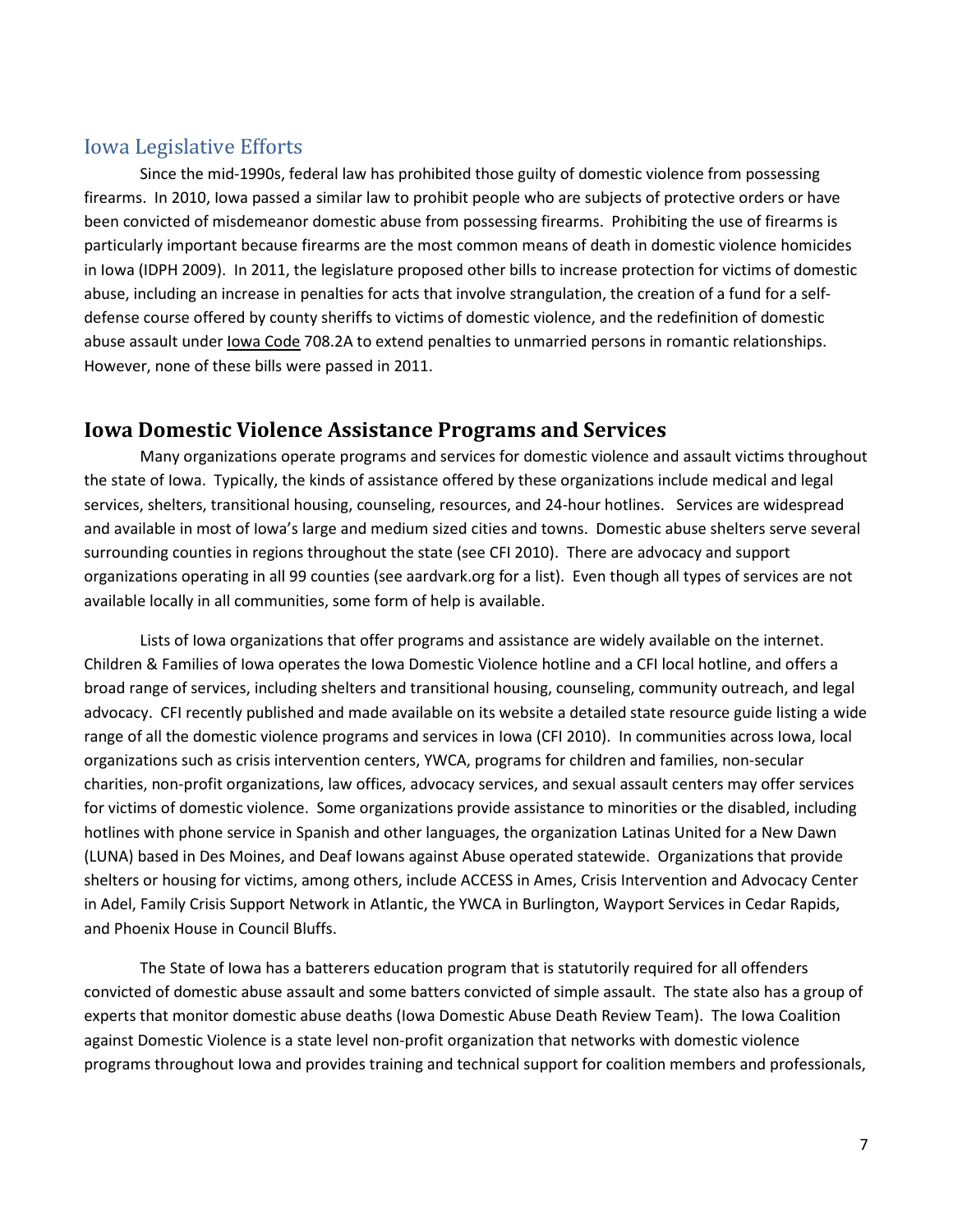as well as community outreach. The Iowa Coalition against Sexual Assault is a private non-profit organization that provides similar services for matters of sexual assault.

Domestic violence programs are in high demand in Iowa, but many programs do not have the resources to serve all Iowans needing assistance. The National Network to End Domestic Violence conducts an annual survey in each state to determine how many people access domestic violence services in one day. On a given day in 2010, 524 domestic violence victims in Iowa were in shelters or housing, 478 adults and children received non-residential assistance, 382 domestic violence hotline calls were answered, and 119 Iowans requested services that were not available due to understaffing or underfunding. Ninety-six percent of Iowa programs reported a rise in demand for services; however, 85% reported decreases in funding (NNEDV 2010). This suggests that increased funding is needed to meet the present and future needs of Iowans.

## Purpose of study

Deterring abuse is important to ensuring safety among domestic violence and assault victims. Protective orders are tools aimed at restricting contact between the victim and the abuser to prevent subsequent violence. While empirical research has indicated that protective orders are effective, the extent of the effectiveness is uncertain because violation rates have varied widely from study to study. In addition, little research exists to explain how violations of protective orders are handled, which factors are considered when giving penalties, and whether certain situations lead to a given type of penalty. Punishing protective order violators is important because, if abusers have violated the order once, it is likely that they will so again; without enforcement, the order is essentially a piece of paper that does not protect the victim from danger. Another important consideration is the nature of the punishment. Iowa law allows defendants accused of domestic abuse contact order violations to be charged with civil contempt or a criminal misdemeanor. These two penalties differ in severity and impact on the offender's criminal record. The current study will attempt to fill these gaps in the research. The purpose of the study is to

- 3) Examine practices for handling protective order violations and compare Iowa's eight judicial districts to identify whether there are differences in court practices.
- 4) Determine the effectiveness of protective orders in Iowa by calculating protective order violation rates and subsequent occurrences of domestic violence.

#### Description of Iowa Protective Orders

The definitions of and penalties for domestic violence were established in Iowa in 1992 under chapters 236 and 708 of the Iowa Code. Domestic abuse (IA Code 236.2) is defined as committing an assault (IA Code 708.1), an act intended to cause physical pain, injury, or threats of injury, against an adult household or family member, separated or divorced partner, boyfriend or girlfriend, or the parent of a shared child.

Orders of protection are civil or criminal legal tools designed to keep victims safe by ending or limiting their contact with the abuser. There are three types of protective orders available in Iowa (see Iowa Code chapter 664).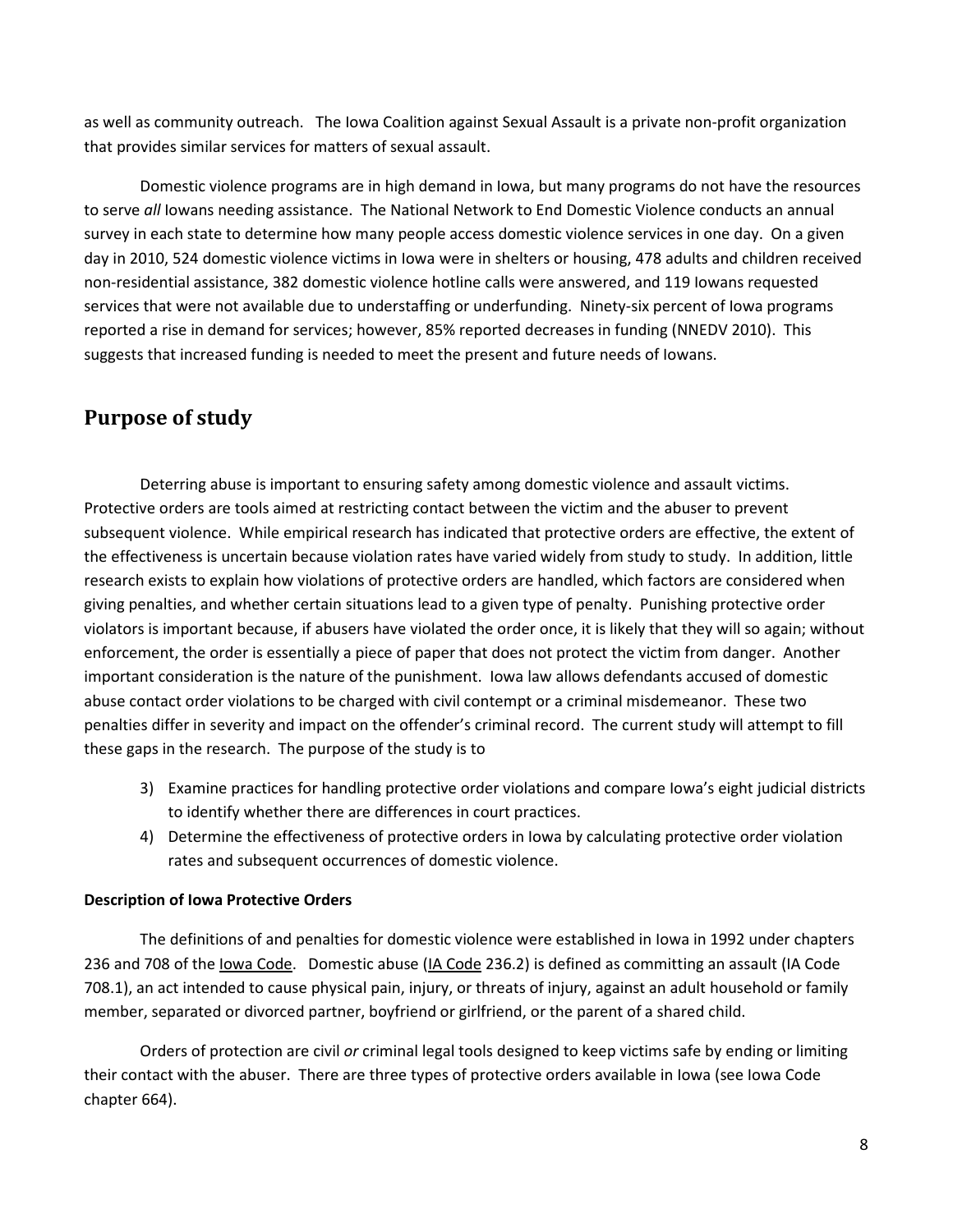No-contact orders are criminal orders that can be issued for domestic assault crimes or any other public offense when there is a victim who has been physically, emotionally, or financially harmed (664A.2). It can only be issued by a judge in response to a criminal act for which the defendant has been arrested and charged. It is sometimes issued while the defendant is in jail before bond or release is granted. The protection it offers is more limited compared to protective orders; no-contact orders can restrict contact and the possession of weapons, but cannot establish child custody (Iowa 2010; Iowa Judicial Branch; Iowa State Court Administrator's Office 2002).

Temporary protective orders are pro se civil orders allowing victims of domestic violence immediate protection. Victims can file for temporary protective orders and act as their own attorney, regardless of whether criminal charges have been filed against the abuser. The temporary order grants the same protections as a permanent order except it usually is only in effect until the defendant is served the notice and the court hearing to obtain the permanent order is scheduled. Emergency protective orders are also available. They are issued when courthouses are closed and last for 72 hours (Iowa 2010; Iowa Judicial Branch; Iowa State Court Administrator's Office 2002).

Permanent protective orders are pro se orders issued to domestic abuse victims (defined under Iowa Code 236.2) after a court hearing. Permanent orders can establish custody arrangements and may require the defendant to pay for court costs (legal fees are waived for the plaintiff and may be billed to the defendant), vacate the home, forfeit weapons, attend counseling, or provide financial support for the victim or their children. Permanent orders are effective for up to one year and can be extended for another year if the plaintiff re-files before its expiration and the court determines that extension is warranted. The order can only be lifted or changed by a judge and the victim must notify the court if he/she wants to do this; otherwise, both defendant and victim can be held responsible if the order is violated (Iowa 2010; Iowa Judicial Branch; Iowa State Court Administrator's Office 2002).

#### Iowa Process of Obtaining a Protective Order and Enforcement

Anyone can file a civil protective order for domestic abuse by filling out a form available at any county courthouse. The victim must show that they are currently or were previously in an intimate relationship in which a physical assault occurred and prove residence in Iowa. Minors must have their parent or guardian file protective orders for them, unless they are emancipated or legally married. The temporary order is not effective until the defendant is notified of the filing and given information about the court hearing. Both defendant and plaintiff must be present in court or else the case may be dropped and a permanent protective order may no longer be considered. The abuser is sometimes appointed an attorney that is paid by the state, while the plaintiff can choose to represent themselves (*pro se*) or pay for an attorney. The plaintiff must provide detailed information to prove that abuse has occurred, including documentation of the incidents that involved threats of physical abuse, actual physical abuse, or forced sexual activity. Pending the outcome of the hearing, a permanent order may be granted (Iowa State Court Administrator's Office 2002).

Iowa Code 664A.7 establishes that protective order violations can be either treated as a civil contempt or a criminal simple misdemeanor charge. It is the victim's responsibility to monitor compliance with the protective order and distribute copies of the order to places that they frequent, such as children's schools and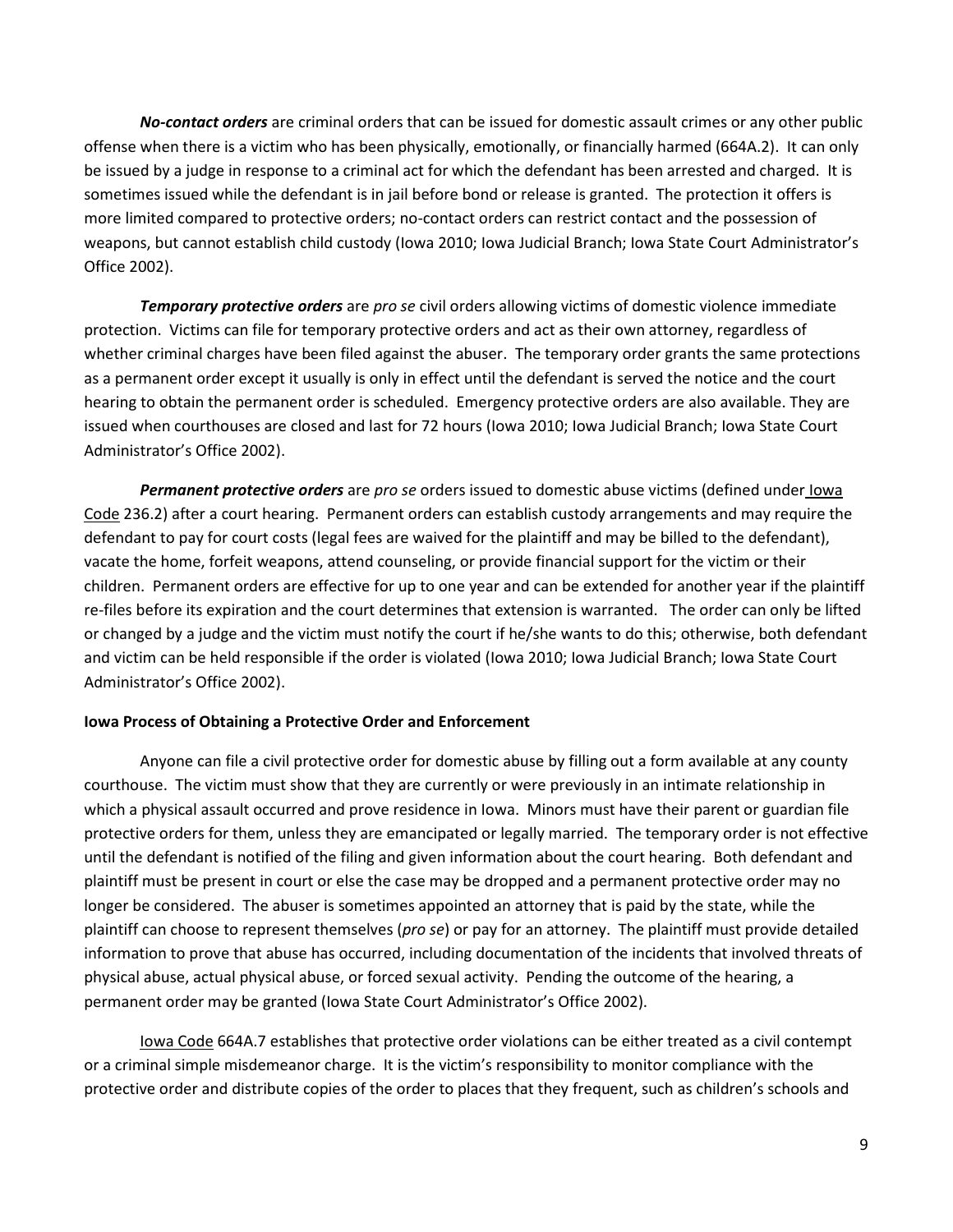employers. When a violation is reported, it is investigated by the police and if validated, the offender is mandatorily arrested and placed in jail until the hearing with the judge (Iowa State Court Administrator's Office 2002). Criminal charges can be filed by the county attorney if the abuser is arrested and, if found guilty, he or she is subject to the penalties provided by the law for those offenses. If the incident does not result in an arrest, the alternative is for the victim to file for civil contempt at the Clerk of Court office, and the judge decides whether to pursue the case in court (Iowa State Court Administrator's Office 2002; Iowa 2010). The abuser is jailed and possibly fined if found guilty of contempt (IA Code 664A.7).

## Survey

## Survey Methods

The purpose of the survey was to identify variations among the districts in procedures pertaining to protective/no contact orders and differences in how violations of orders are treated (as civil contempt or criminal simple misdemeanor) as allowed under Iowa Code 664A.7. The survey also asked participants about their opinions on the effectiveness of Code 664A.7, their perspectives on certain aspects of the law, and their ideas for how it could be improved. The questionnaire, which was developed in collaboration with county attorneys and a judge, was reviewed by several other legal professionals to ensure that questions were appropriate and relevant. An email providing a link to the online questionnaire was sent to all 99 county attorneys and all 8 judicial district chief judges and administrators, inviting them to participate and to share the link with staff. Survey responses were collected for approximately two weeks.

## Survey Results

## Survey Participant Description

One-hundred twenty nine respondents participated in the online survey, and of those, 104 surveys were returned completed. County prosecutors, magistrates, and district judges were fairly evenly represented as respondents, but fewer district associate judges participated in the survey.

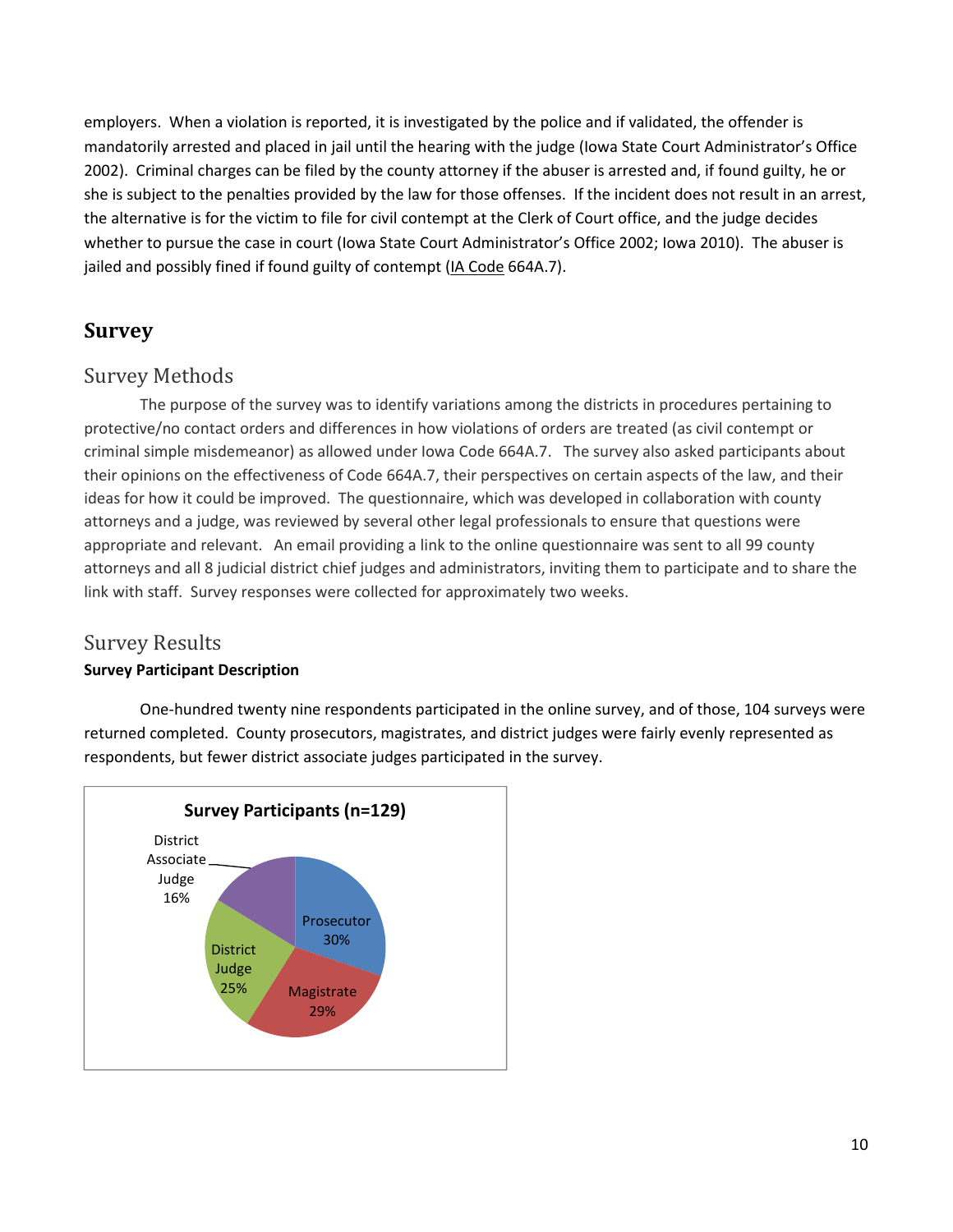The majority (58%) of respondents reported working only with criminal cases involving domestic abuse protective orders, 31% spend equal time working with civil cases and criminal cases, and 10% work only with civil cases. One respondent reported having no involvement with domestic abuse protective orders.

 The judicial districts were adequately represented by the respondents. The highest percentage of survey participants were from District 5 (28%), which is the most populated district in the state. The fewest participants were from District 4 (3%), the least populated district in the state.



## Contact Orders & Violations: Common Court Practices in Iowa

This section provides a general overview of contact order and contact order violation practices across the state based on judges,' magistrates,' and county prosecutors' most typical responses or highest levels of agreement on the survey questions.

- Although the Iowa Code specifies that "no contact orders" are criminal orders and "protective orders" are civil (pro se) orders, survey participants indicated that, in practice, "protective orders" and "no contact orders" are interchangeably used to describe criminal and civil orders. Nevertheless, protective orders were more likely to be regarded as civil orders, while no contact orders were more likely to be regarded as criminal orders.
- Participants indicated that criminal no contact orders are most typically effective for 1 year (47% responded) or 5 years (41% responded).
- Forty-five percent of respondents said that contact order victims are never or seldom required to go to a court hearing before an extension is granted.
- Forty-four percent of respondents replied that criminal no contact order victims are often or very often required to go to a court hearing for the order to be lifted.
- Most respondents were uncertain (57%) or replied in the negative (41%) when asked whether their court sends reminders to victims to re-file their no contact orders/protective orders prior to the expiration date to get an extension.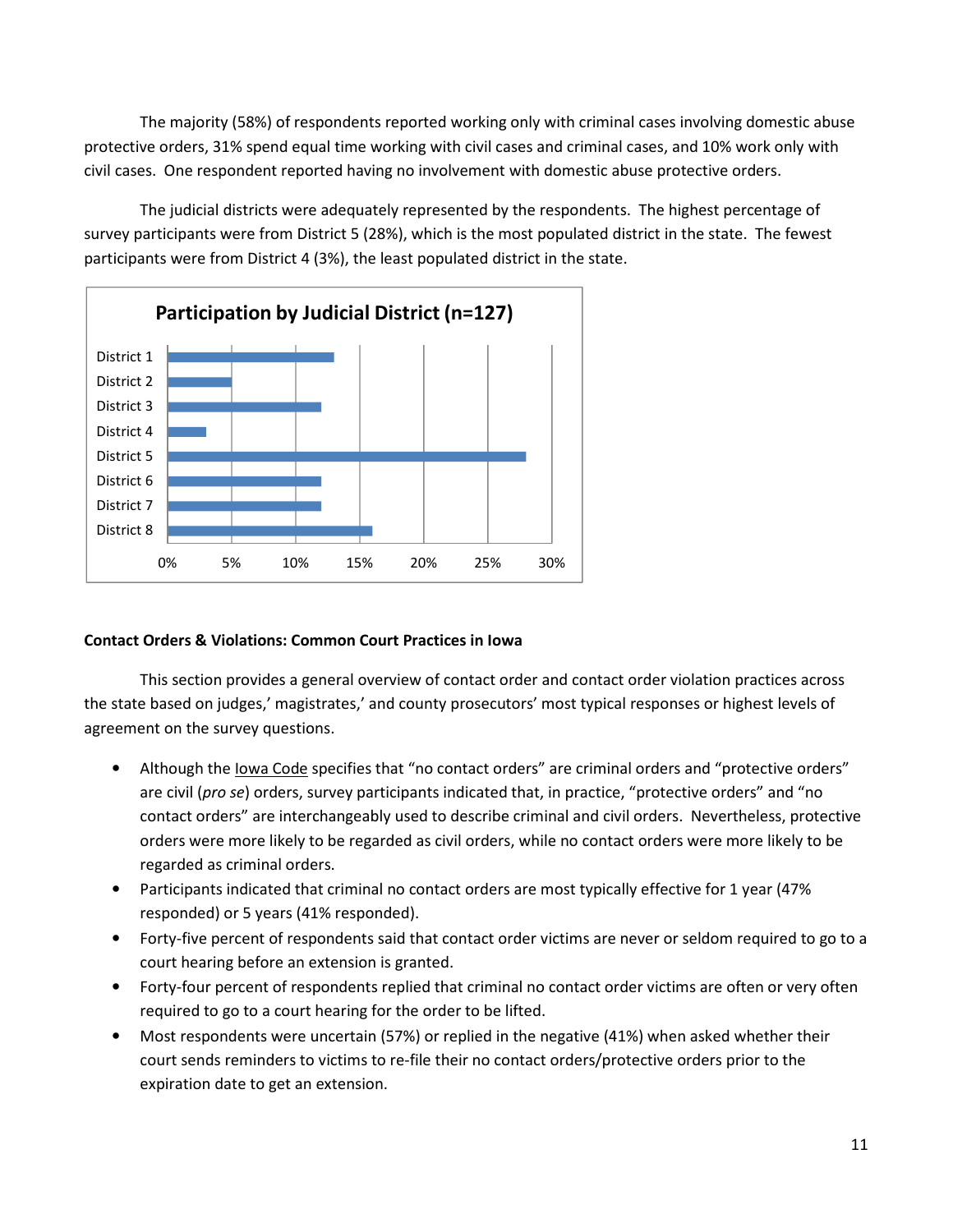- Ninety-two percent of respondents agreed or strongly agreed that offenders who violate protective orders are promptly arrested and 82% agreed or strongly agreed that they are promptly prosecuted.
- Violations of criminal no contact orders are more often treated with criminal charges, whereas violations of civil protective orders are more often treated with civil charges. Although the Iowa Code does not specify the use of contempt of court (665.2) for violations of domestic abuse contact orders, 27% of respondents said that contempt of court is used often or very often for violations of criminal no contact orders and 21% reported frequent use for violations of civil protective orders.





- Many respondents indicated that severity of penalties (53%), mitigating circumstances (47%), and especially defendants' criminal histories (70%) are "important" or "very important" factors in deciding whether contact order violations are treated civilly or criminally. Court case preparation time was regarded as a less important factor (6%).
- Respondents did not indicate any specific benefit of treating contact order violations one way or another – as civil contempt or criminal simple misdemeanor.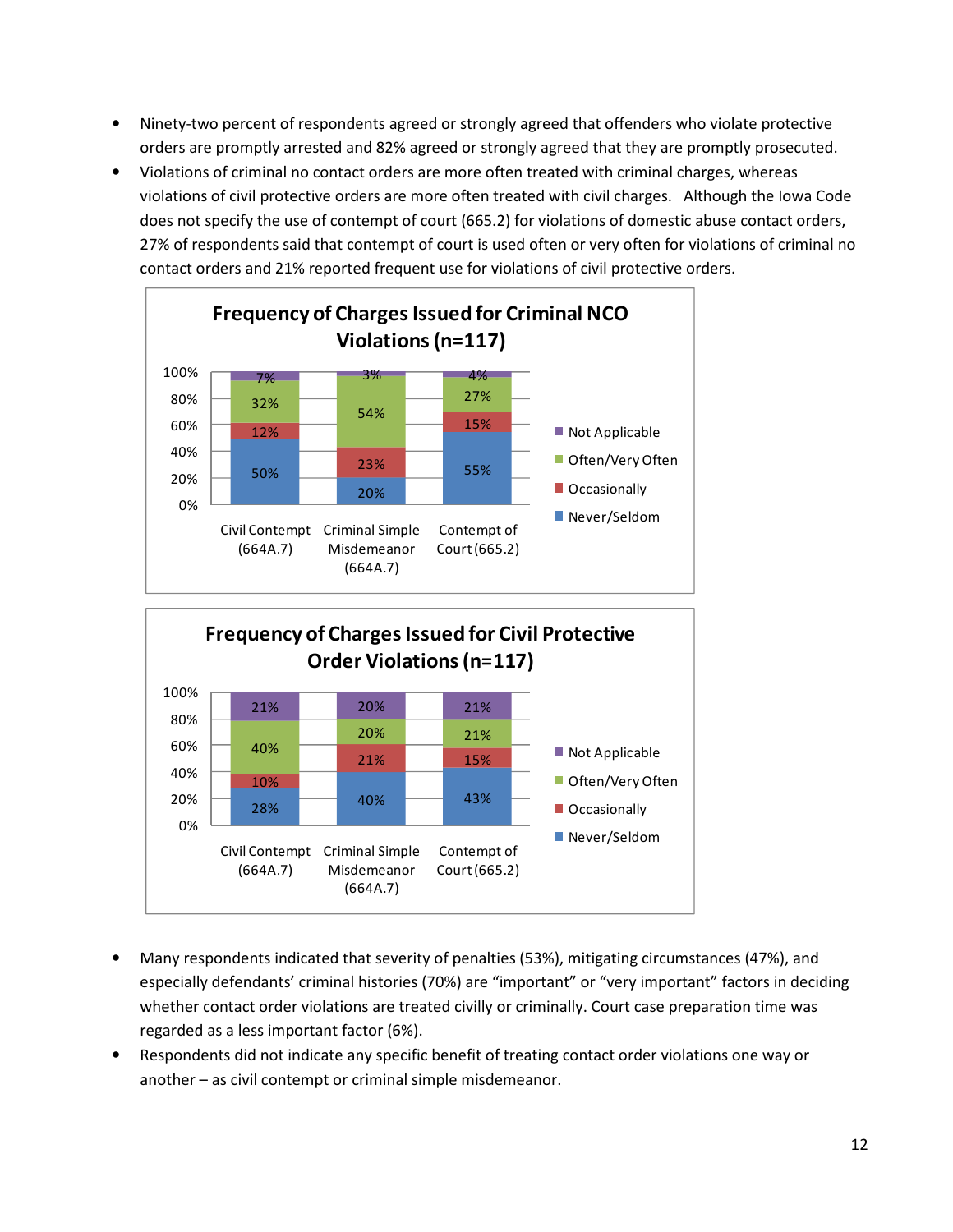- Eighty percent of county attorneys agreed or strongly agreed that legal professionals consider elevating charges to stalking or harassment if an offender has violated a contact order on multiple occasions and legal basis is present.
- Regardless of whether contact order violations are treated as civil contempt or criminal simple misdemeanors, the most typical amount of jail time for first-time violators is one week, for second-time violators one to two weeks, and for multiple-time violators one month.





• The Iowa Code states that Batterers Education Program (BEP) is required for abusers convicted of domestic abuse assault, and 95% of respondents affirmed, reporting that BEP was frequently or almost always ordered for domestic abusers. The majority (90%) also indicated that BEP was ordered as a condition of probation for domestic abuse cases; however, 53% of respondents indicated that offenders never or only seldom receive probation for violating contact orders. Sixty percent of respondents indicated that offenders convicted of simple assault frequently or almost always receive BEP and 57%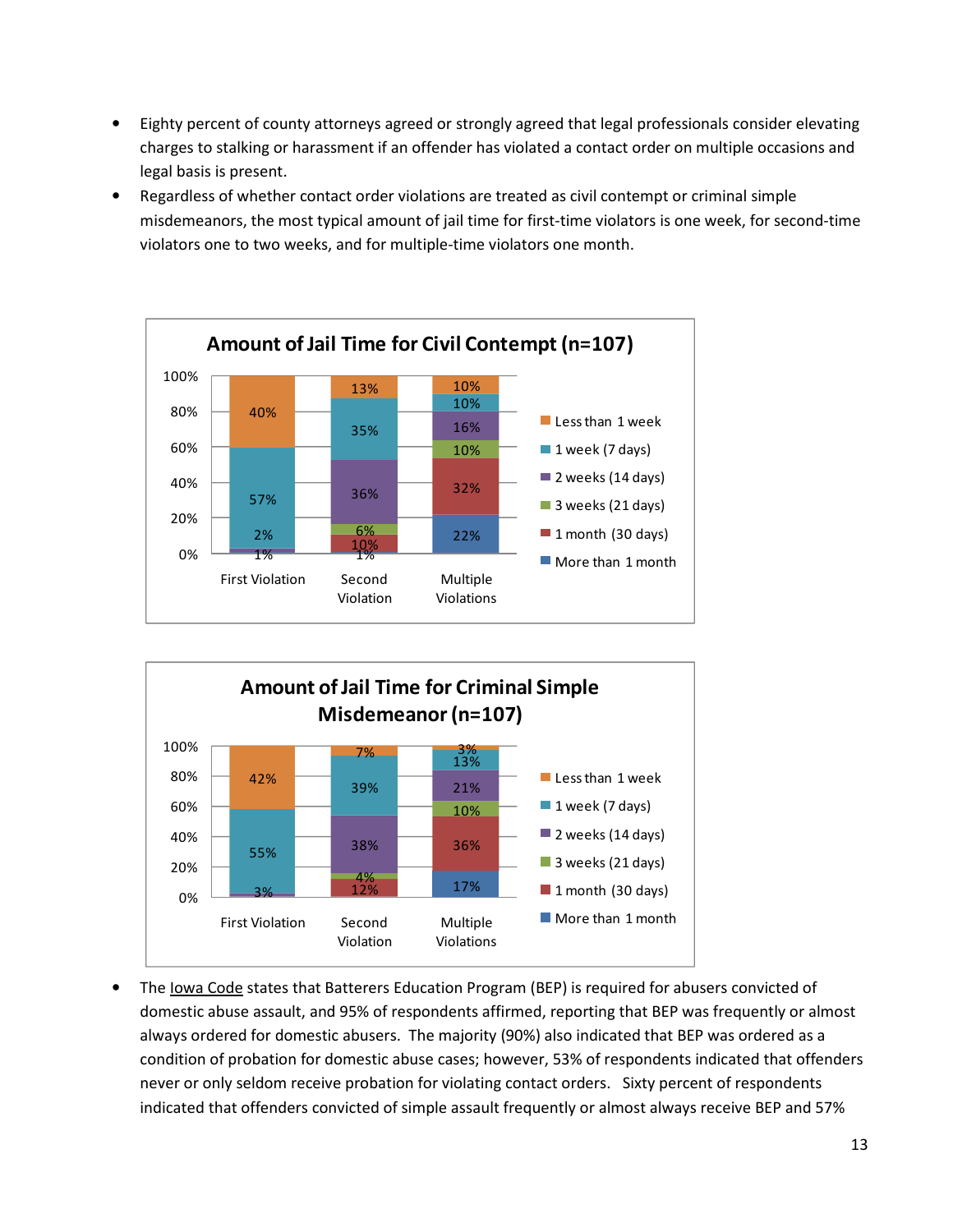reported that BEP is frequently or almost always ordered for offenders who plead guilty to reduced charges.

### Opinions on Court Practices & Variations across the State

• High levels of agreement on four close-ended survey questions indicate that respondents want less variation in court practices across the state. Specifically, 68% believed there should be more collaboration among the counties to prevent multiple active contact orders; 76% wanted counties to share information on civil protective order cases more often; 64% said it is a problem when multiple contact orders involving the same victim and defendant are simultaneously in effect; and 74% agreed that legal professionals should use common terms to distinguish criminal and civil protective orders.



- Respondents indicated in the close-ended survey questions that there should be less variation across the state. This was also reflected in the comments of respondents who chose to submit comments on the survey, with many stating that there are inconsistencies across the counties. One respondent specifically mentioned differences in court practices in rural and urban counties. "Each of our counties in our district handle[s] them a bit differently. The largest county I serve treats all reports of civil violations to the local police as if they are civil in nature and no arrest occurs after a report is made. Only criminal no contact order violations are prosecuted by the county attorney. In the rural counties, all violations of orders, whether civil or criminal, are prosecuted as criminal by the county attorneys. There is no consistency between the counties I serve."
- Respondents also reported differences in the magistrates' and judges' involvement in sentencing contact order violations, with several commenting that they had limited choice in how a case was sentenced (most depends on the charges that county prosecutors and law enforcement decide to file),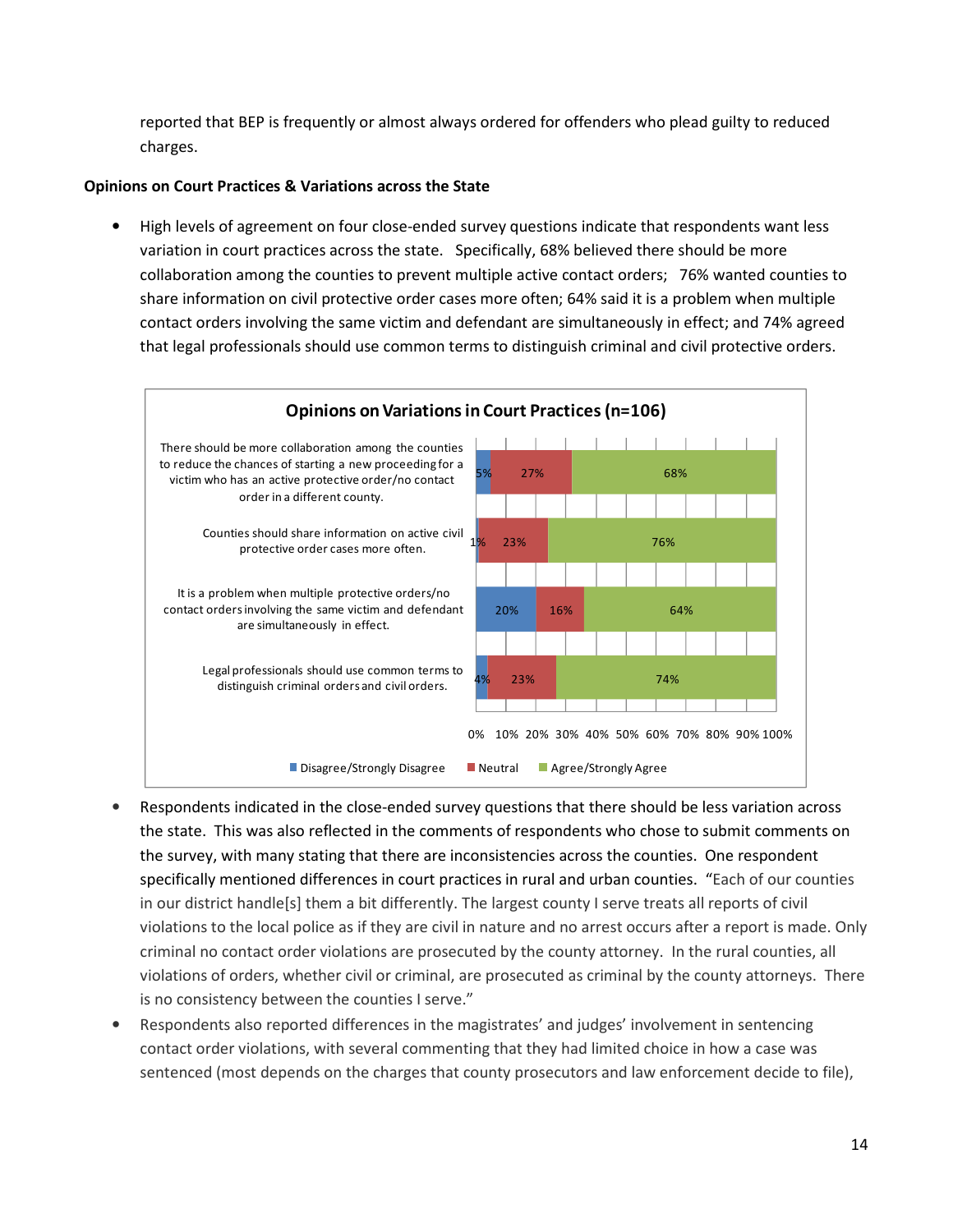and another indicating that the decision primarily falls on the judge, who should not be making those decisions.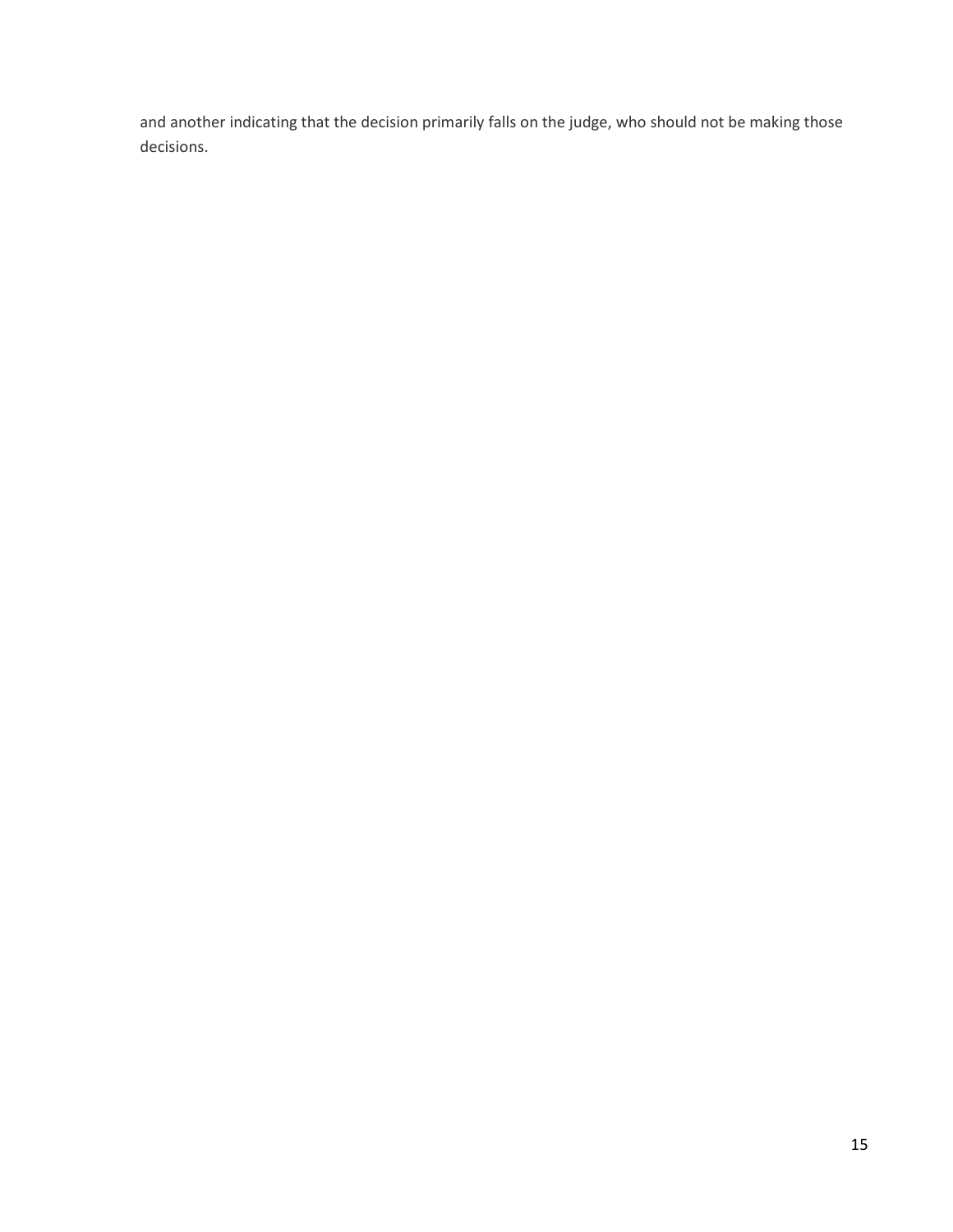#### Contact Orders & Violations: Judicial District Variations in Court Practices

Among the districts, District 4 was the most likely to issue criminal no contact orders that were effective for one year (75% of respondents marked that response). Generally, it appears that Districts 1, 2, 3, and 7 issue shorter-term no contact orders. District 6 was by far the most likely to issue orders that were effective for 5 years (indicated by 87% of respondents).



Compared to the other districts, Districts 1 and 3 were more likely to use the criminal simple misdemeanor charge for criminal no contact order violations (67% and 73% used it often or very often, respectively). Districts 3 and 4 had the highest percentages of respondents who said that contempt of court charges were used often or very often for criminal no contact order violations (40% and 50%, respectively).

| "Often" or "Very Often" used for a charging a CRIMINAL NO CONTACT ORDER violation? |    |                |                        |               |
|------------------------------------------------------------------------------------|----|----------------|------------------------|---------------|
| $(n=117)$                                                                          |    |                |                        |               |
|                                                                                    |    |                | <b>Criminal Simple</b> |               |
|                                                                                    |    | Civil Contempt | Misdemeanor            | Contempt of   |
|                                                                                    | N  | (664A.7)       | (664A.7)               | Court (665.2) |
| District 1                                                                         | 12 | 33%            | 67%                    | 8%            |
| District 2                                                                         | 5  | 40%            | 40%                    | 0%            |
| District 3                                                                         | 15 | 7%             | 73%                    | 40%           |
| District 4                                                                         | 4  | 50%            | 100%                   | 50%           |
| District 5                                                                         | 34 | 41%            | 41%                    | 29%           |
| District 6                                                                         | 15 | 40%            | 40%                    | 33%           |
| District 7                                                                         | 14 | 21%            | 57%                    | 29%           |
| District 8                                                                         | 18 | 28%            | 56%                    | 17%           |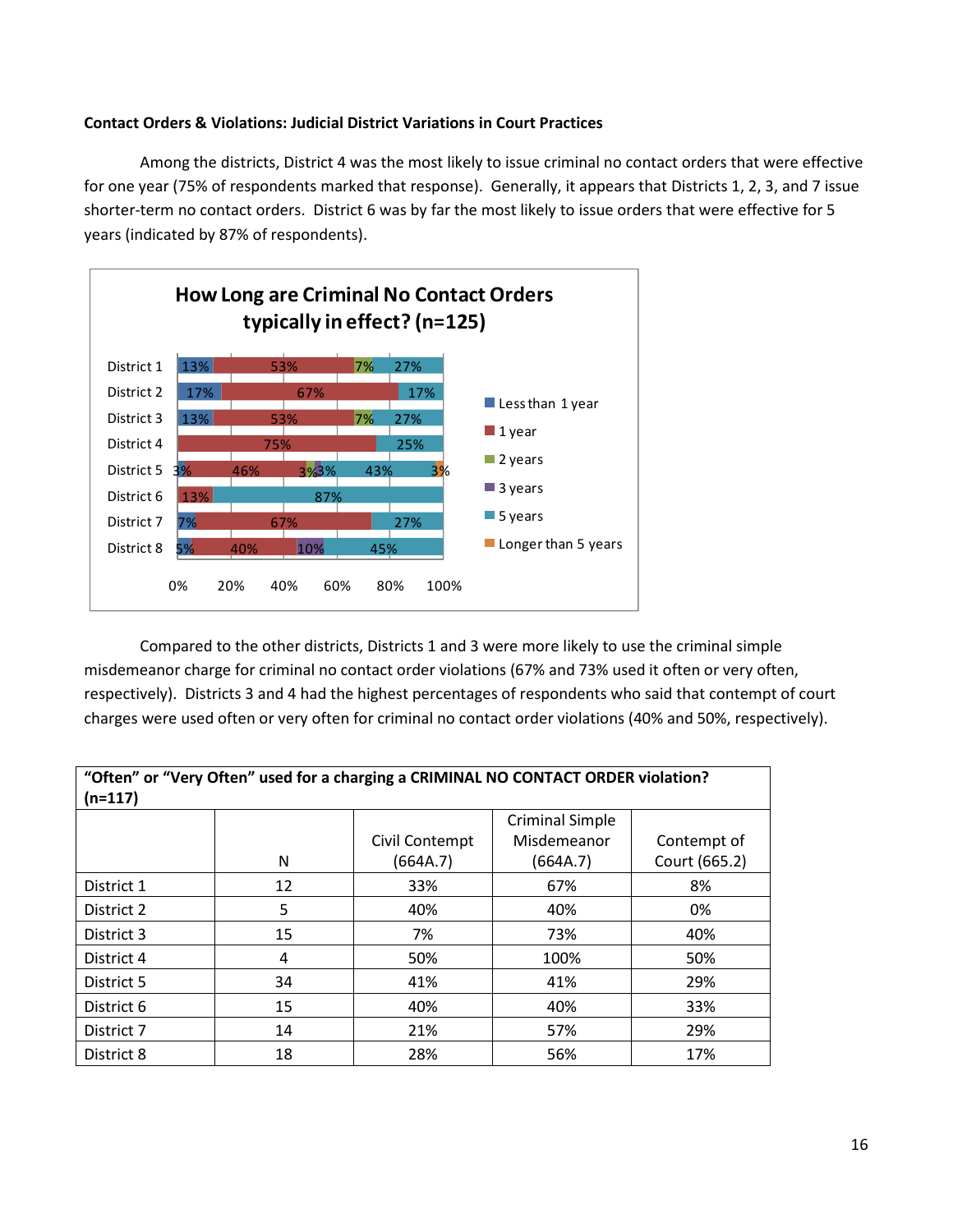Districts 5 and 7 were most likely among the districts to issue civil contempt charges for civil protective order violations (62% and 50% used it often or very often, respectively). District 4 was most likely to issue

| "Often" or "Very Often" used for a charging a CIVIL PROTECTIVE ORDER violation? (n=117) |    |                |                        |               |
|-----------------------------------------------------------------------------------------|----|----------------|------------------------|---------------|
|                                                                                         |    |                | <b>Criminal Simple</b> |               |
|                                                                                         |    | Civil Contempt | Misdemeanor            | Contempt of   |
|                                                                                         | N  | (664A.7)       | (664A.7)               | Court (665.2) |
| District 1                                                                              | 12 | 17%            |                        |               |
| District 2                                                                              | 5  | 40%            | 20%                    |               |
| District 3                                                                              | 15 | 27%            | 20%                    | 27%           |
| District 4                                                                              | 4  | 25%            | 75%                    | 25%           |
| District 5                                                                              | 34 | 62%            | 15%                    | 29%           |
| District 6                                                                              | 15 | 33%            | 20%                    | 27%           |
| District 7                                                                              | 14 | 50%            | 29%                    | 36%           |
| District 8                                                                              | 18 | 28%            | 22%                    | 6%            |

criminal simple misdemeanor charges (75%); however the number of respondents from that district was small. Respondents in District 7 were most likely to report using contempt of court charges (36%).

Respondents were asked about the amount of jail time contact order violators typically receive if they are charged with civil contempt. For the first violation, nearly all respondents said that offenders receive one week or less in jail. The exception was in Districts 5 and 8 – one respondent in each district reported that first time violators with civil contempt charges received 2 weeks in jail, and another respondent in District 5 reported "more than one month" of jail time.

 When asked how much jail time offenders with multiple violations of contact order receive if they are charged with civil contempt, time served varied by district. Higher percentages of respondents in District 7 (71%), District 5 (63%), and District 8 (56%) reported that offenders serve "one month or more" of jail time. Higher percentages of respondents in District 2 (60%) and District 4 (67%) said that offenders serve "one week or less," however the number of respondents from the latter district was low.

| Jail Time for Multiple Violations of Civil Contempt Charges |    |           |         |         |            |
|-------------------------------------------------------------|----|-----------|---------|---------|------------|
|                                                             |    | 1 week or |         |         | 1 month or |
|                                                             | N  | Less      | 2 weeks | 3 weeks | More       |
| District 1                                                  | 10 | 20%       | 20%     | 20%     | 40%        |
| District 2                                                  | 5  | 60%       | 40%     |         |            |
| District 3                                                  | 14 | 21%       | 21%     | 14%     | 43%        |
| District 4                                                  | 3  | 67%       |         |         | 33%        |
| District 5                                                  | 32 | 16%       | 9%      | 13%     | 63%        |
| District 6                                                  | 13 | 15%       | 15%     | 15%     | 54%        |
| District 7                                                  | 14 | 14%       | 7%      | 7%      | 71%        |
| District 8                                                  | 16 | 19%       | 25%     |         | 56%        |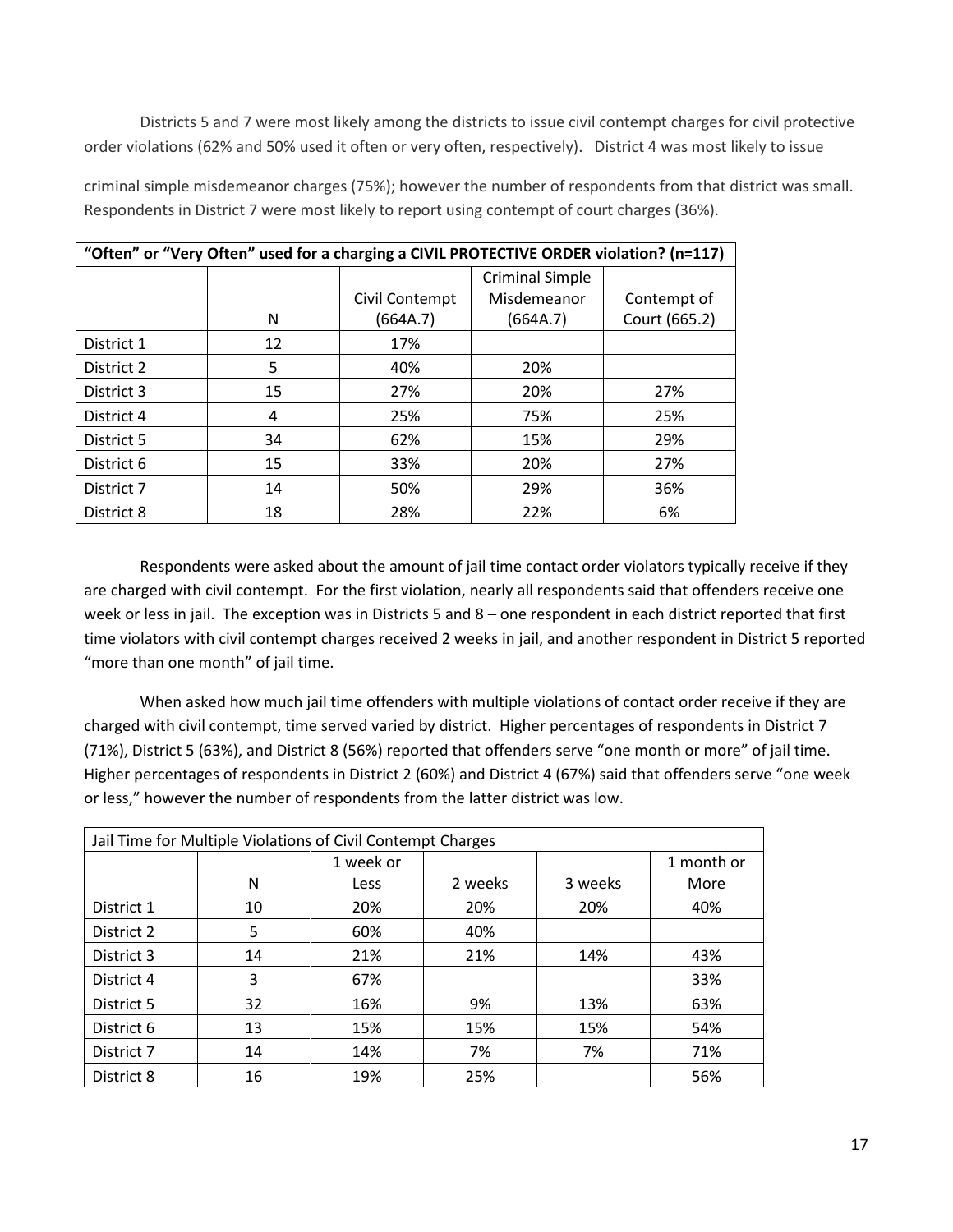Respondents were asked the same question about the amount of jail time contact order violators typically receive if they are charged with criminal simple misdemeanor. For the first violation, nearly all respondents said that offenders receive one week or less in jail. The exception was in Districts 3, 5, and 8 – one respondent in each district reported that first time violators with civil contempt charges received 2 weeks in jail.

When asked how much jail time offenders with multiple violations of contact order receive if they are charged with criminal simple misdemeanor, time served varied by district. Higher percentages of respondents in District 7 (71%), District 5 (66%), District 4 (67%), and District 1 (50%) reported that offenders serve "one month or more" of jail time. It appears that District 2 generally gives less jail time for multiple offenses, as all five respondents said that offenders receive two weeks or less.

| Jail Time for Multiple Violations of Criminal Simple Misdemeanor Charges |    |                |         |         |            |
|--------------------------------------------------------------------------|----|----------------|---------|---------|------------|
|                                                                          |    |                |         |         | 1 month or |
|                                                                          | N  | 1 week or Less | 2 weeks | 3 weeks | More       |
| District 1                                                               | 10 | 10%            | 20%     | 20%     | 50%        |
| District 2                                                               | 5  | 40%            | 60%     |         |            |
| District 3                                                               | 14 | 14%            | 29%     | 14%     | 43%        |
| District 4                                                               | 3  | 33%            |         |         | 67%        |
| District 5                                                               | 32 | 9%             | 13%     | 13%     | 66%        |
| District 6                                                               | 13 | 15%            | 23%     | 15%     | 46%        |
| District 7                                                               | 14 | 7%             | 14%     | 7%      | 71%        |
| District 8                                                               | 16 | 31%            | 25%     |         | 44%        |

The following table provides the percentages of respondents in each district who indicated that Batterers Education Program (BEP) is frequently or almost always recommended in various situations. There remains great variation among the districts, however.

|            | Percentage of respondents indicating that the following occurs "Frequently" or "Almost Always" (n=106) |                  |                 |                  |                |               |
|------------|--------------------------------------------------------------------------------------------------------|------------------|-----------------|------------------|----------------|---------------|
|            |                                                                                                        |                  | <b>BEP</b> is   | <b>BEP</b> is    |                | <b>BEP</b> is |
|            |                                                                                                        | Probation is     | recommended for | recommended      | <b>BEP</b> is  | recommended   |
|            |                                                                                                        | recommended      | domestic abuse  | for guilty pleas | recommended    | for simple    |
|            |                                                                                                        | for protective   | assault         | for reduced      | as a condition | assault       |
|            | N                                                                                                      | order violators. | convictions.    | charges.         | of probation.  | convictions.  |
| District 1 | 10                                                                                                     | 20%              | 90%             | 20%              | 80%            | 20%           |
| District 2 | 5                                                                                                      | 40%              | 100%            | 80%              | 100%           | 80%           |
| District 3 | 14                                                                                                     | 21%              | 100%            | 50%              | 93%            | 71%           |
| District 4 | 3                                                                                                      | 33%              | 100%            | 100%             | 67%            | 100%          |
| District 5 | 31                                                                                                     | 19%              | 90%             | 68%              | 94%            | 68%           |
| District 6 | 13                                                                                                     | 23%              | 100%            | 23%              | 77%            | 62%           |
| District 7 | 14                                                                                                     | 36%              | 93%             | 57%              | 86%            | 43%           |
| District 8 | 16                                                                                                     | 25%              | 100%            | 75%              | 100%           | 63%           |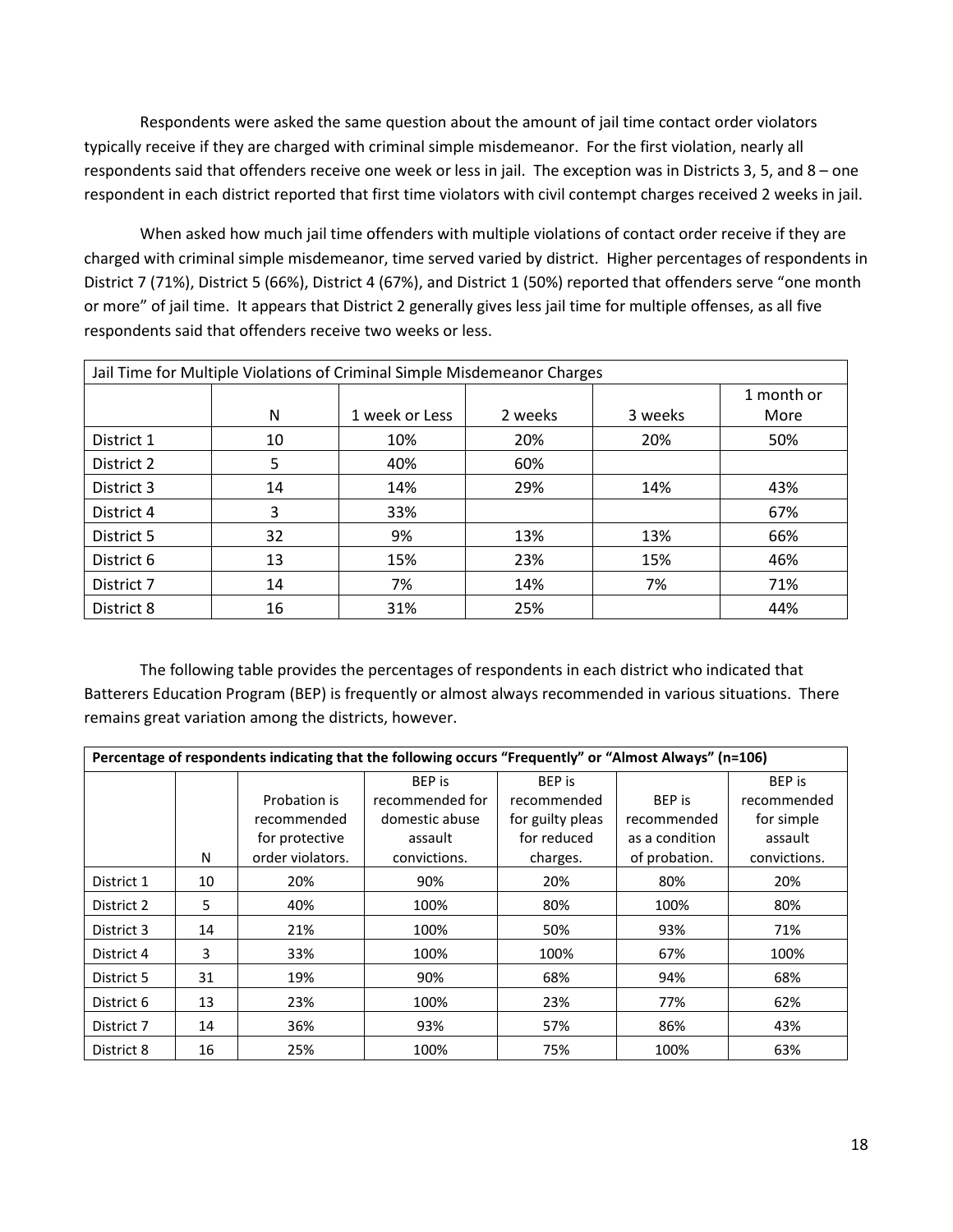#### Opinions on Improvements to Current Iowa Code 664A.7

- The majority of respondents appear to be content with current Iowa Code 664A.7. Seventy-three percent agreed or strongly agreed that the sentencing options allowed under the current code are effective in dealing with domestic abuser who violate protective orders. Sixty-two percent agreed or strongly agreed that the current code protects victims. Only 13% disagreed.
- Opinions differed on aspects of Code 664A.7 that could potentially be changed.



- When asked whether Code 664A.7 should be changed, opinions were mixed. Forty-seven percent of respondents were uncertain, 25% replied negatively, and 28% said yes.
- Respondents who agreed that 664A.7 should be changed were asked to write comments about how the code could be improved. The pie chart, below, lists the major themes of their comments for potential improvements and the number of times those comments were mentioned by participants.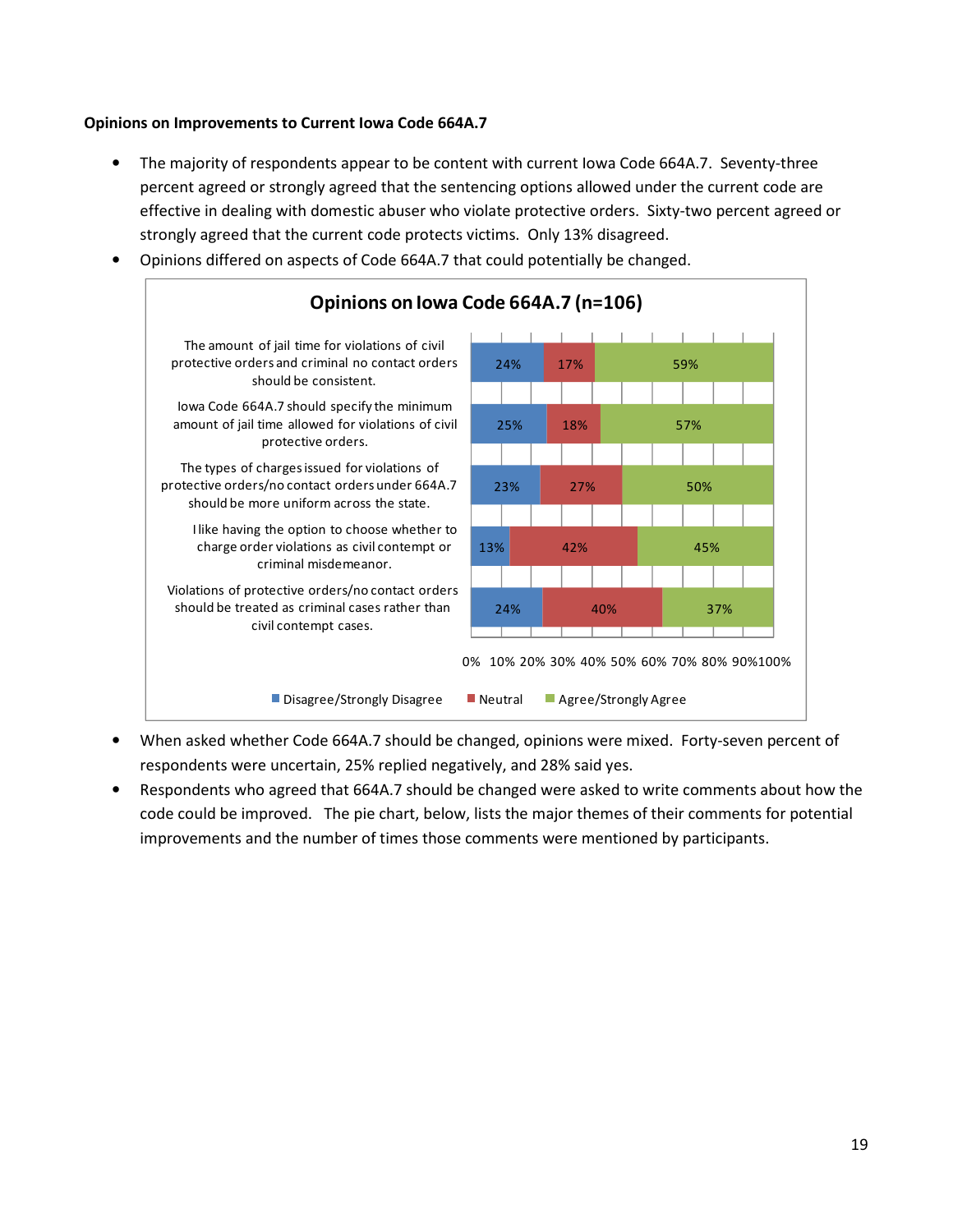

#### Victim Issues:

 In the open-ended portion of the survey, four respondents mentioned concerns about victims' involvement and safety. Two indicated abuses of the system, saying that victims are overly dependent on the courts to protect them and that some contact order violations occur when victims themselves initiate contact with the offender. Two other respondents mentioned strategies to improve victim safety. One said that the county attorney's office should prosecute civil protective orders as well as criminal no contact orders to make victims more comfortable, while another said that filing criminal charges is important for victim safety because there is better documentation of criminal charges.

## Data Analysis

## Overview of Iowa Domestic Abuse Charges and Convictions

The following information was obtained through Iowa court records using the Iowa Justice Data Warehouse.

 Statewide, there were approximately 7,700 domestic abuse charges under Iowa Code 708.2A in calendar year 2009. Of those, 1,826 were convicted as charged on the domestic abuse convictions. The most typical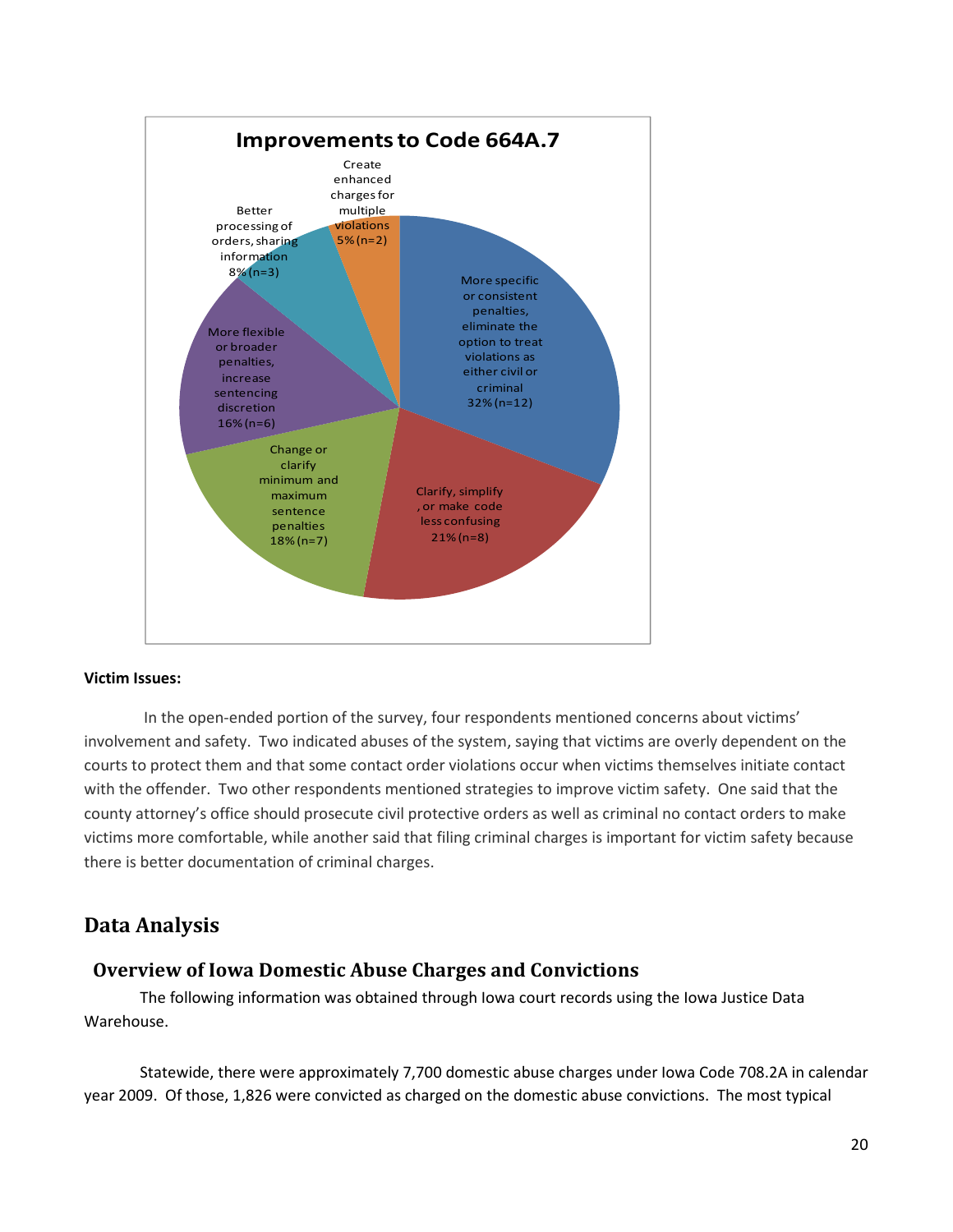charge was a serious misdemeanor, with 43% of charges falling in that offense class. Offenders were least likely to be convicted as charged on D felonies (10% were convicted as charged); however, approximately 25% of charges for other offense classes resulted in a conviction as charged.

| Statewide Domestic Abuse (708.2A) Charges & Convictions Disposition CY 2009 |                |                          |                                       |                                  |  |
|-----------------------------------------------------------------------------|----------------|--------------------------|---------------------------------------|----------------------------------|--|
|                                                                             | <b>Charges</b> | Any<br><b>Conviction</b> | <b>Convicted as</b><br><b>Charged</b> | % Convicted as<br><b>Charged</b> |  |
| D Felony                                                                    | 379            | 244                      | 39                                    | 10.3%                            |  |
| AG Misdemeanor                                                              | 1,181          | 692                      | 315                                   | 26.7%                            |  |
| SR Misdemeanor                                                              | 3,266          | 1749                     | 776                                   | 23.8%                            |  |
| <b>SM Misdemeanor</b>                                                       | 2,847          | 1328                     | 696                                   | 24.4%                            |  |
| <b>Total</b>                                                                | 7,673          | 4013                     | 1,826                                 | 23.8%                            |  |

 In CY 2009, approximately 24,400 orders of protection were filed, of which about 17,500 were related to domestic abuse cases. No contact orders were most common, representing 65% of all orders filed and about 51% of domestic abuse-related orders. Protective orders were least common, representing only 13% of all orders and 18% of domestic abuse orders.

| Statewide Contact Orders Cases Filed CY 2009           |                  |       |       |                       |  |
|--------------------------------------------------------|------------------|-------|-------|-----------------------|--|
|                                                        |                  |       |       | <b>Domestic Abuse</b> |  |
|                                                        | <b>All Cases</b> |       |       | Cases                 |  |
| No Contact                                             | 15,764           | 64.6% | 8,934 | 51.2%                 |  |
| Protective                                             | 3,213            | 13.2% | 3,124 | 17.9%                 |  |
| 22.3%<br>5,390<br><b>Temporary Protective</b><br>5,435 |                  |       |       | 30.9%                 |  |
| 24,412<br>17,448<br>100%<br>100%<br>Total              |                  |       |       |                       |  |

There were about 4,200 charges for violations of orders of protections statewide in CY 2009. Approximately 2,200 charges were 664A.7 charges related to domestic abuse cases and approximately 3,000 charges were 664A.7 and 665.2 charges related to domestic abuse cases. About 87% of charges for violations of domestic abuse-related orders were charged as contempt. Approximately half of misdemeanor and contempt charges resulted in a conviction as charged.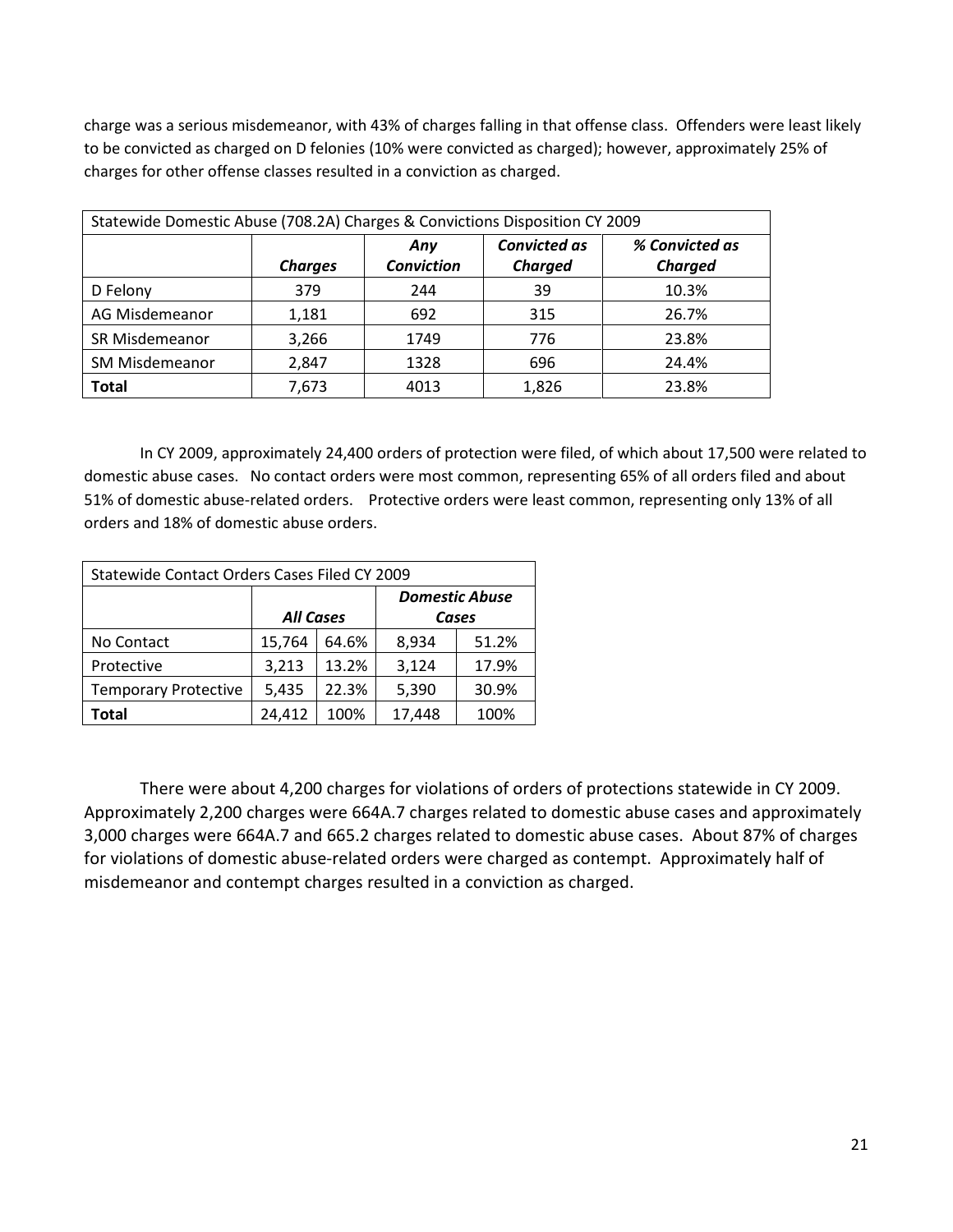| Statewide Violation of Contact Order Charges & Convictions Disposition Date CY 2009 |                                       |                     |                |  |  |  |
|-------------------------------------------------------------------------------------|---------------------------------------|---------------------|----------------|--|--|--|
|                                                                                     |                                       | <b>Convicted as</b> | % Convicted as |  |  |  |
|                                                                                     | <b>Charges</b>                        | Charged             | <b>Charged</b> |  |  |  |
| All Cases (664A.7)                                                                  |                                       |                     |                |  |  |  |
| <b>SM Misdemeanor</b>                                                               | 1,567                                 | 690                 | 44.0%          |  |  |  |
| Contempt                                                                            | 2,620                                 | 1,233               | 47.1%          |  |  |  |
| Total                                                                               | 4,187                                 | 1,923               | 45.9%          |  |  |  |
| Domestic Abuse Cases (664A.7)                                                       |                                       |                     |                |  |  |  |
| <b>SM Misdemeanor</b>                                                               | 284                                   | 148                 | 52.1%          |  |  |  |
| Contempt                                                                            | 1,885                                 | 887                 | 47.1%          |  |  |  |
| Total                                                                               | 2,169                                 | 1,035               | 47.7%          |  |  |  |
|                                                                                     | Domestic Abuse Cases (664A.7 & 665.2) |                     |                |  |  |  |
| <b>SM Misdemeanor</b>                                                               | 284                                   | 148                 | 52.1%          |  |  |  |
| Contempt                                                                            | 2,710                                 | 1,415               | 52.2%          |  |  |  |
| Total                                                                               | 2,994                                 | 1,563               | 52.2%          |  |  |  |

 Few harassment and stalking charges and convictions were issued statewide in CY 2009, and even fewer involved domestic abuse.

| Statewide Harassment and Stalking Charges & Convictions |                                       |                |                |  |  |
|---------------------------------------------------------|---------------------------------------|----------------|----------------|--|--|
| Disposition Date Calendar Year 2009                     |                                       |                |                |  |  |
|                                                         | <b>Convicted as</b><br>% Convicted as |                |                |  |  |
|                                                         | <b>Charges</b>                        | <b>Charged</b> | <b>Charged</b> |  |  |
| <b>All Cases</b>                                        |                                       |                |                |  |  |
| Harassment                                              | 2,621                                 | 1,223          | 46.7%          |  |  |
| <b>Stalking</b>                                         | 79                                    | 18             | 22.8%          |  |  |
| <b>Domestic Abuse Cases</b>                             |                                       |                |                |  |  |
| Harassment                                              | 266<br>96<br>36.1%                    |                |                |  |  |
| <b>Stalking</b>                                         | 2                                     | 1              | 50.0%          |  |  |

#### Iowa Domestic Abuse Charges and Convictions by Judicial District

The following tables provide data by judicial district for the number of protective/no contact orders issued, and the total number of charges and resulting convictions on those charges. Appendix B provides additional judicial district data separated by each offense class of charges and convictions as well as information on the type of contact order.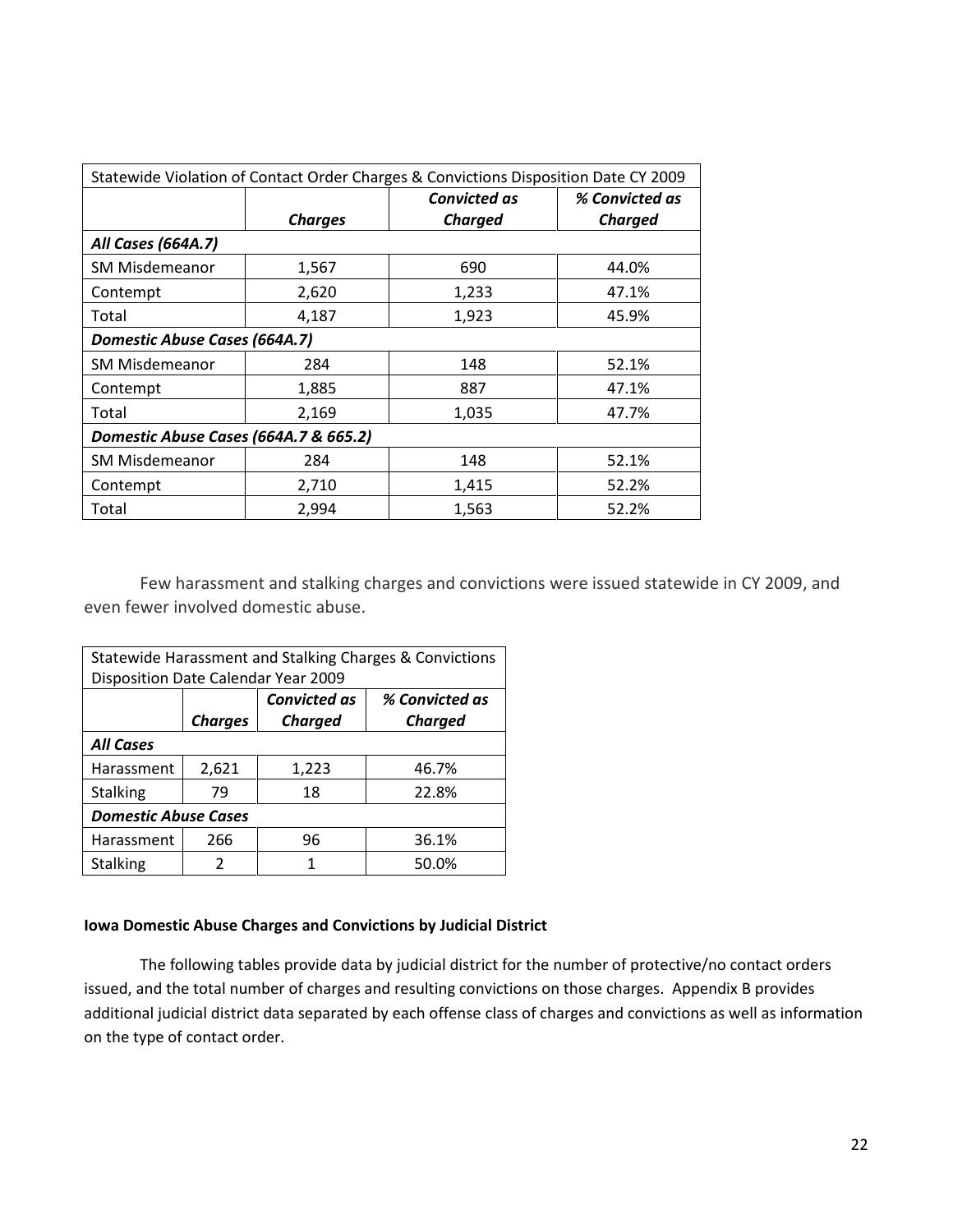| Judicial District: Statewide Domestic Abuse (708.2A) |                |                     |                |  |  |  |
|------------------------------------------------------|----------------|---------------------|----------------|--|--|--|
| Charges & Convictions Disposition Date CY 2009       |                |                     |                |  |  |  |
|                                                      |                | <b>Convicted as</b> | % Convicted as |  |  |  |
|                                                      | <b>Charges</b> | <b>Charged</b>      | <b>Charged</b> |  |  |  |
| District 1                                           | 887            | 367                 | 41.4%          |  |  |  |
| District 2                                           | 910            | 217                 | 23.8%          |  |  |  |
| District 3                                           | 836            | 206                 | 24.6%          |  |  |  |
| District 4                                           | 558            | 41                  | 7.3%           |  |  |  |
| District 5                                           | 1,829          | 351                 | 19.2%          |  |  |  |
| District 6                                           | 968            | 246                 | 25.4%          |  |  |  |
| District 7                                           | 1,037          | 243                 | 23.4%          |  |  |  |
| District 8                                           | 648            | 155                 | 23.9%          |  |  |  |

| Judicial District: Statewide Contact Orders Cases Filed CY<br>2009 |                                          |                                                               |  |  |  |
|--------------------------------------------------------------------|------------------------------------------|---------------------------------------------------------------|--|--|--|
|                                                                    | <b>All Case Contact</b><br><b>Orders</b> | <b>Domestic Abuse</b><br><b>Case Contact</b><br><b>Orders</b> |  |  |  |
| District 1                                                         | 2,317                                    | 1,636                                                         |  |  |  |
| District 2                                                         | 2,566                                    | 1,753                                                         |  |  |  |
| District 3                                                         | 2,237                                    | 1,582                                                         |  |  |  |
| District 4                                                         | 1,405                                    | 1,116                                                         |  |  |  |
| District 5                                                         | 8,011                                    | 5,231                                                         |  |  |  |
| District 6                                                         | 3,271                                    | 2,695                                                         |  |  |  |
| District 7                                                         | 2,222                                    | 1,900                                                         |  |  |  |
| District 8                                                         | 2.383                                    | 1,535                                                         |  |  |  |

|            | Judicial District: Statewide Violation of Contact Order Charges & Convictions Disposition Date CY 2009 |                            |                              |         |                               |                              |                                          |                            |                                 |  |  |
|------------|--------------------------------------------------------------------------------------------------------|----------------------------|------------------------------|---------|-------------------------------|------------------------------|------------------------------------------|----------------------------|---------------------------------|--|--|
|            |                                                                                                        | <b>All Cases</b>           |                              |         | Domestic Abuse Cases (664A.7) |                              | Domestic Abuse Cases (664A.7 &<br>665.2) |                            |                                 |  |  |
|            | Charges                                                                                                | Convicted<br>as<br>Charged | %<br>Convicted<br>as Charged | Charges | Convicted<br>as<br>Charged    | %<br>Convicted<br>as Charged | Charges                                  | Convicted<br>as<br>Charged | %<br>Convicted<br>as<br>Charged |  |  |
| District 1 | 574                                                                                                    | 316                        | 55.1%                        | 345     | 187                           | 54.2%                        | 478                                      | 236                        | 49.4%                           |  |  |
| District 2 | 552                                                                                                    | 221                        | 40.0%                        | 231     | 104                           | 45.0%                        | 348                                      | 171                        | 49.1%                           |  |  |
| District 3 | 511                                                                                                    | 218                        | 42.7%                        | 195     | 92                            | 47.2%                        | 345                                      | 192                        | 55.7%                           |  |  |
| District 4 | 189                                                                                                    | 49                         | 25.9%                        | 70      | 19                            | 27.1%                        | 91                                       | 27                         | 29.7%                           |  |  |
| District 5 | 957                                                                                                    | 418                        | 43.7%                        | 475     | 217                           | 45.7%                        | 494                                      | 232                        | 47.0%                           |  |  |
| District 6 | 514                                                                                                    | 201                        | 39.1%                        | 414     | 159                           | 38.4%                        | 669                                      | 345                        | 51.6%                           |  |  |
| District 7 | 386                                                                                                    | 234                        | 60.6%                        | 268     | 156                           | 58.2%                        | 282                                      | 168                        | 59.6%                           |  |  |
| District 8 | 504                                                                                                    | 266                        | 52.8%                        | 171     | 101                           | 59.1%                        | 287                                      | 192                        | 66.9%                           |  |  |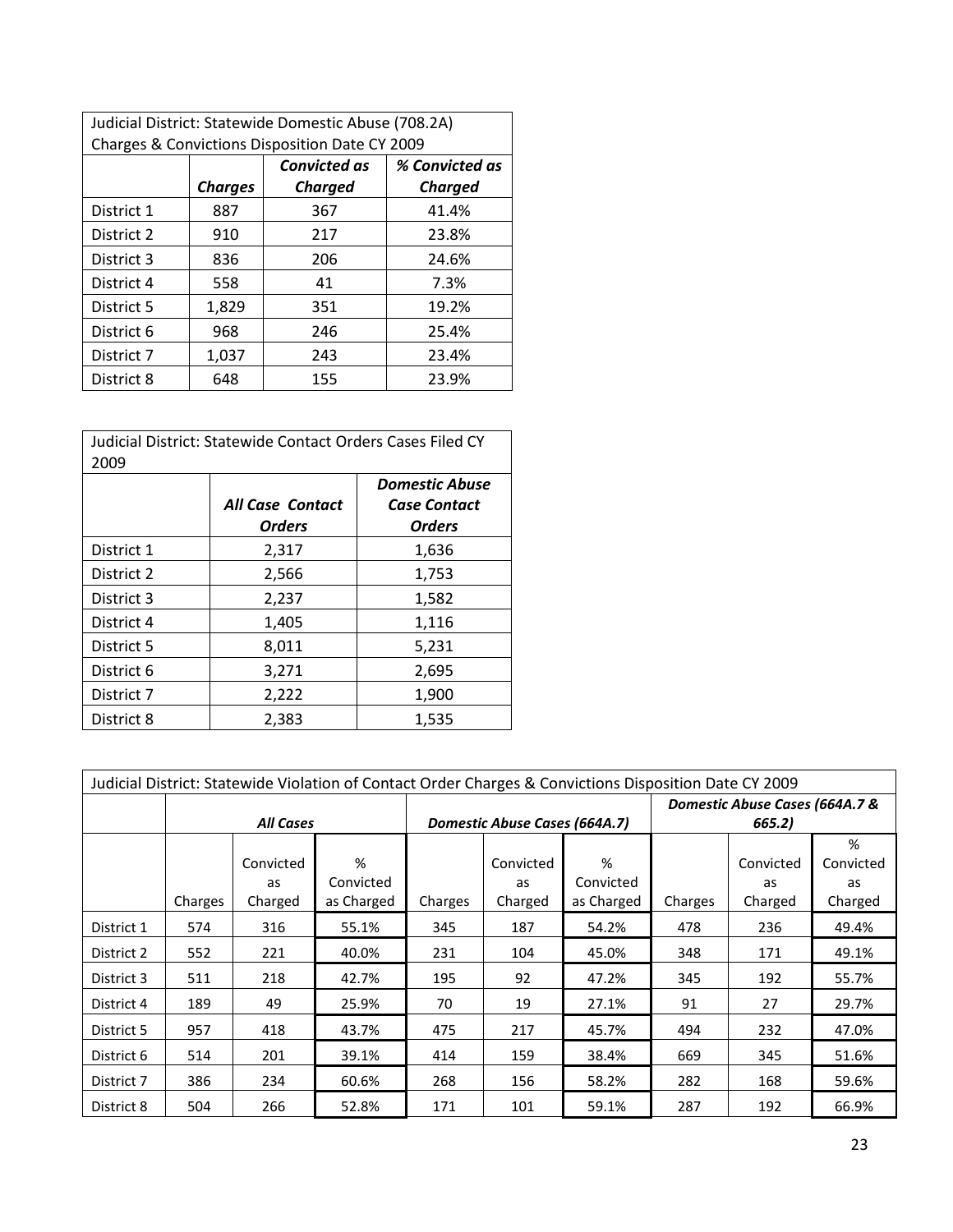| Judicial District: Statewide Harassment and Stalking Charges & Convictions Disposition Date CY 2009 |                 |              |                  |             |              |                             |             |  |  |
|-----------------------------------------------------------------------------------------------------|-----------------|--------------|------------------|-------------|--------------|-----------------------------|-------------|--|--|
|                                                                                                     |                 |              | <b>All Cases</b> |             |              | <b>Domestic Abuse Cases</b> |             |  |  |
|                                                                                                     |                 |              |                  |             |              | Convicted                   |             |  |  |
|                                                                                                     |                 |              | Convicted        | % Convicted |              | as                          | % Convicted |  |  |
|                                                                                                     |                 | Charges      | as Charged       | as Charged  | Charges      | Charged                     | as Charged  |  |  |
| District 1                                                                                          | Harassment      | 282          | 174              | 61.7%       | 30           | 11                          | 36.7%       |  |  |
|                                                                                                     | <b>Stalking</b> | 9            | 4                | 44.4%       | $\mathbf{1}$ | $\mathbf{1}$                | 100.0%      |  |  |
| District 2                                                                                          | Harassment      | 384          | 173              | 45.1%       | 21           | 4                           | 19.0%       |  |  |
|                                                                                                     | <b>Stalking</b> | 14           | $\overline{2}$   | 14.3%       | $\Omega$     | $\Omega$                    |             |  |  |
| District 3                                                                                          | Harassment      | 258          | 116              | 45.0%       | 25           | $\overline{7}$              | 28.0%       |  |  |
|                                                                                                     | <b>Stalking</b> | 4            | 1                | 25.0%       | $\Omega$     | $\mathbf 0$                 |             |  |  |
| District 4                                                                                          | Harassment      | 208          | 68               | 32.7%       | 13           | 4                           | 30.8%       |  |  |
|                                                                                                     | <b>Stalking</b> | $\mathbf{1}$ | $\mathbf 0$      | 0.0%        | 0            | $\mathbf 0$                 |             |  |  |
| District 5                                                                                          | Harassment      | 727          | 265              | 36.5%       | 76           | 15                          | 19.7%       |  |  |
|                                                                                                     | <b>Stalking</b> | 25           | 6                | 24.0%       | $\mathbf{1}$ | $\Omega$                    | 0.0%        |  |  |
| District 6                                                                                          | Harassment      | 240          | 139              | 57.9%       | 74           | 46                          | 62.2%       |  |  |
|                                                                                                     | <b>Stalking</b> | 6            | $\mathbf 0$      | 0.0%        | $\Omega$     | $\mathbf 0$                 |             |  |  |
| District 7                                                                                          | Harassment      | 160          | 98               | 61.3%       | $\Omega$     | $\Omega$                    |             |  |  |
|                                                                                                     | <b>Stalking</b> | 8            | 3                | 37.5%       | $\mathbf 0$  | $\mathbf 0$                 |             |  |  |
| District 8<br>Harassment                                                                            |                 | 362          | 190              | 52.5%       | 27           | 9                           | 33.3%       |  |  |
|                                                                                                     | <b>Stalking</b> | 12           | $\overline{2}$   | 16.7%       | 0            | 0                           |             |  |  |

## Cohort & Data Collection Methods

 Using court records from Iowa Court Information System obtained through the Iowa Justice Data Warehouse, the cohort included defendants with active domestic abuse-related contact orders filed against them in the first half of calendar year 2009 (January 1, 2009 to June 30, 2009). Cases with scheduled violations, other violations, or unknown violations as well as duplicate cases and cases where offenders' personal information was missing were omitted from the database. From the original list of approximately 8,400 cases with domestic abuse contact orders in the first half of calendar year 2009, a random sample of 800 offenders was drawn. The sample was determined to be representative of the original list in terms of district, sex, race, and type of contact order. After validating the data set and ensuring that offenders were only listed in the cohort one time, that all the offenders were defendants in domestic violence cases, and that the permanent orders (in cases starting with temporary orders) were issued within the first half of CY2009, the total number of offenders in the sample cohort was 768.

 Information was collected on active contact order(s) against the offenders in the cohort within the study's timeframe. If offenders had a temporary order and a no contact or protective order within the first half of calendar year 2009, the temporary order was omitted from the dataset. If offenders had multiple no contact or protective orders within the timeframe, only the earliest was kept.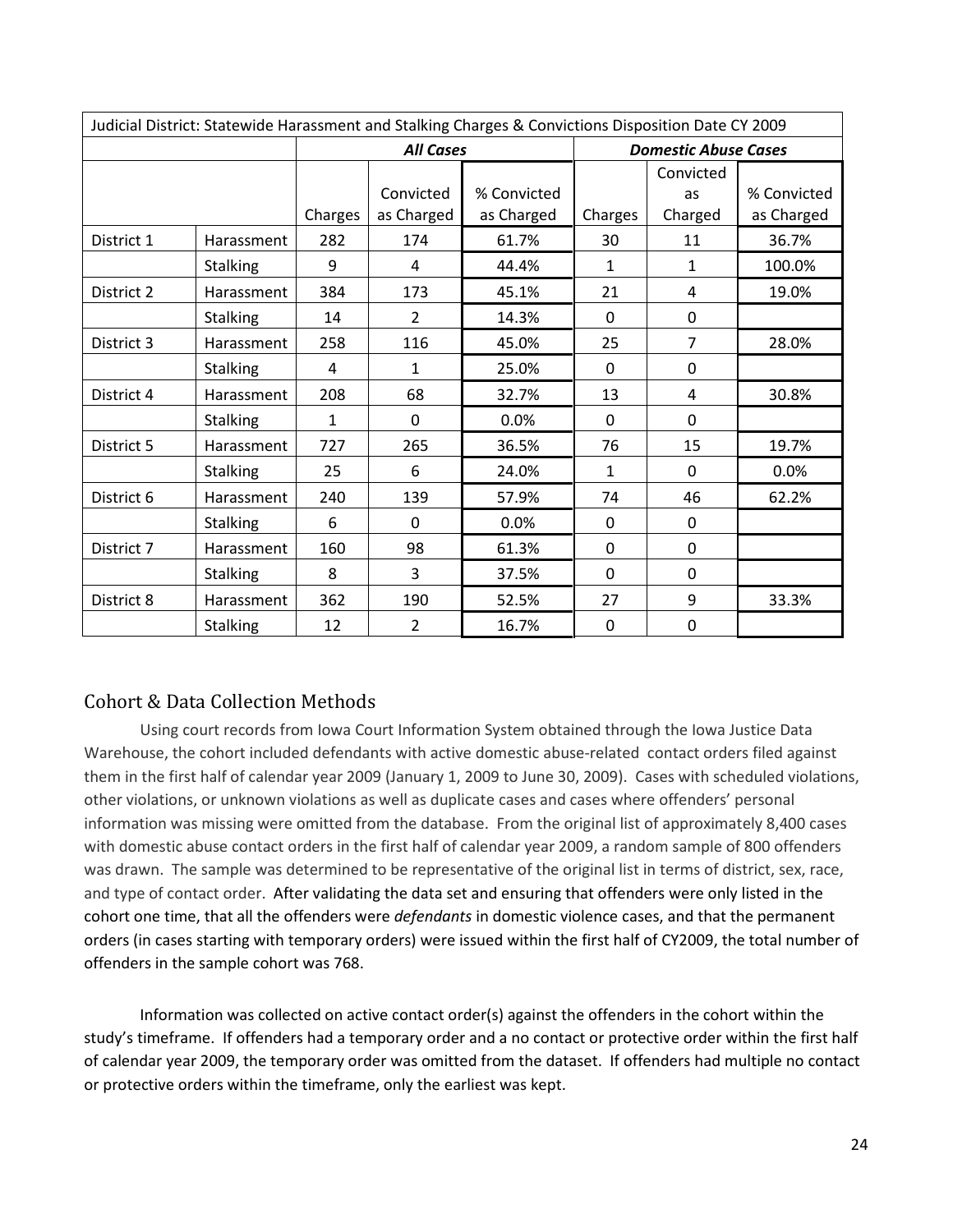The information on contact orders for the cohort was matched by offenders' names and dates of birth to all charges and convictions of violating a protective order, all domestic abuse assault charges and convictions, all stalking and harassment convictions, and other domestic abuse-related convictions. Appendix A lists the Iowa Code offenses for violations of protective orders, domestic abuse assault, stalking, and harassment included in this study. Data were obtained for any conviction with an offense date between the dates of January 1, 2009 through December 30, 2010, and conviction data were subsequently reviewed to ensure that the offense date (that lead to the conviction) occurred after the event date of the contact order for each offender in the dataset. Charge records did not indicate the date of the offense, so data were obtained for any charge with a disposition date between the dates of January 1, 2009 to March 31, 2011. Then, charges were matched to the convictions to determine the offense date. For charges that did not result in convictions, offense dates were obtained through the Iowa Justice Data Warehouse.

#### Weaknesses of Study:

- Complete information on the names of victims and the number of victims protected by a given order was not available in court records. There may be multiple victims protected in one case against the defendant.
- The unit of analysis for matching was offender information (name and date of birth) rather than courtassigned case ID number. It is difficult to track contact order cases over time, as violations of protective orders are sometimes treated as a new case separate from the original protective order case. Thus, in looking at offenders rather than cases, the study is able to determine if an offender violated a contact order without under-representing the violation rates. However, it should be noted that, in using this method, the dataset does not allow a determination of which particular contact order an offender violated, only that the offender violated some type of domestic abuse-related contact order. Some offenders had multiple no contact and/or protective orders within the study's time frame. Offenders with a contact order in the first half of calendar year 2009 were matched to any subsequent (664A.7) contempt charges and convictions.
- A small number of cases were missing data because the record was sealed from the public.
- As stated above, new case numbers are often initiated with new charges; therefore, reviewers were unable to directly associate a domestic abuse charge to a contact order violation in this study.
- Initially, contact order violations reviewed for this study included only charges and convictions of chapter 664A.7. Once the survey results were tabulated, it became apparent that many of the judicial districts were also utilizing chapter 665.2 to charge violations of contact orders. Since chapter 665.2 includes other contempt of court charges that may or may not be domestic abuse related, the reviewers only included those charges/convictions of chapter 665.2 that were case typed as domestic abuse. This may result in some violations of domestic abuse protective orders being omitted from the study.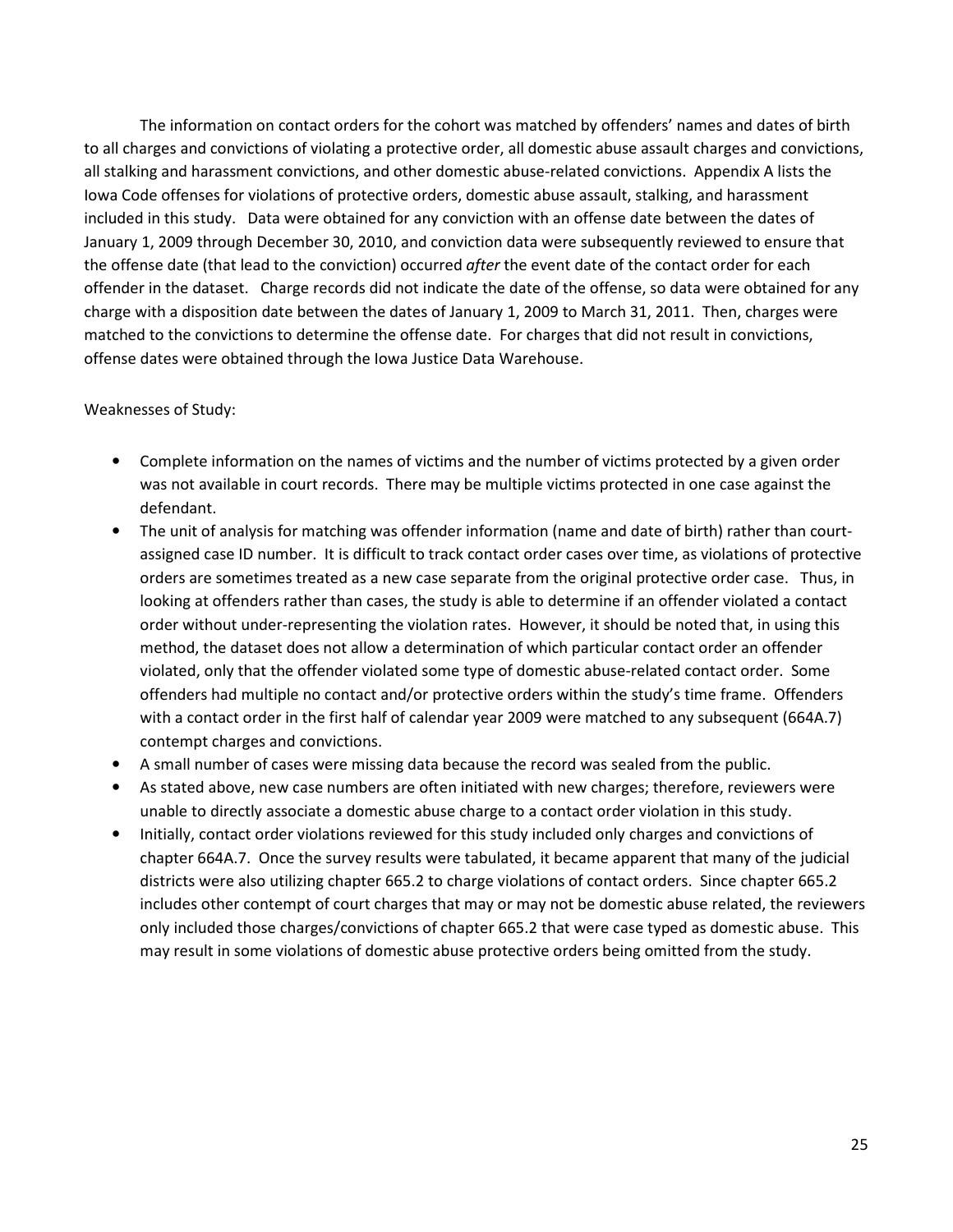## Cohort Results

The data provided in this section include the 768 cohort members drawn from offenders with contact orders filed between January 1 and June 30, 2009. Subsequent charges and convictions, reviewed between January 1, 2009 and December 31, 2010, occurred after issuance of a contact order and all orders reviewed were associated with a domestic abuse related case. All data were obtained from the Iowa Justice Data Warehouse.

Due to the limitations of this study (discussed earlier) regarding the ability to link the specific domestic abuse charge to a contact order, the table below provides a summary of the number of offenders with domestic abuse convictions during the six-month period from which the cohort was drawn (January 1, 2009 and June 30, 2009). The table includes a unique count of offenders.

|                 |              | <b>D</b> Felony |     | <b>Aggravated Misd</b> |          | <b>Serious Misd</b> |     | <b>Simple Misd</b> | <b>Total</b> |        |
|-----------------|--------------|-----------------|-----|------------------------|----------|---------------------|-----|--------------------|--------------|--------|
| <b>District</b> | N            | %               | N   | %                      | <b>N</b> | %                   | N   | %                  | N            | %      |
| 1               | 10           | 4.2%            | 46  | 19.2%                  | 129      | 54.0%               | 54  | 22.6%              | 239          | 17.3%  |
| $\mathbf{2}$    | $\mathbf{1}$ | 0.5%            | 37  | 20.2%                  | 52       | 28.4%               | 93  | 50.8%              | 183          | 13.3%  |
| 3               | 3            | 1.9%            | 30  | 18.5%                  | 41       | 25.3%               | 88  | 54.3%              | 162          | 11.7%  |
| 4               | 0            | 0.0%            | 3   | 10.3%                  | 10       | 34.5%               | 16  | 55.2%              | 29           | 2.1%   |
| 5               | 1            | 0.3%            | 89  | 28.6%                  | 112      | 36.0%               | 109 | 35.0%              | 311          | 22.5%  |
| 6               | 2            | 1.1%            | 49  | 27.1%                  | 56       | 30.9%               | 74  | 40.9%              | 181          | 13.1%  |
| 7               | 3            | 1.9%            | 34  | 21.3%                  | 49       | 30.6%               | 74  | 46.3%              | 160          | 11.6%  |
| 8               | 1            | 0.9%            | 15  | 13.0%                  | 34       | 29.6%               | 65  | 56.5%              | 115          | 8.3%   |
| <b>Total</b>    | 21           | 1.5%            | 303 | 22.0%                  | 483      | 35.0%               | 573 | 41.5%              | 1,380        | 100.0% |

## Domestic Abuse Convictions by District and Class (Jan-June 2009)

The cohort, with 768 members, represents more than half of the number of offenders with domestic abuse convictions between January 1 and June 30, 2009.

## Cohort Members District By Race

|                 |     |                  |     | African-        |          |                 |                | <b>Native</b>   |   |              |                |              |     |              |
|-----------------|-----|------------------|-----|-----------------|----------|-----------------|----------------|-----------------|---|--------------|----------------|--------------|-----|--------------|
|                 |     | <b>Caucasian</b> |     | <b>American</b> |          | <b>Hispanic</b> |                | <b>American</b> |   | <b>Asian</b> |                | <b>Other</b> |     | <b>Total</b> |
| <b>District</b> | N   | %                | N   | $\frac{9}{6}$   | <b>N</b> | $\frac{9}{6}$   | <b>N</b>       | %               | N | %            | N.             | %            | N   | %            |
| 1               | 68  | 78.2%            | 15  | 17.2%           | 2        | 2.3%            | 0              | 0.0%            | 0 | 0.0%         | $\overline{2}$ | 2.3%         | 87  | 11.3%        |
| $\overline{2}$  | 63  | 75.0%            | 11  | 13.1%           | 5        | 6.0%            | 0              | 0.0%            | 1 | 1.2%         | 4              | 4.8%         | 84  | 10.9%        |
| 3               | 51  | 70.8%            | 5.  | 6.9%            | 9        | 12.5%           | 6              | 8.3%            | 0 | 0.0%         | $\mathbf{1}$   | 1.4%         | 72  | 9.4%         |
| 4               | 54  | 88.5%            | 4   | 6.6%            | 3        | 4.9%            | 0              | 0.0%            | 0 | 0.0%         | $\Omega$       | 0.0%         | 61  | 7.9%         |
| 5               | 141 | 75.8%            | 26  | 14.0%           | 16       | 8.6%            | 0              | 0.0%            | 2 | 1.1%         | $\mathbf{1}$   | 0.5%         | 186 | 24.2%        |
| 6               | 97  | 71.3%            | 35  | 25.7%           | 1        | 0.7%            | $\overline{2}$ | 1.5%            | 1 | 0.7%         | $\Omega$       | 0.0%         | 136 | 17.7%        |
|                 | 55  | 64.0%            | 27  | 31.4%           | 4        | 4.7%            | 0              | 0.0%            | 0 | 0.0%         | $\Omega$       | 0.0%         | 86  | 11.2%        |
| 8               | 50  | 89.3%            | 5   | 8.9%            | 0        | 0.0%            | 0              | 0.0%            | 0 | 0.0%         | 1              | 1.8%         | 56  | 7.3%         |
| <b>Total</b>    | 579 | 75.4%            | 128 | 16.7%           | 40       | 5.2%            | 8              | 1.0%            | 4 | 0.5%         | 9              | 1.2%         | 768 | 100.0%       |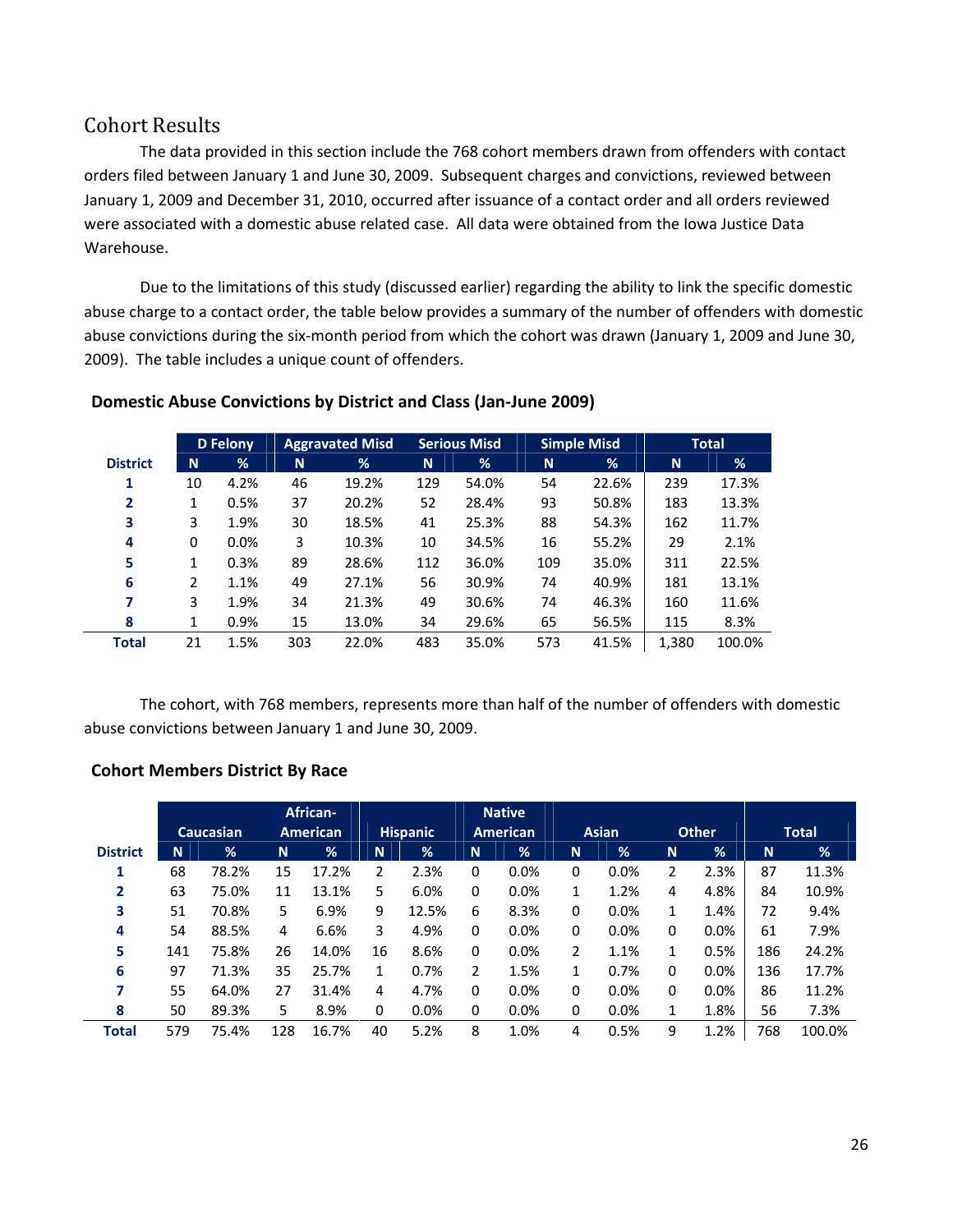Of the 768 cohort members, approximately 15% were female and the average age was 33.2 years. However, 40% of the members in this study were between 20 and 30 years of age.

The following table provides the type of order filed for each offender and includes the first order issued between January 1, 2009 and June 30, 2009. If a protective or no contact order was issued after a temporary order during this timeframe, the temporary order was deleted from the data set. Therefore, the temporary orders reported below represent cases where only a temporary order was issued during the six-month timeframe. It also must be noted that while only the earliest order is being reported, any offender may have had multiple orders. Some offenders may have had the same type of order issued multiple times either due to order extensions or multiple victims, while others may have had multiple types of orders issued depending upon circumstances of the case.

|                 |     | <b>Temporary</b> |     | <b>Protective</b> |     | <b>No Contact</b> | <b>Total</b> |        |
|-----------------|-----|------------------|-----|-------------------|-----|-------------------|--------------|--------|
| <b>District</b> | N   | ℅                | N   | ℅                 | N   | ℅                 | N            | ℅      |
| 1               | 6   | 6.9%             | 18  | 20.7%             | 63  | 72.4%             | 87           | 11.3%  |
| $\overline{2}$  | 20  | 23.8%            | 14  | 16.7%             | 50  | 59.5%             | 84           | 10.9%  |
| 3               | 15  | 20.8%            | 11  | 15.3%             | 46  | 63.9%             | 72           | 9.4%   |
| 4               | 12  | 19.7%            | 13  | 21.3%             | 36  | 59.0%             | 61           | 7.9%   |
| 5               | 46  | 24.7%            | 39  | 21.0%             | 101 | 54.3%             | 186          | 24.2%  |
| 6               | 37  | 27.2%            | 19  | 14.0%             | 80  | 58.8%             | 136          | 17.7%  |
| 7               | 25  | 29.1%            | 32  | 37.2%             | 29  | 33.7%             | 86           | 11.2%  |
| 8               | 9   | 16.1%            | 9   | 16.1%             | 38  | 67.9%             | 56           | 7.3%   |
| Total           | 170 | 22.1%            | 155 | 20.2%             | 443 | 57.7%             | 768          | 100.0% |

#### District By Order Type

As reported previously, there were approximately 4,200 violations of contact orders statewide during 2009, of which nearly half were associated with domestic abuse-related cases. The following are contact order violations for offenders in the cohort that occurred between the date the order was issued and December 31, 2010. All violations of chapter 664A.7 are included, but only those cases typed as domestic abuse are included for chapter 665.2. Any given offender may have had multiple violations during this timeframe; the first table below provides a unique count of violators, while the table following includes all violations. Note that not all offenders convicted of violation or contempt were charged as such.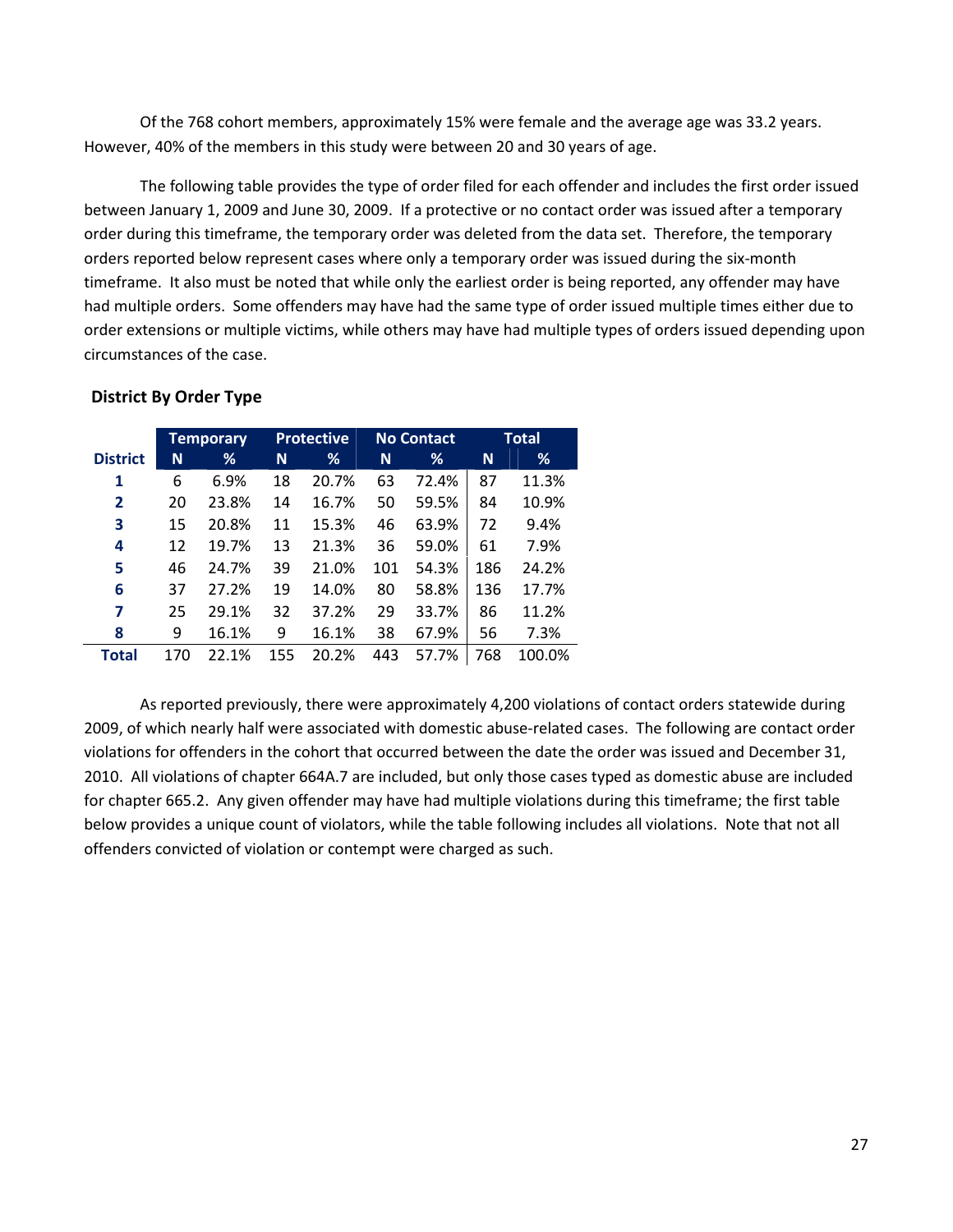|                 | Total<br>Cohort |     | Charged |     | Convicted |
|-----------------|-----------------|-----|---------|-----|-----------|
| <b>District</b> | N               | N   | %       | N   | %         |
| 1               | 87              | 18  | 20.7%   | 18  | 20.7%     |
| $\mathbf{2}$    | 84              | 23  | 27.4%   | 15  | 17.9%     |
| 3               | 72              | 15  | 20.8%   | 8   | 11.1%     |
| 4               | 61              | 12  | 19.7%   | 2   | 3.3%      |
| 5               | 186             | 36  | 19.4%   | 26  | 14.0%     |
| 6               | 136             | 39  | 28.7%   | 29  | 21.3%     |
| 7               | 86              | 21  | 24.4%   | 12  | 14.0%     |
| 8               | 56              | 17  | 30.4%   | 13  | 23.2%     |
| <b>Total</b>    | 768             | 181 | 23.6%   | 123 | 16.0%     |

#### Violations of Order - Unique Offender Count

While various studies define violation rate in numerous ways, for this study the violation rate is defined as the percentage of unique violators convicted of a temporary, protective, or no contact order on either contempt or a simple misdemeanor violation. Therefore, the violation rate in this study is 16.0%.

|                 | <b>Total</b><br>Cohort |     | <b>Total</b><br>Charges |     | Total<br>Convictions |
|-----------------|------------------------|-----|-------------------------|-----|----------------------|
|                 |                        |     |                         |     |                      |
| <b>District</b> | N                      | N   | ℅                       | N   | ℅                    |
| 1               | 87                     | 31  | 35.6%                   | 24  | 27.6%                |
| $\mathbf{2}$    | 84                     | 35  | 41.7%                   | 41  | 48.8%                |
| 3               | 72                     | 24  | 33.3%                   | 11  | 15.3%                |
| 4               | 61                     | 16  | 26.2%                   | 2   | 3.3%                 |
| 5               | 186                    | 66  | 35.5%                   | 39  | 21.0%                |
| 6               | 136                    | 91  | 66.9%                   | 43  | 31.6%                |
| 7               | 86                     | 37  | 43.0%                   | 19  | 22.1%                |
| 8               | 56                     | 33  | 58.9%                   | 18  | 32.1%                |
| <b>Total</b>    | 768                    | 333 | 43.4%                   | 197 | 25.7%                |

#### Violations of Order - All Violations

The 123 unique offenders had a total of 197 convicted violations of contact order/contempt. Of these, 85 offenders were convicted once and 38 offenders were convicted multiple times ranging from two to 22 convictions during the time period reviewed. Of those who violated, 35% were minority, 6% were female, and the mean age was 33.5 years.

Violations by case type are convictions on violation of contact order that include each violator only once unless they violated multiple types of orders; they would then be included under each type of order violated. There were five offenders with both a civil and criminal violation of order.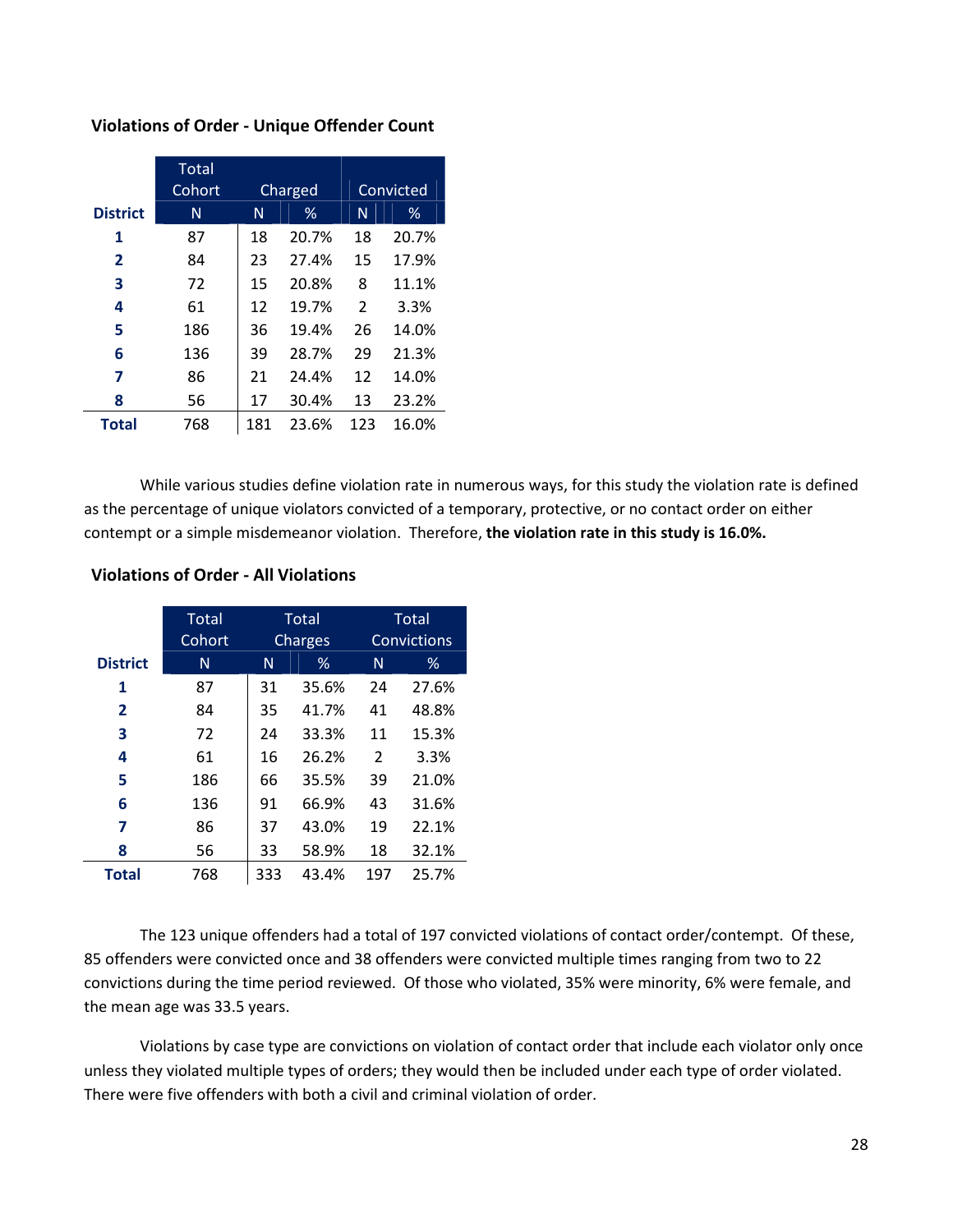#### Violations of Order By Case Type

|                 |              | Civil    | Criminal       |             | Contempt of |       |     |        |
|-----------------|--------------|----------|----------------|-------------|-------------|-------|-----|--------|
|                 |              | Contempt |                | Misdemeanor |             | Court |     | Total  |
| <b>District</b> | N            | %        | N              | %           | N           | %     | N   | %      |
| 1               | 9            | 47.4%    | 5              | 26.3%       | 5           | 26.3% | 19  | 14.8%  |
| $\overline{2}$  | 3            | 18.8%    | 6              | 37.5%       | 7           | 43.8% | 16  | 12.5%  |
| 3               | 5            | 62.5%    | 0              | 0.0%        | 3           | 37.5% | 8   | 6.3%   |
| 4               | $\mathbf{0}$ | 0.0%     | $\overline{2}$ | 100.0%      | 0           | 0.0%  | 2   | 1.6%   |
| 5               | 18           | 69.2%    | 6              | 23.1%       | 2           | 7.7%  | 26  | 20.3%  |
| 6               | 20           | 69.0%    | 1              | 3.4%        | 8           | 27.6% | 29  | 22.7%  |
| 7               | 11           | 84.6%    | $\overline{2}$ | 15.4%       | 0           | 0.0%  | 13  | 10.2%  |
| 8               | 6            | 40.0%    | 7              | 46.7%       | 2           | 13.3% | 15  | 11.7%  |
| <b>Total</b>    | 72           | 56.3%    | 29             | 22.7%       | 27          | 21.1% | 128 | 100.0% |

#### Violators Compared to Non-Violators

The following provides information regarding offenders with a protective or no contact order in place who did not violate their order. As noted above, of the 768 members of the cohort reviewed in this study, 123 (16%) were convicted of violating their contact order, with a remaining population of 672 (84%) who were not convicted of any contact order violations during the follow up period of January 1, 2009 through December 31, 2010.

African-Americans had the highest violation rate (24% compared to a 14% violation rate for Caucasians), and no contact orders were more frequently violated than protective or temporary orders. The following provides violation rate by district for cohort members and is a unique count of offenders.

|                 | Violation |       |     | <b>No Violation</b> | <b>TOTAL</b> |        |  |
|-----------------|-----------|-------|-----|---------------------|--------------|--------|--|
| <b>District</b> | N         | %     | N   | %                   | N            | %      |  |
| 1               | 18        | 20.7% | 69  | 79.3%               | 87           | 11.3%  |  |
| $\mathbf{2}$    | 15        | 17.9% | 69  | 82.1%               | 84           | 10.9%  |  |
| 3               | 8         | 11.1% | 64  | 88.9%               | 72           | 9.4%   |  |
| 4               | 2         | 3.3%  | 59  | 96.7%               | 61           | 7.9%   |  |
| 5               | 26        | 14.0% | 160 | 86.0%               | 186          | 24.2%  |  |
| 6               | 29        | 21.3% | 107 | 78.7%               | 136          | 17.7%  |  |
| 7               | 12        | 14.0% | 74  | 86.0%               | 86           | 11.2%  |  |
| 8               | 13        | 23.2% | 43  | 76.8%               | 56           | 7.3%   |  |
| <b>Total</b>    | 123       | 16.0% | 645 | 84.0%               | 768          | 100.0% |  |

#### No Violation vs. Convicted Violation of Orders - By District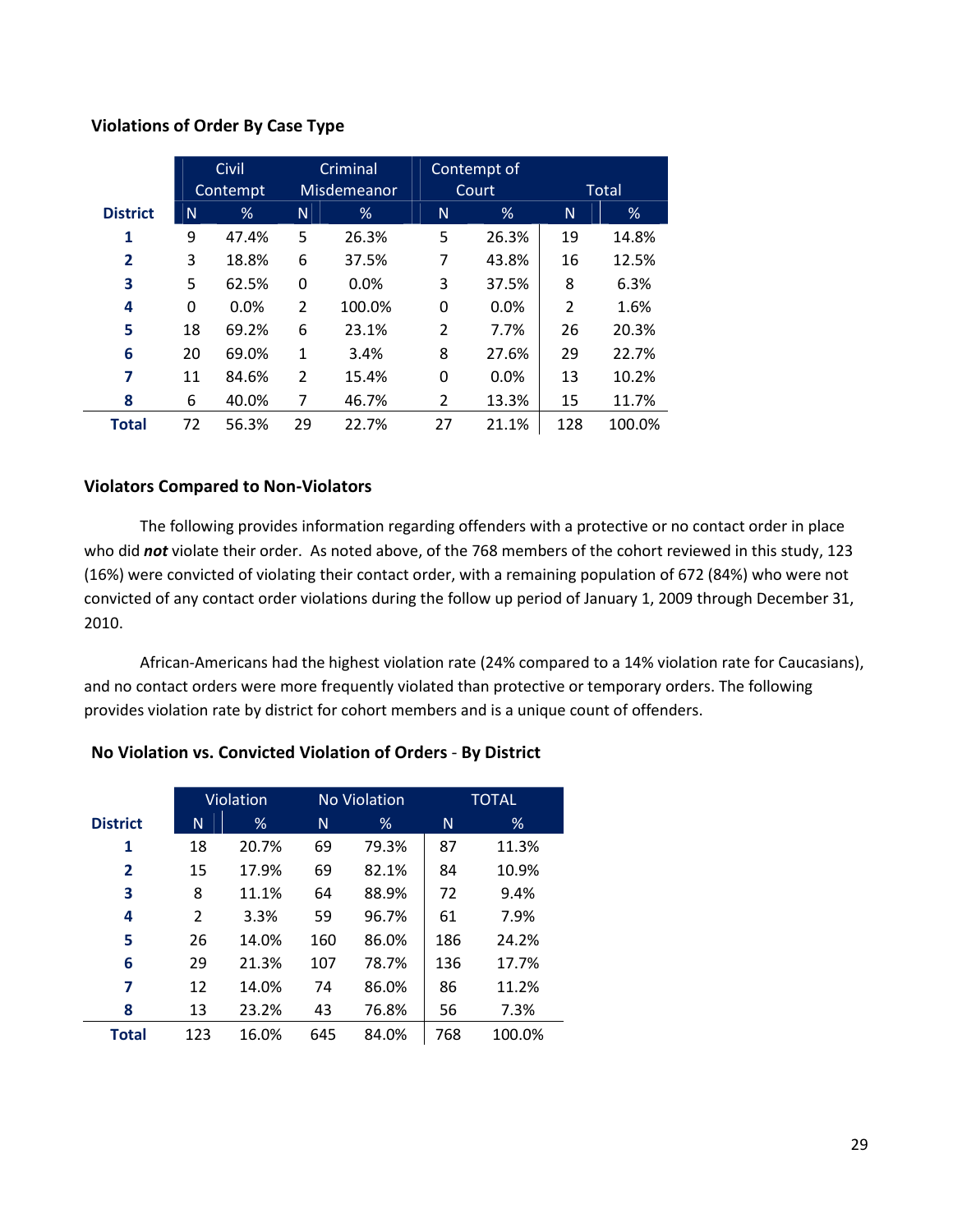## Subsequent Convictions

Also reviewed within this study were the subsequent domestic abuse-related convictions for offenders in the cohort. Specifically, convictions for domestic abuse assault, harassment, and stalking that occurred after issuance of the contact order were reviewed for both offenders convicted of violating a contact order and those that were not. Due to low counts, numbers are not represented by district.

|                       |    | Violation |    | <b>No Violation</b> | <b>TOTAL</b> |        |
|-----------------------|----|-----------|----|---------------------|--------------|--------|
|                       | N  | %         | N. | %                   | N            | %      |
| Domestic Abuse        | 22 | 51.2%     | 21 | 48.8%               | 43           | 35.8%  |
| Harassment            | 6  | 42.9%     | 8  | 57.1%               | 14           | 11.7%  |
| <b>Stalking</b>       | 1  | 50.0%     | 1  | 50.0%               | 2            | 1.7%   |
| <b>Other Domestic</b> | 31 | 50.8%     | 30 | 49.2%               | 61           | 50.8%  |
| Total                 | 60 | 50.0%     | 60 | 50.0%               | 120          | 100.0% |

## Subsequent Convictions by Offense Type (Unique Count)

\*Other Domestic included mostly violations of probation

Counts in the above table are unique counts of convictions by category. For example, an offender convicted of domestic abuse assault multiple times would be included only once under domestic abuse; however, if he/she were also convicted of harassment he/she would be counted once under each category. Of the 768 cohort members, 120 (15.6%) were subsequently convicted of a domestic abuse-related offense. While the above table includes convictions, disposed charges were also reviewed. Of the total cohort, 153 offenders (19.9%) were subsequently charged with a domestic abuse-related offense.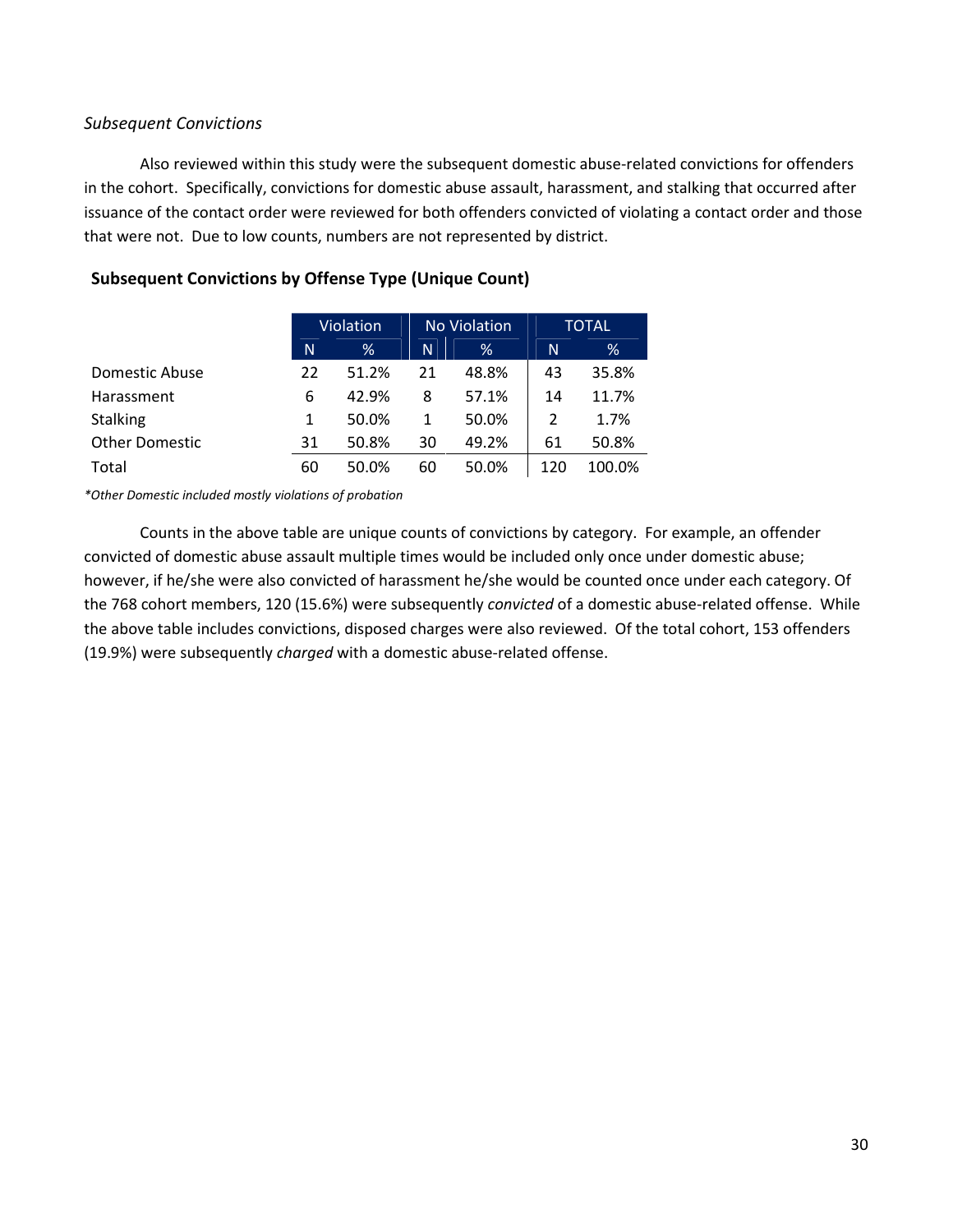#### **Sources**

- Baker, D.J. (2002). "Civil protection order: How is this piece of paper going to protect me?" School of Law Enforcement Supervision, Session XX. Criminal Justice Institute. Retrieved from: http://www.cji.edu/papers/BakerDelores.pdf
- Bell, M.E., Perez, S., Goodman, L.A., & Dutton, M.A. (2011). "Battered women's perceptions of civil and criminal court helpfulness: The role of court outcome and process." Violence Against Women, 17(1), p.71-88.
- Benitez, C.T., McNiel, D.E., & Binder, R.L. (2010). "Do protection orders protect?" Journal American Academy of Psychiatry and the Law, 38, p.376-385. Retrieved from: http://www.jaapl.org/cgi/content/abstract/38/3/376
- Bridges, S.F., Tatum, K.M., & Kunselman, J.C. (2008). "Domestic violence statutes and rates of inmate partner and family homicide." Criminal Justice Policy Review, 19(1), p.117-130.
- Carbon, S.B., Macdonald, P., & Zeya, S. (1999). "Enforcing domestic violence protection orders throughout the country: New frontiers of protection for victims of domestic violence." Juvenile & Family Court Journal 39.
- Carlson, M.J., Harris, S.D., & Holden, G.W. (1999). "Protective orders and domestic violence: Risk factors for re-abuse." Journal of Family Violence, 14(2), p.205-226.
- "CFI: 2010 Iowa Domestic Violence Programs Resource Guide." Children & Families of Iowa. Retrieved from: http://www.cfiowa.org/OurPrograms/DomesticViolenceServices.aspx.
- DeJong, C., & Proctor, A. (2006). "A summary of personal protection order statues in the United States." Violence Against Women, 12(1), p.68-88).
- Diviney, C.L., Parekh, A., & Olson, L.M. (2009). "Outcomes of civil protective orders: Results from one state." Journal of Interpersonal Violence, 24(7), p.1209-1221.
- "Domestic violence counts, 24-hour census of domestic violence shelters and services: Iowa summary." (2010). National Network to End Domestic Violence. Retrieved from Domestic Violence Intervention Program website: http://www.nnedv.org/docs/Census/DVCounts2010/DVCounts10 StateSummary IA Color.pdf
- Dugan, L. (2003). "Domestic violence legislation: Exploring its impact on the likelihood of domestic violence, police involvement, and arrest." Criminology & Public Policy, 2(2).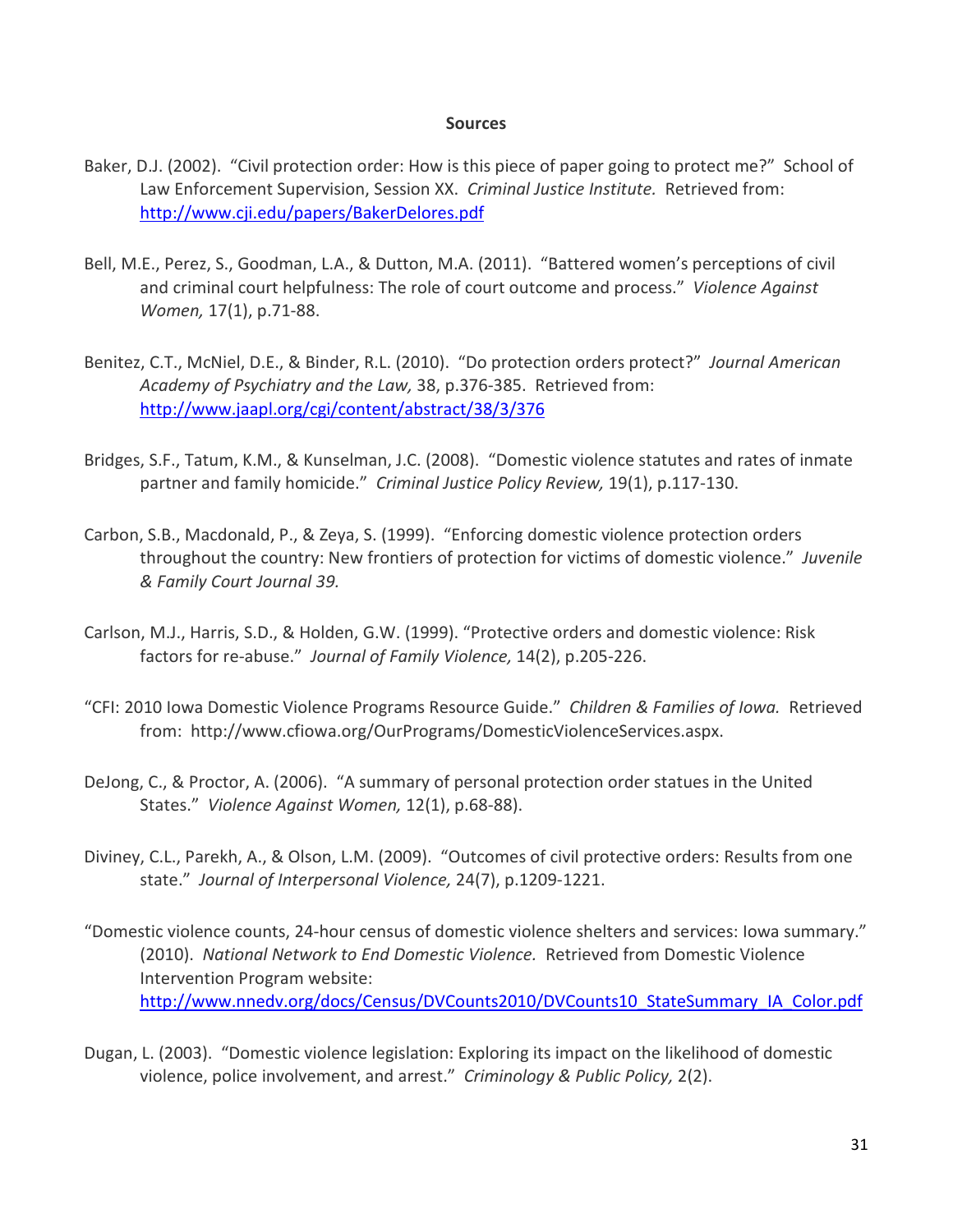- Epstein, D. (1999). "Effective intervention in domestic violence cases: Rethinking the roles of prosecutors, judges, and the court system." Yale Journal of Law & Feminism 3.
- Fields, M.D. (2008). "Getting beyond 'what did she do to provoke him?'" Violence Against Women 14(1), p.93-99. Retrieved from: http://www.brown.uk.com/domesticviolence/fields.pdf
- Fradella, H.F., & Fischer, R.G. (2010). "Factors impacting sentence severity of intimate partner violence offenders and justification for the types of sentences imposed by mock judges." Law & Psychology Review 25.
- Hart, B.J. "The legal road to freedom." Minnesota Center Against Violence and Abuse. Retrieved from: http://www.mincava.umn.edu/documents/hart/hart.html
- Hartley, C., & Ryan, R. (1998). "Prosecution strategies in domestic violence felonies: Telling the story of domestic violence." National Institute of Justice: Office of Justice Programs. Retrieved from: http://www.ncjrs.gov/pdffiles1/nij/grants/194074.pdf
- Hawkins, N. (2010). "Perspectives on civil protective orders in domestic violence cases: The rural and urban divide." National Institute of Justice Journal 266, p.4-8. Retrieved from: http://www.ojp.usdoj.gov/nij/journals/266/welcome.htm.
- Holt, V.L., Kernic, M.A., Lumley, T., Wolf, M.E., & Rivara, F.P. (2002). "Civil protection orders and risk of subsequent police-reported violence." Journal of American Medical Association, 22(5). Retrieved from: http://jama.ama-assn.org/content/288/5/589.full.pdf
- "Iowa attorney general's office procedures and policies for prosecution of domestic abuse cases." (2007). Iowa County Attorneys Association. Retrieved from: http://www.iowaicaa.com/AG%20Domestic%202009/Domestic%20Abuse%20Policy%20ICAA%20Website.pdf
- "Iowa laws concerning domestic violence." Iowa Judicial Branch. Retrieved from: http://www.iowacourtsonline.org/Representing Yourself/Domestic Violence/Iowa Law/
- "Iowa: Protective orders." (2010). WomensLaw.org website. Retrieved from: http://www.womenslaw.org/laws\_state\_type.php?id=10013&state\_code=IA
- Kethineni, S., & Beichner, D. (2009). "A comparison of civil and criminal orders of protection as remedies for domestic violence victims in a Midwestern county." Journal of Family Violence, 24(5), p.311-321.
- Klein, C.F., & Orloff, L.E. (1993). "Providing legal protection for battered women: An analysis of state statutes and case law." Hofstra Law Review 801.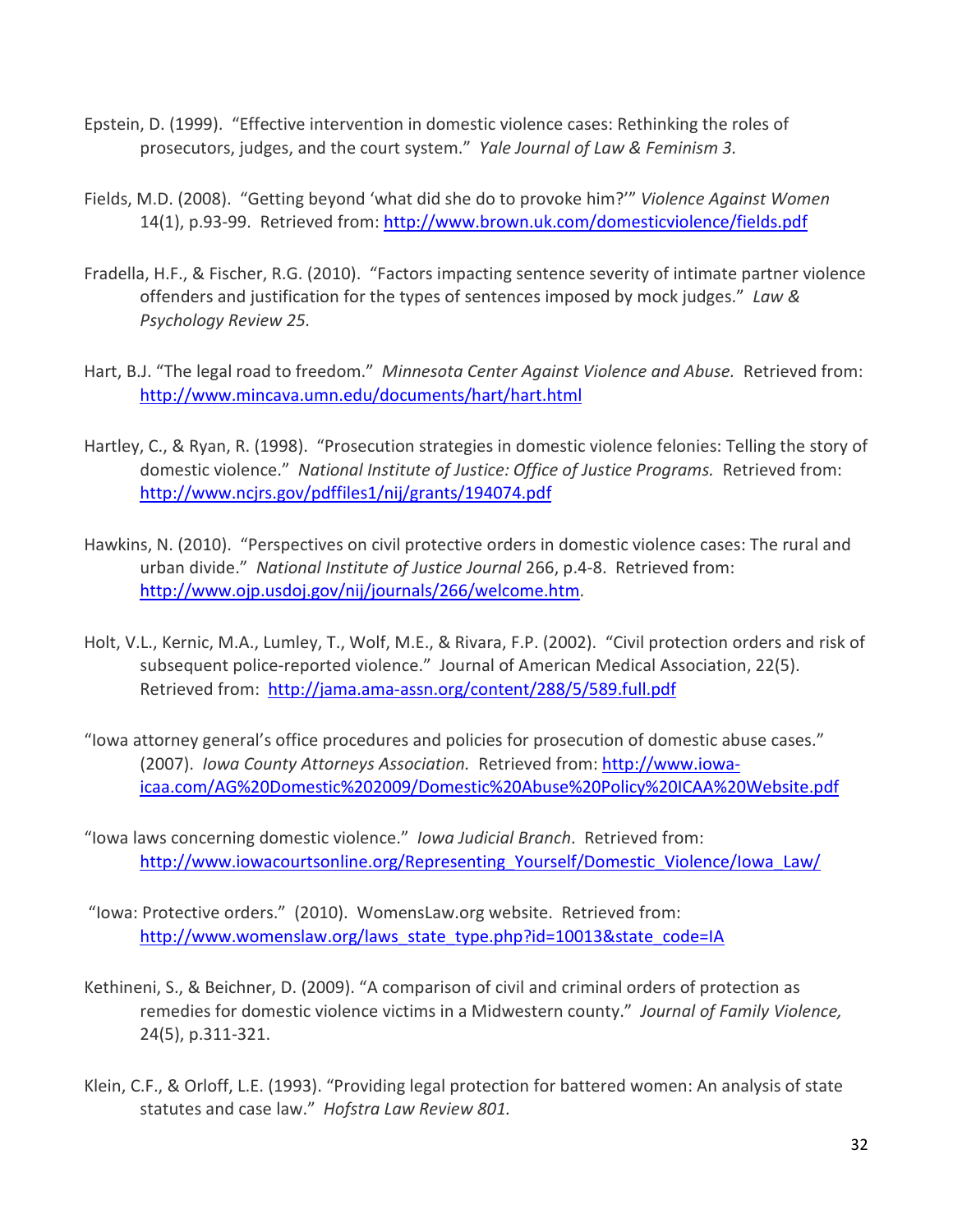- Klein, A.R., & Tobin, T. (2008). "A longitudinal study of arrested batterers, 1995-2005." Violence Against Women, 14(2), p.136-157.
- Logan, T.K., Shannon, L., & Walker, R. (2005). "Protective orders in rural and urban areas: A multiple perspective study." Violence Against Women, 11(7), p.876-911.
- Logan, T.K., Shannon, L., Walker, R., & Faragher, T.M. (2006). "Protective orders: Questions and conundrums." Trauma Violence Abuse, 7(3), p.175-205.
- Logan, T.K., Cole, J., Shannon, L., & Walker, R. (2007). "Relationship characteristics and protective orders among a diverse sample of women." Journal of Family Violence, 22(4), p.237-246.
- Logan, T.K., & Walker, R. (2009). "Civil protective order outcomes: Violations and perceptions of effectiveness." Journal of Interpersonal Violence, 24(4), p.675-692.
- Logan, T.K., & Walker, R.T. (2010). "Civil protective order effectiveness: Justice or just a piece of paper?" Violence and Victims, 25(3), p.332-348.
- McCann, C.L. (2005-2006). "What can states do to maintain victims' security, deter aggressor's repeated abuse, and motivate police departments to pursue criminals in the domestic violence context." Seton Hall Legislative Journal, 509.
- Moracco, K.E., Andersen, K., Buchanan, R.M., Espersen, C., Bowling, M., & Duffy, C. (2010). "Who are the defendants in domestic violence protection order cases?" Violence Against Women, 16(11), p.1201-1223.
- "Protect yourself from domestic violence." (2002). Iowa State Court Administrator's Office. Retrieved from Iowa Judicial Branch website: http://www.iowacourtsonline.org/wfdata/frame3233- 1389/26\_May\_06\_Pro\_se\_booklet\_2006\_for\_web.pdf
- Seave, P.L. (2006). "Disarming batterers through restraining orders: The promise and the reality in California." Evaluation Review, 30(3), p.245-265.
- Smith, E.L., Durose, M.R., Langan, P.A. (2008). "State court processing of domestic violence cases." Bureau of Justice Statistics Special Report, February 2008. Retrieved from: http://bjs.ojp.usdoj.gov/index.cfm?ty=pbdetail&iid=1201
- Smith, E.L. & Farole, D.J. (2009). "Profile of intimate partner violence cases in large urban counties." Bureau of Justice Statistics Special Report, October 2009. Retrieved from: http://bjs.ojp.usdoj.gov/content/pub/pdf/pipvcluc.pdf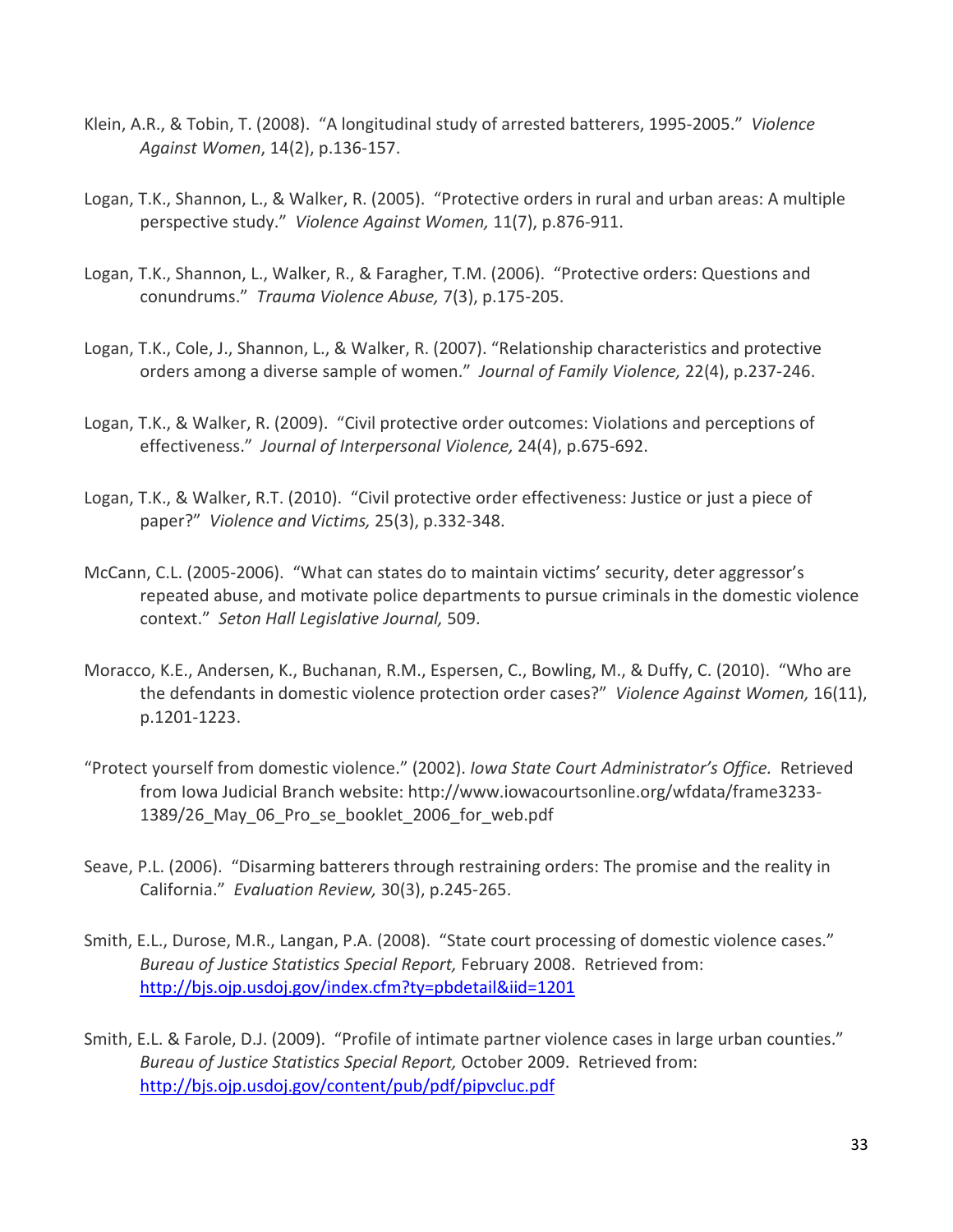- Snodgrass, J.L. (2002). "Who are we protecting: The victim of the victimizer?" McGeorge Law Review 249, Winter 2002.
- Tjaden, P. & Thoennes, N. (2000). "Full report of the prevalence, incidence, and consequences of violence against women." U.S. Department of Justice: Office of Justice Programs, p.1-71.
- Warne, S.E. (2007-2008). "Rocks, hard places, and unconventional domestic violence victims: Expanding availability of civil orders of protection in New York." New York Law School Law Review 279.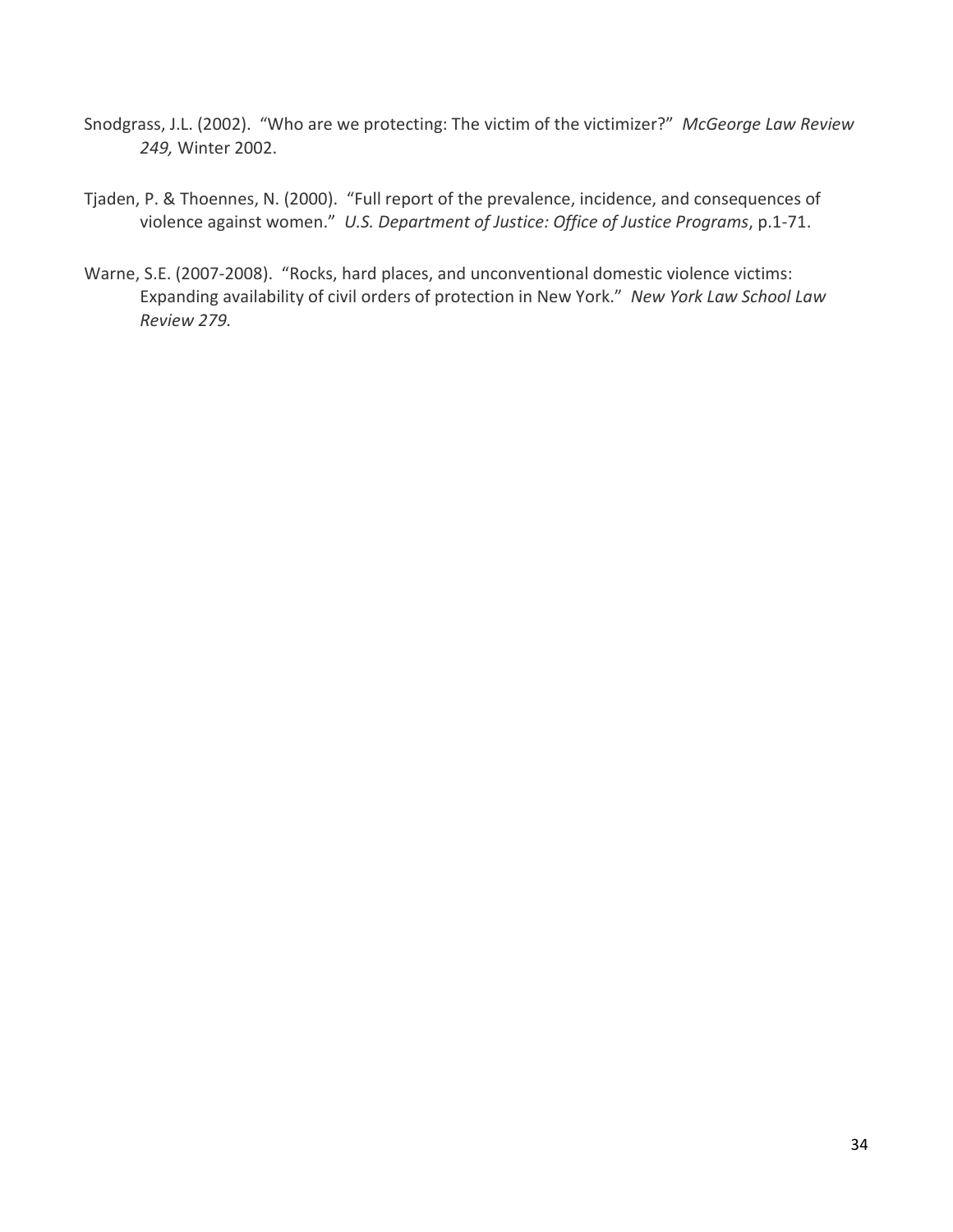|                                   | Stat |                                                                                      | Charge      | Offense             | Offense        |
|-----------------------------------|------|--------------------------------------------------------------------------------------|-------------|---------------------|----------------|
| Charge Code                       | Year | Description                                                                          | Class       | <b>Type</b>         | Subtype        |
| <b>Violation of Contact Order</b> |      |                                                                                      |             |                     |                |
| 664A.7(1)                         | 2006 | CONTEMPT-VIOLATION OF NO CONTACT OR PROTECTIVE ORDER                                 | <b>CNTM</b> | <b>PUBLIC ORDER</b> | OTHER PUB ORD  |
| 664A.7(4)                         | 2006 | DNU - VIOLATION OF NO CONTACT OR PROTECTIVE ORDER                                    | <b>SMMS</b> | PUBLIC ORDER        | OTHER PUB ORD  |
| 664A.7(4)-CNTM                    | 2006 | DNU - CONTEMPT - VIOLATION OF NO CONTACT OR PROT ORDER                               | <b>CNTM</b> | PUBLIC ORDER        | OTHER PUB ORD  |
| 664A.7(5)                         | 2010 | VIOLATION OF NO CONTACT OR PROTECTIVE ORDER                                          | <b>SMMS</b> | <b>PUBLIC ORDER</b> | OTHER PUB ORD  |
| 664A.7(5)-CNTM                    | 2010 | CONTEMPT - VIOLATION OF NO CONTACT OR PROTECTIVE ORDER                               | <b>CNTM</b> | PUBLIC ORDER        | OTHER PUB ORD  |
|                                   |      | <b>Contempt of Court</b> (Potential Charges Entered for Violations of Contact Order) |             |                     |                |
| 665.2(1)                          | 2005 | CONTEMPT-CONTEMPTUOUS BEHAVIOR TOWARD COURT                                          | <b>CNTM</b> | <b>PUBLIC ORDER</b> | OTHER PUB ORD  |
| 665.2(2)                          | 2005 | CONTEMPT-WILLFUL DISTURBANCE TO DISRUPT PROCEEDINGS                                  | <b>CNTM</b> | <b>PUBLIC ORDER</b> | OTHER PUB ORD  |
| 665.2(3)                          | 2005 | CONTEMPT-ILLEGAL RESISTANCE TO ORDER OR PROCESS                                      | <b>CNTM</b> | <b>PUBLIC ORDER</b> | OTHER PUB ORD  |
| 665.2(4)                          | 2005 | CONTEMPT-DISOBEDIENCE TO SUBPOENA/REFUSAL TO TESTIFY                                 | <b>CNTM</b> | PUBLIC ORDER        | OTHER PUB ORD  |
|                                   |      | CONTEMPT-UNLAWFULLY DETAINING WITNESS OR EVADING                                     |             |                     |                |
| 665.2(5)                          | 2005 | <b>SERVICE</b><br>CONTEMPT-ANY OTHER ACT OR OMISSION DECLARED A                      | <b>CNTM</b> | <b>PUBLIC ORDER</b> | OTHER PUB ORD  |
| 665.2(6)                          | 2005 | <b>CONTEMPT</b>                                                                      | <b>CNTM</b> | <b>PUBLIC ORDER</b> | OTHER PUB ORD  |
| <b>Domestic Abuse</b>             |      |                                                                                      |             |                     |                |
| 708.2A(2)(A)                      | 1992 | <b>DOMESTIC ABUSE ASSAULT</b>                                                        | <b>SMMS</b> | <b>VIOLENT</b>      | <b>ASSAULT</b> |
| 708.2A(2)(B)                      | 1992 | DNU - DOMESTIC ABUSE ASSAULT W/O INTENT CAUSING INJURY                               | <b>SRMS</b> | <b>VIOLENT</b>      | ASSAULT        |
| 708.2A(2)(B)                      | 2007 | DOMESTIC ABUSE ASSAULT CAUSE BODILY INJURY/MENTL ILLNSS                              | <b>SRMS</b> | <b>VIOLENT</b>      | <b>ASSAULT</b> |
| 708.2A(2)(C)                      | 1992 | DOMESTIC ABUSE ASSAULT W/INTENT OR DISPLAYS A WEAPON                                 | AGMS        | <b>VIOLENT</b>      | <b>ASSAULT</b> |
| 708.2A(3)(A)                      | 1997 | DOMESTIC ABUSE ASSAULT - 2ND OFFENSE                                                 | SRMS        | <b>VIOLENT</b>      | ASSAULT        |
| 708.2A(3)(A)                      | 1992 | DNU - DOMESTIC ABUSE ASSAULT ENHANCED(SUBSEQ OFFENSES)                               | SRMS        | <b>VIOLENT</b>      | <b>ASSAULT</b> |
| 708.2A(3)(B)                      | 1992 | DNU - DOMESTIC ABUSE (SUBSEQUENT OFFENSES)                                           | AGMS        | <b>VIOLENT</b>      | <b>ASSAULT</b> |
| 708.2A(3)(B)                      | 1997 | DOMESTIC ABUSE ASSAULT - 2ND OFFENSE                                                 | AGMS        | <b>VIOLENT</b>      | <b>ASSAULT</b> |
| 708.2A(4)                         | 1996 | DOMESTIC ABUSE ASSAULT - 3RD OR SUBSEQUENT OFFENSE                                   | <b>FELD</b> | <b>VIOLENT</b>      | <b>ASSAULT</b> |
| Harassment                        |      |                                                                                      |             |                     |                |
| 708.7(1)(A)                       | 1992 | DNU - HARASSMENT BY COMMUNICATION                                                    | <b>SMMS</b> | <b>VIOLENT</b>      | <b>ASSAULT</b> |
| 708.7(1)(a)(1)                    | 2003 | HARASSMENT BY COMMUNICATION                                                          | <b>SMMS</b> | <b>VIOLENT</b>      | ASSAULT        |
| 708.7(1)(a)(2)                    | 2003 | HARASSMENT BY SIMULATED EXPLOSIVE DEVICE                                             | <b>SMMS</b> | VIOLENT             | ASSAULT        |
| 708.7(1)(a)(3)                    | 2003 | HARASSMENT BY COMMERCIAL TRANSACTION                                                 | <b>SMMS</b> | <b>VIOLENT</b>      | ASSAULT        |
| 708.7(1)(a)(4)                    | 2003 | HARASSMENT BY FALSE REPORT                                                           | <b>SMMS</b> | <b>VIOLENT</b>      | <b>ASSAULT</b> |
| 708.7(1)(b)                       | 2003 | HARASSMENT BY PERSONAL CONTACT                                                       | <b>SMMS</b> | <b>VIOLENT</b>      | ASSAULT        |
| 708.7(1)(B)                       | 1992 | DNU - HARASSMENT BY EXPLOSIVE DEVICE                                                 | SMMS        | <b>VIOLENT</b>      | ASSAULT        |
| 708.7(1)(B)                       | 1997 | DNU - HARASSMENT BY SIMULATED EXPLOSIVE DEVICE                                       | SMMS        | <b>VIOLENT</b>      | ASSAULT        |
| 708.7(1)(C)                       | 1992 | DNU - HARASSMENT BY COMMERCIAL TRANSACTION                                           | <b>SMMS</b> | <b>VIOLENT</b>      | ASSAULT        |
| 708.7(1)(D)                       | 1992 | DNU - HARASSMENT BY FALSE REPORT                                                     | SMMS        | <b>VIOLENT</b>      | ASSAULT        |
| 708.7(2)                          | 1992 | HARASSMENT / 1ST DEG. - 1989                                                         | AGMS        | <b>VIOLENT</b>      | ASSAULT        |
| 708.7(3)                          | 1992 | HARASSMENT / 2ND DEG. - 1989                                                         | SRMS        | <b>VIOLENT</b>      | ASSAULT        |
| 708.7(4)                          | 1992 | HARASSMENT / 3RD DEG. - 1989                                                         | SMMS        | <b>VIOLENT</b>      | ASSAULT        |
| 708.7-2                           | 1992 | DNU - HARASSMENT - 1978                                                              | SMMS        | <b>VIOLENT</b>      | ASSAULT        |

# Appendix A: Iowa Code Chapters included in Study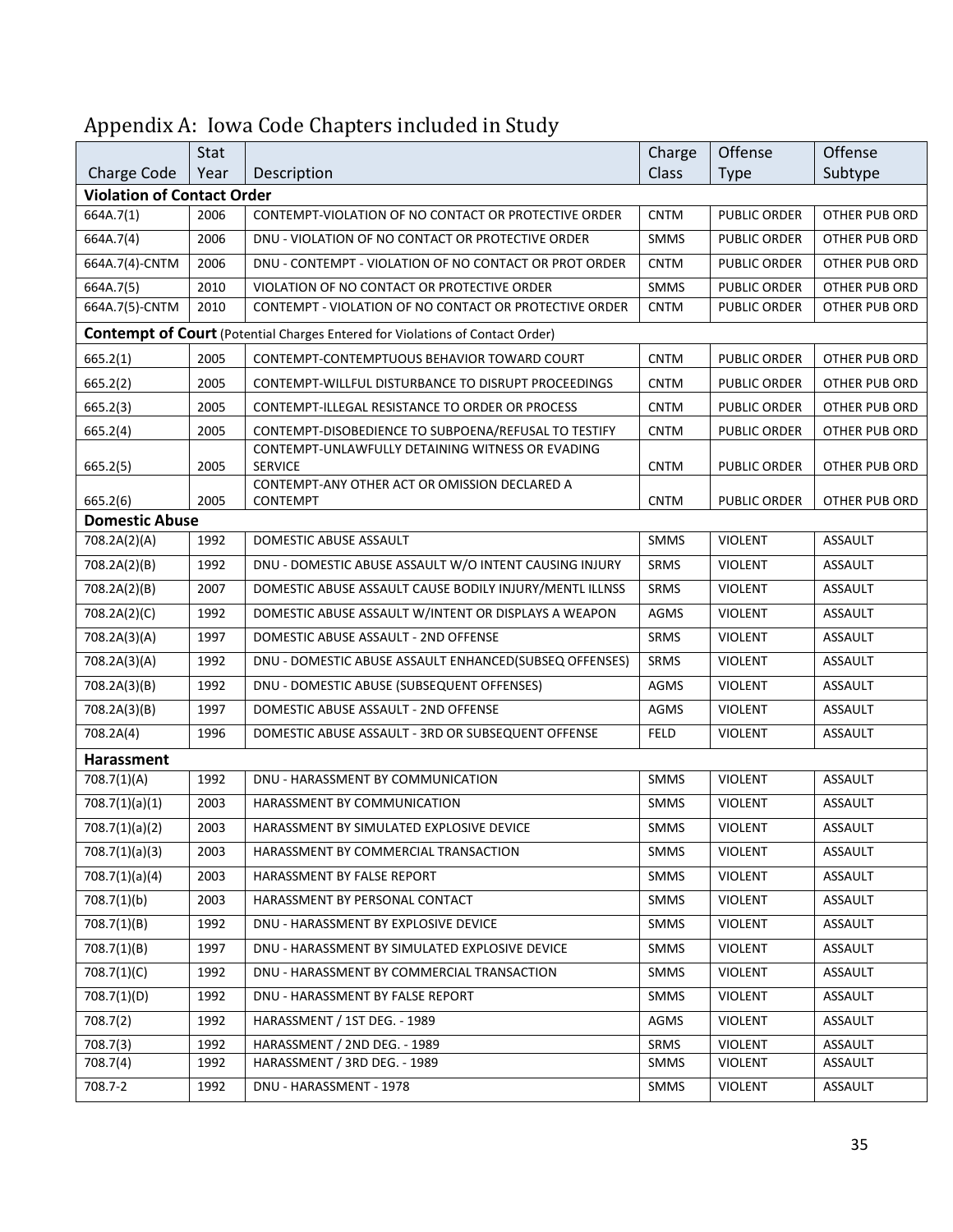| <b>Stalking</b> |      |                                          |             |                |                |
|-----------------|------|------------------------------------------|-------------|----------------|----------------|
| 708.11(2)(A)    | 1992 | DNU - STALKING 3RD OF SUBSEQUENT OFFENSE | <b>FELD</b> | <b>VIOLENT</b> | <b>ASSAULT</b> |
| 708.11(2)(B)    | 1992 | DNU - STALKING 2ND OFFENSE               | <b>AGMS</b> | <b>VIOLENT</b> | ASSAULT        |
| 708.11(2)(C)    | 1992 | DNU - STALKING 1ST OFFENSE               | <b>SRMS</b> | <b>VIOLENT</b> | <b>ASSAULT</b> |
| 708.11(2)(D)    | 1992 | DNU - STALKING 1ST OFFENSE               | <b>SMMS</b> | <b>VIOLENT</b> | <b>ASSAULT</b> |
| 708.11(3)(a)    | 1994 | STALKING - 3RD OR SUBSEQUENT OFFENSE     | <b>FELC</b> | <b>VIOLENT</b> | <b>ASSAULT</b> |
| 708.11(3)(b)    | 1994 | DNU - STALKING - 2ND OFFENSE AND OTHERS  | <b>FELD</b> | <b>VIOLENT</b> | <b>ASSAULT</b> |
| 708.11(3)(b)(1) | 2008 | STALKING - VIOLATION OF PROTECTIVE ORDER | <b>FELD</b> | <b>VIOLENT</b> | <b>ASSAULT</b> |
| 708.11(3)(b)(2) | 2008 | STALKING - DANGEROUS WEAPON              | <b>FELD</b> | <b>VIOLENT</b> | <b>ASSAULT</b> |
| 708.11(3)(b)(3) | 2008 | STALKING - PERSON UNDER 18 YEARS OF AGE  | <b>FELD</b> | <b>VIOLENT</b> | <b>ASSAULT</b> |
| 708.11(3)(b)(4) | 2008 | STALKING - 2ND OFFENSE                   | <b>FELD</b> | <b>VIOLENT</b> | <b>ASSAULT</b> |
| 708.11(3)(c)    | 1994 | STALKING - 1ST OFFENSE                   | <b>AGMS</b> | <b>VIOLENT</b> | <b>ASSAULT</b> |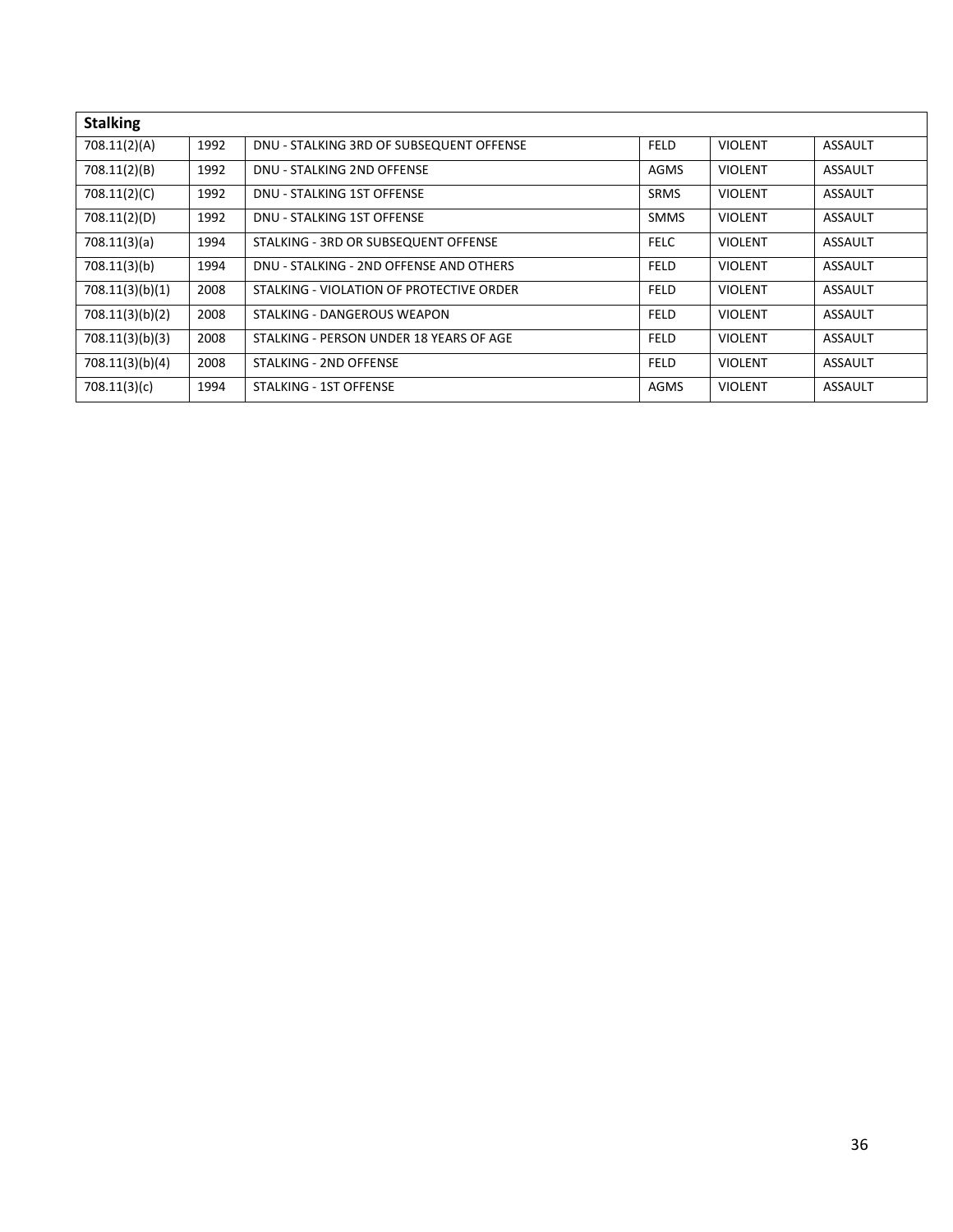|            |                       |         |                      | Judicial District: Statewide Domestic abuse (708.2A) Charges & Convictions Disposition Date CY 2009 |
|------------|-----------------------|---------|----------------------|-----------------------------------------------------------------------------------------------------|
|            |                       | Charges | Convicted as Charged | % Convicted as Charged                                                                              |
| District 1 | D Felony              | 60      | 18                   | 30.0%                                                                                               |
|            | AG Misdemeanor        | 133     | 56                   | 42.1%                                                                                               |
|            | SR Misdemeanor        | 442     | 213                  | 48.2%                                                                                               |
|            | SM Misdemeanor        | 252     | 80                   | 31.7%                                                                                               |
|            | <b>Total</b>          | 887     | 367                  | 41.4%                                                                                               |
| District 2 | D Felony              | 46      | 5                    | 10.9%                                                                                               |
|            | AG Misdemeanor        | 130     | 28                   | 21.5%                                                                                               |
|            | SR Misdemeanor        | 371     | 85                   | 22.9%                                                                                               |
|            | SM Misdemeanor        | 363     | 99                   | 27.3%                                                                                               |
|            | Total                 | 910     | 217                  | 23.8%                                                                                               |
| District 3 | D Felony              | 32      | 4                    | 12.5%                                                                                               |
|            | AG Misdemeanor        | 91      | 31                   | 34.1%                                                                                               |
|            | SR Misdemeanor        | 217     | 60                   | 27.6%                                                                                               |
|            | SM Misdemeanor        | 496     | 111                  | 22.4%                                                                                               |
|            | <b>Total</b>          | 836     | 206                  | 24.6%                                                                                               |
| District 4 | D Felony              | 6       | 1                    | 16.7%                                                                                               |
|            | AG Misdemeanor        | 79      | 4                    | 5.1%                                                                                                |
|            | SR Misdemeanor        | 330     | 21                   | 6.4%                                                                                                |
|            | SM Misdemeanor        | 143     | 15                   | 10.5%                                                                                               |
|            | <b>Total</b>          | 558     | 41                   | 7.3%                                                                                                |
| District 5 | D Felony              | 95      | $\mathbf{1}$         | 1.1%                                                                                                |
|            | AG Misdemeanor        | 445     | 103                  | 23.1%                                                                                               |
|            | SR Misdemeanor        | 789     | 156                  | 19.8%                                                                                               |
|            | SM Misdemeanor        | 500     | 91                   | 18.2%                                                                                               |
|            | Total                 | 1,829   | 351                  | 19.2%                                                                                               |
| District 6 | D Felony              | 89      | 6                    | 6.7%                                                                                                |
|            | AG Misdemeanor        | 130     | 40                   | 30.8%                                                                                               |
|            | SR Misdemeanor        | 434     | 99                   | 22.8%                                                                                               |
|            | <b>SM Misdemeanor</b> | 315     | 101                  | 32.1%                                                                                               |
|            | Total                 | 968     | 246                  | 25.4%                                                                                               |
| District 7 | D Felony              | 30      | 4                    | 13.3%                                                                                               |
|            | AG Misdemeanor        | 97      | 33                   | 34.0%                                                                                               |
|            | SR Misdemeanor        | 414     | 84                   | 20.3%                                                                                               |
|            | <b>SM Misdemeanor</b> | 496     | 122                  | 24.6%                                                                                               |
|            | <b>Total</b>          | 1,037   | 243                  | 23.4%                                                                                               |
| District 8 | D Felony              | 21      | $\pmb{0}$            | 0.0%                                                                                                |
|            | AG Misdemeanor        | 76      | 20                   | 26.3%                                                                                               |
|            | SR Misdemeanor        | 269     | 58                   | 21.6%                                                                                               |
|            | <b>SM Misdemeanor</b> | 282     | 77                   | 27.3%                                                                                               |
|            | Total                 | 648     | 155                  | 23.9%                                                                                               |

# Appendix B: Judicial District Data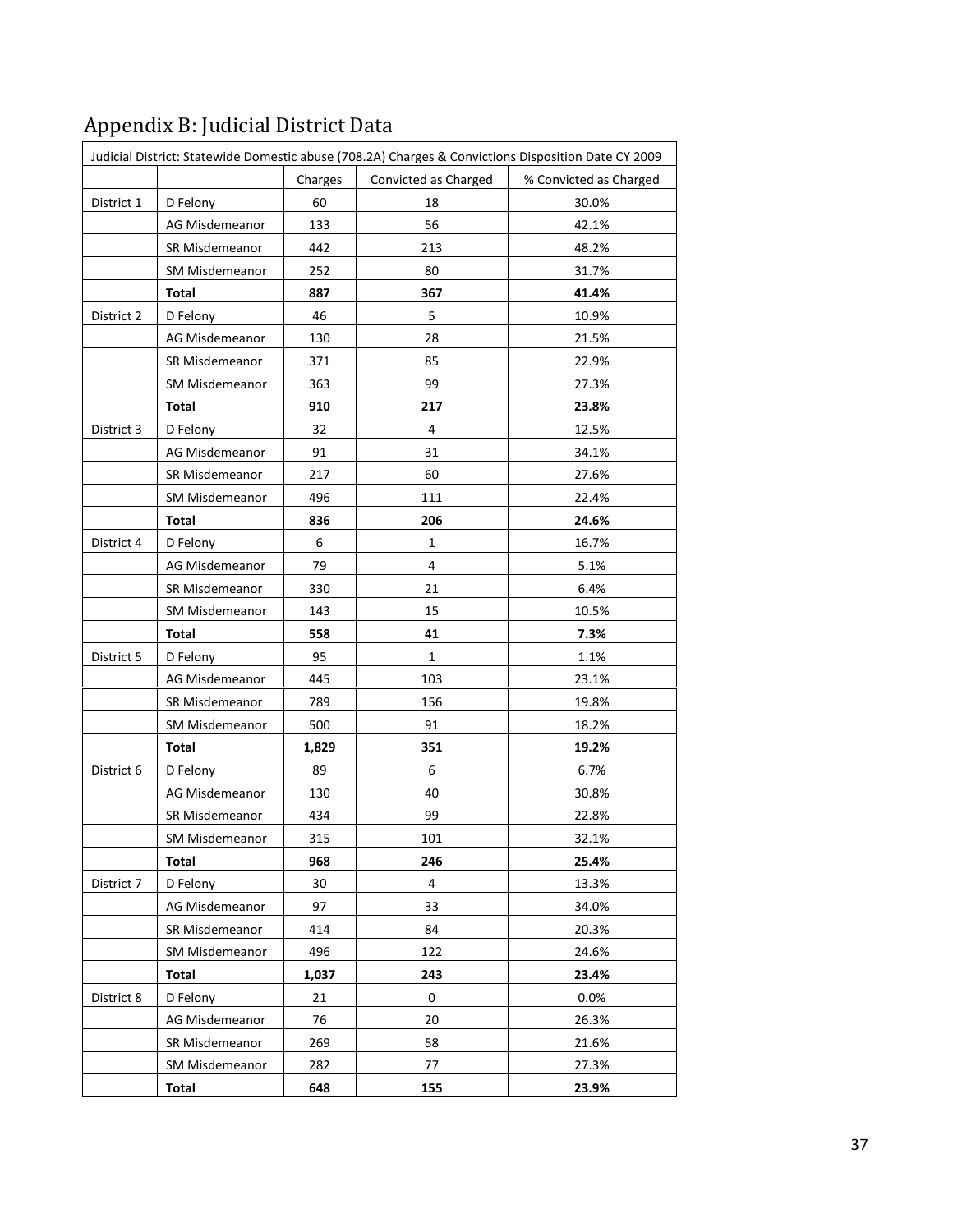| Judicial District: Statewide Contact Orders Cases Filed CY 2009 |                             |      |                  |                      |        |  |  |
|-----------------------------------------------------------------|-----------------------------|------|------------------|----------------------|--------|--|--|
|                                                                 |                             |      | <b>All Cases</b> | Domestic Abuse Cases |        |  |  |
| District 1                                                      | No Contact                  | 1488 | 64.2%            | 861                  | 52.6%  |  |  |
|                                                                 | Protective                  | 431  | 18.6%            | 377                  | 23.0%  |  |  |
|                                                                 | <b>Temporary Protective</b> | 398  | 17.2%            | 398                  | 24.3%  |  |  |
|                                                                 | Total                       | 2317 | 100.0%           | 1636                 | 100.0% |  |  |
| District 2                                                      | No Contact                  | 1722 | 67.1%            | 925                  | 52.8%  |  |  |
|                                                                 | Protective                  | 281  | 11.0%            | 273                  | 15.6%  |  |  |
|                                                                 | <b>Temporary Protective</b> | 563  | 21.9%            | 555                  | 31.7%  |  |  |
|                                                                 | Total                       | 2566 | 100.0%           | 1753                 | 100.0% |  |  |
| District 3                                                      | No Contact                  | 1486 | 66.4%            | 844                  | 53.4%  |  |  |
|                                                                 | Protective                  | 242  | 10.8%            | 237                  | 15.0%  |  |  |
|                                                                 | <b>Temporary Protective</b> | 509  | 22.8%            | 501                  | 31.7%  |  |  |
|                                                                 | Total                       | 2237 | 100.0%           | 1582                 | 100.0% |  |  |
| District 4                                                      | No Contact                  | 802  | 57.1%            | 520                  | 46.6%  |  |  |
|                                                                 | Protective                  | 202  | 14.4%            | 198                  | 17.7%  |  |  |
|                                                                 | <b>Temporary Protective</b> | 401  | 28.5%            | 398                  | 35.7%  |  |  |
|                                                                 | Total                       | 1405 | 100.0%           | 1116                 | 100.0% |  |  |
| District 5                                                      | No Contact                  | 5804 | 72.5%            | 3045                 | 58.2%  |  |  |
|                                                                 | Protective                  | 744  | 9.3%             | 739                  | 14.1%  |  |  |
|                                                                 | <b>Temporary Protective</b> | 1463 | 18.3%            | 1447                 | 27.7%  |  |  |
|                                                                 | Total                       | 8011 | 100.0%           | 5231                 | 100.0% |  |  |
| District 6                                                      | No Contact                  | 1882 | 57.5%            | 1312                 | 48.7%  |  |  |
|                                                                 | Protective                  | 613  | 18.7%            | 609                  | 22.6%  |  |  |
|                                                                 | <b>Temporary Protective</b> | 776  | 23.7%            | 774                  | 28.7%  |  |  |
|                                                                 | Total                       | 3271 | 100.0%           | 2695                 | 100.0% |  |  |
| District 7                                                      | No Contact                  | 828  | 37.3%            | 513                  | 27.0%  |  |  |
|                                                                 | Protective                  | 499  | 22.5%            | 494                  | 26.0%  |  |  |
|                                                                 | <b>Temporary Protective</b> | 895  | 40.3%            | 893                  | 47.0%  |  |  |
|                                                                 | <b>Total</b>                | 2222 | 100.0%           | 1900                 | 100.0% |  |  |
| District 8                                                      | No Contact                  | 1752 | 73.5%            | 914                  | 59.5%  |  |  |
|                                                                 | Protective                  | 201  | 8.4%             | 197                  | 12.8%  |  |  |
|                                                                 | <b>Temporary Protective</b> | 430  | 18.0%            | 424                  | 27.6%  |  |  |
|                                                                 | Total                       | 2383 | 100.0%           | 1535                 | 100.0% |  |  |